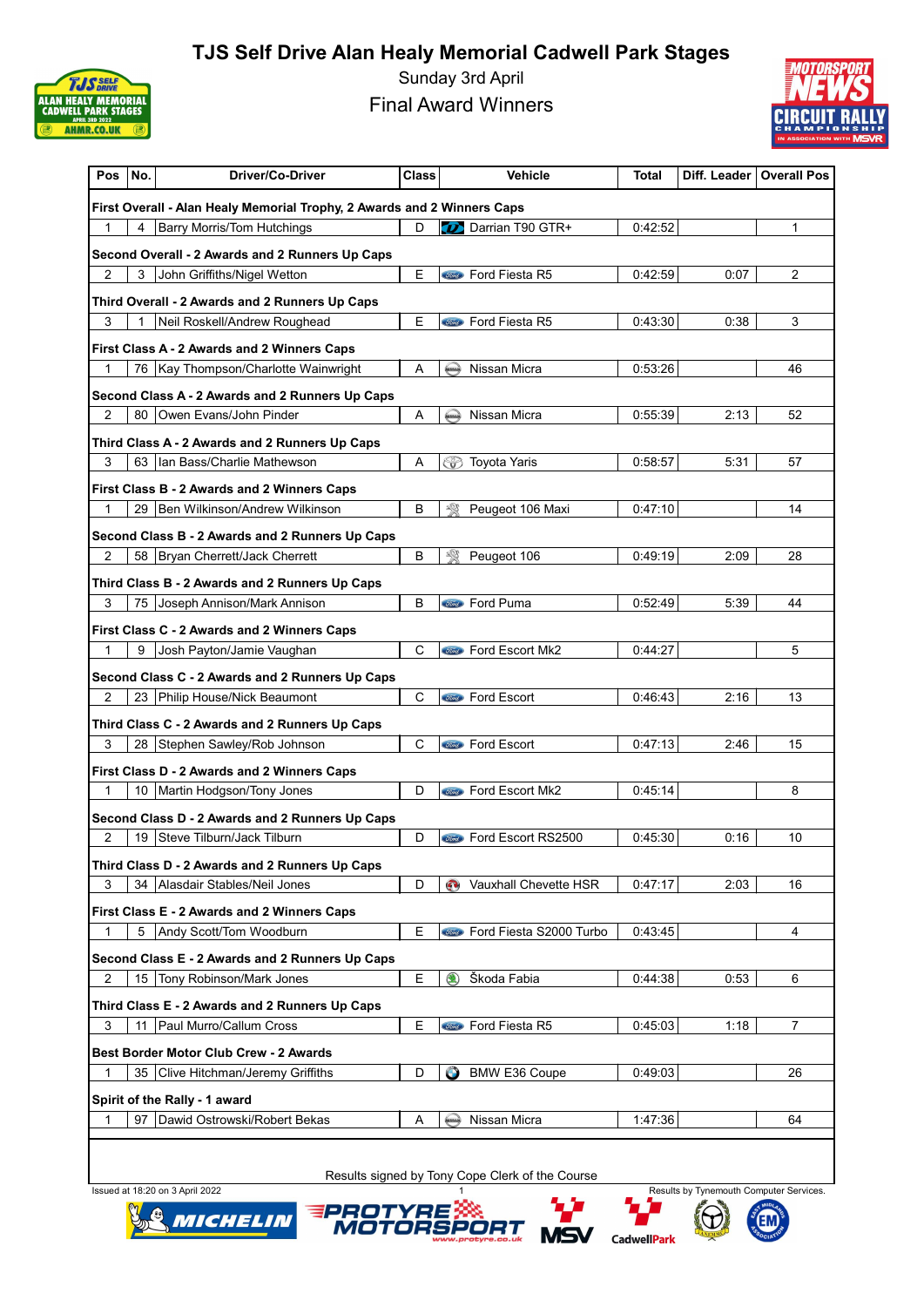

Sunday 3rd April Final Results



| Pos | No.            | Driver/Co-driver                      | <b>Class</b> | <b>Class</b>   | Vehicle               |                                        | <b>Total</b>  | <b>Total</b> | Total   | Diff.        |
|-----|----------------|---------------------------------------|--------------|----------------|-----------------------|----------------------------------------|---------------|--------------|---------|--------------|
|     |                |                                       |              | Posn.          |                       |                                        | <b>Stages</b> | Penalty      | Time    | Leader       |
| 1   | 4              | <b>Barry Morris/Tom Hutchings</b>     | D            | 1              | $\boldsymbol{\sigma}$ | Darrian T90 GTR+                       | 0:42:52       |              | 0.42:52 |              |
| 2   | 3              | John Griffiths/Nigel Wetton           | Е            | 1              |                       | <b>Street Ford Fiesta R5</b>           | 0:42:59       |              | 0.42:59 | 0:07         |
| 3   | 1              | Neil Roskell/Andrew Roughead          | E            | $\overline{2}$ |                       | <b>Street Ford Fiesta R5</b>           | 0:43:30       |              | 0:43:30 | 0:38         |
| 4   | 5              | Andy Scott/Tom Woodburn               | E            | 3              |                       | Ford Fiesta S2000 Turbo                | 0:43:45       |              | 0:43:45 | 0:53         |
| 5   | 9              | Josh Payton/Jamie Vaughan             | C            | 1              |                       | <b>Sind</b> Ford Escort Mk2            | 0:44:27       |              | 0:44:27 | 1:35         |
| 6   | 15             | Tony Robinson/Mark Jones              | E            | 4              | $\circledast$         | Škoda Fabia                            | 0:44:38       |              | 0:44:38 | 1:46         |
| 7   | 11             | Paul Murro/Callum Cross               | E            | 5              |                       | <b>Cond</b> Ford Fiesta R5             | 0:45:03       |              | 0.45.03 | 2:11         |
| 8   | 10             | Martin Hodgson/Tony Jones             | D            | $\overline{c}$ |                       | <b>State</b> Ford Escort Mk2           | 0:44:54       | 0:20         | 0.45.14 | 2:22         |
| 9   | $\overline{2}$ | Darrell Taylor/Dylan Thomas           | Ε            | 6              |                       | <b><i>Stind</i></b> Ford Fiesta Rally2 | 0:45:27       |              | 0:45:27 | 2:35         |
| 10  | 19             | Steve Tilburn/Jack Tilburn            | D            | 3              |                       | <b>State</b> Ford Escort RS2500        | 0:45:30       |              | 0:45:30 | 2:38         |
| 11  | 6              | Ollie O'Donovan/Ashleigh Morris       | E            | 7              | ØD                    | Hyundai i20 R5                         | 0:45:44       |              | 0.45.44 | 2:52         |
| 12  | 8              | Andy Fenwick/Harry Marchbank          | E            | 8              |                       | Hyundai i20 R5                         | 0:45:55       |              | 0.45:55 | 3:03         |
| 13  | 23             | Philip House/Nick Beaumont            | C            | 2              | Ø                     | <b>Come</b> Ford Escort                | 0:46:43       |              | 0:46:43 | 3:51         |
| 14  | 29             |                                       | B            |                |                       |                                        |               |              |         |              |
|     |                | Ben Wilkinson/Andrew Wilkinson        | C            | $\mathbf{1}$   | 数                     | Peugeot 106 Maxi                       | 0:47:10       |              | 0:47:10 | 4:18<br>4:21 |
| 15  | 28             | Stephen Sawley/Rob Johnson            |              | 3              | <i><b>Tord</b></i>    | <b>Ford Escort</b>                     | 0:47:13       |              | 0:47:13 |              |
| 16  | 34             | Alasdair Stables/Neil Jones           | D            | 4              | $\mathbf{O}$          | Vauxhall Chevette HSR                  | 0:47:17       |              | 0:47:17 | 4:25         |
| 17  | 98             | Mark Holmes/Craig Simkiss             | E            | 9              | <b>CD</b>             | MG Metro 6R4                           | 0:47:17       |              | 0:47:17 | 4:25         |
| 18  | 99             | Oliver Hunter/Jonathon Kennedy        | C            | 4              | Ford                  | Ford Escort Mk2                        | 0:47:18       |              | 0:47:18 | 4:26         |
| 19  | 17             | Nick Williamson/Crispin Williamson    | E            | 10             | A                     | Mitsubishi Evo 5                       | 0:47:21       |              | 0:47:21 | 4:29         |
| 20  | 25             | Ken Sturdy/Andrew Funnell             | C            | 5              | $\bf \bm \Theta$      | <b>Talbot Avenger</b>                  | 0:47:22       |              | 0:47:22 | 4:30         |
| 21  | 26             | Antony Allery/Callum Francis          | C            | 6              |                       | <b>Conce</b> Ford Escort RS            | 0:47:48       |              | 0:47:48 | 4:56         |
| 22  | 32             | David White/Adam McLachlan            | E            | 11             | Cas                   | Subaru Impreza                         | 0.48:01       |              | 0:48:01 | 5:09         |
| 23  | 27             | Chris McCallum/Stephen Clark          | D            | 5              | <b>Tord</b>           | Ford Escort Mk2                        | 0:48:14       |              | 0:48:14 | 5:22         |
| 24  | 48             | David Bellerby/Drew Bellerby          | С            | $\overline{7}$ |                       | <b>Sind</b> Ford Escort Mk2            | 0:48:36       |              | 0:48:36 | 5:44         |
| 25  | 70             | Daniel Roskell/Daniel May             | С            | 8              | Ford                  | <b>Ford Escort</b>                     | 0:48:49       |              | 0:48:49 | 5:57         |
| 26  | 35             | Clive Hitchman/Jeremy Griffiths       | D            | 6              | $\bullet$             | <b>BMW E36 Coupe</b>                   | 0:49:03       |              | 0:49:03 | 6:11         |
| 27  | 47             | Gary Carver/Michael Rust              | E            | 12             | メ                     | Mitsubishi Colt Evo 8                  | 0:49:15       |              | 0.49.15 | 6:23         |
| 28  | 58             | Bryan Cherrett/Jack Cherrett          | B            | $\overline{c}$ | 餐                     | Peugeot 106                            | 0:49:19       |              | 0:49:19 | 6:27         |
| 29  | 50             | Andrew Wishart/Archie Wishart         | С            | 9              | Ford                  | Ford Mk2 Escort                        | 0:49:47       |              | 0:49:47 | 6:55         |
| 30  | 44             | Thomas Barlow/Robert de Belder        | C            | 10             | W                     | Honda Civic Type R FN2                 | 0:50:15       |              | 0:50:15 | 7:23         |
| 31  | 40             | Graham Gibbs/Reece Elliot             | C            | 11             | <b>Ford</b>           | Ford Escort                            | 0:50:19       |              | 0:50:19 | 7:27         |
| 32  | 33             | Stuart Ranby/Jonathan Stockdale       | D            | $\overline{7}$ |                       | <b>Come</b> Ford Escort Mk2            | 0:50:23       |              | 0:50:23 | 7:31         |
| 33  | 69             | Phil Skipp/Russell Joseph             | С            | 12             | $\mathbf{C}$          | Vauxhall Astra GSi                     | 0:50:29       |              | 0:50:29 | 7:37         |
| 34  | 54             | Vini Cruz/Daniel Gallant              | С            | 13             | ↔                     | <b>Renault Clio</b>                    | 0:50:30       |              | 0:50:30 | 7:38         |
| 35  | 42             | Paul Gorge/Harriet Worth              | С            | 14             | M                     | Mazda MX5                              | 0:50:37       |              | 0:50:37 | 7:45         |
| 36  | 46             | Dean Hickling/Geoff Moss              | Ε            | 13             | Cast                  | Subaru Impreza                         | 0:50:57       |              | 0:50:57 | 8:05         |
| 37  | 62             | Chris Thompson/Ronald Trevor Roughead | С            | 15             |                       | <b>Conco</b> Ford Escort               | 0:50:59       |              | 0.50:59 | 8:07         |
| 38  | 41             | Steve Dolman/Julia Perry              | С            | 16             | $\odot$               | Mazda MX5                              | 0.51:04       |              | 0.51:04 | 8:12         |
| 39  | 45             | Peter Outram/Jemma Outram             | D            | 8              | Ford                  | Ford Escort Mk2                        | 0:51:06       |              | 0.51.06 | 8:14         |
| 40  | 61             | Nick Heard/Monty Low                  | С            | 17             |                       | Ginetta G40                            | 0:51:59       |              | 0:51:59 | 9:07         |
| 41  | 49             | William Clarke/Steve Winter           | C            | 18             | ↔                     | <b>Renault Clio</b>                    | 0:52:07       |              | 0:52:07 | 9:15         |
| 42  | 60             | Ian Haynes/Andrew Tyler               | С            | 19             |                       | <b>Sime</b> Ford Fiesta                | 0:52:42       |              | 0.52.42 | 9:50         |
| 43  | 22             | David Longfellow/Vaughan Graham       | С            | 20             | <b>Ford</b>           | Ford Fiesta R2T                        | 0.52:46       |              | 0:52:46 | 9:54         |
| 44  | 75             | Joseph Annison/Mark Annison           | B            | 3              | Ford                  | Ford Puma                              | 0:52:49       |              | 0:52:49 | 9:57         |
| 45  | 51             | William Routledge/Alex Routledge      | В            | 4              | $\mathbf{C}$          | Vauxhall Nova                          | 0.52:54       |              | 0.52.54 | 10:02        |
| 46  | 76             | Kay Thompson/Charlotte Wainwright     | Α            | 1              | <b>KISSAN</b>         | Nissan Micra                           | 0:53:26       |              | 0.53:26 | 10:34        |
| 47  | 72             | Matthew Arnold/Ellie Arnold           | B            | 5              | $\hat{\succ}$         | Citroën C2                             | 0:53:36       |              | 0.53.36 | 10:44        |
| 48  | 59             | Brian Maguire/Christopher Gray        | С            | 21             | 饗                     | Peugeot 205 GTi Mi16                   | 0:53:50       |              | 0:53:50 | 10:58        |
| 49  | 74             | Joe Harwood/Liam Charlton             | В            | 6              | 繁                     | Peugeot 106 gti                        | 0:55:01       |              | 0.55.01 | 12:09        |
| 50  | 65             | David Large/David Ottoway             | C            | 22             | <b>Tord</b>           | Ford Escort Mk2                        | 0:55:07       |              | 0.55:07 | 12:15        |
| 51  | 73             | Sean Stanfield/Thomas Stanfield       | B            | 7              | O                     | MG ZR                                  | 0:55:37       |              | 0:55:37 | 12:45        |
| 52  | 80             | Owen Evans/John Pinder                | А            | 2              | <b>KISSON</b>         | Nissan Micra                           | 0:55:39       |              | 0:55:39 | 12:47        |
|     |                |                                       |              |                |                       |                                        |               |              |         |              |









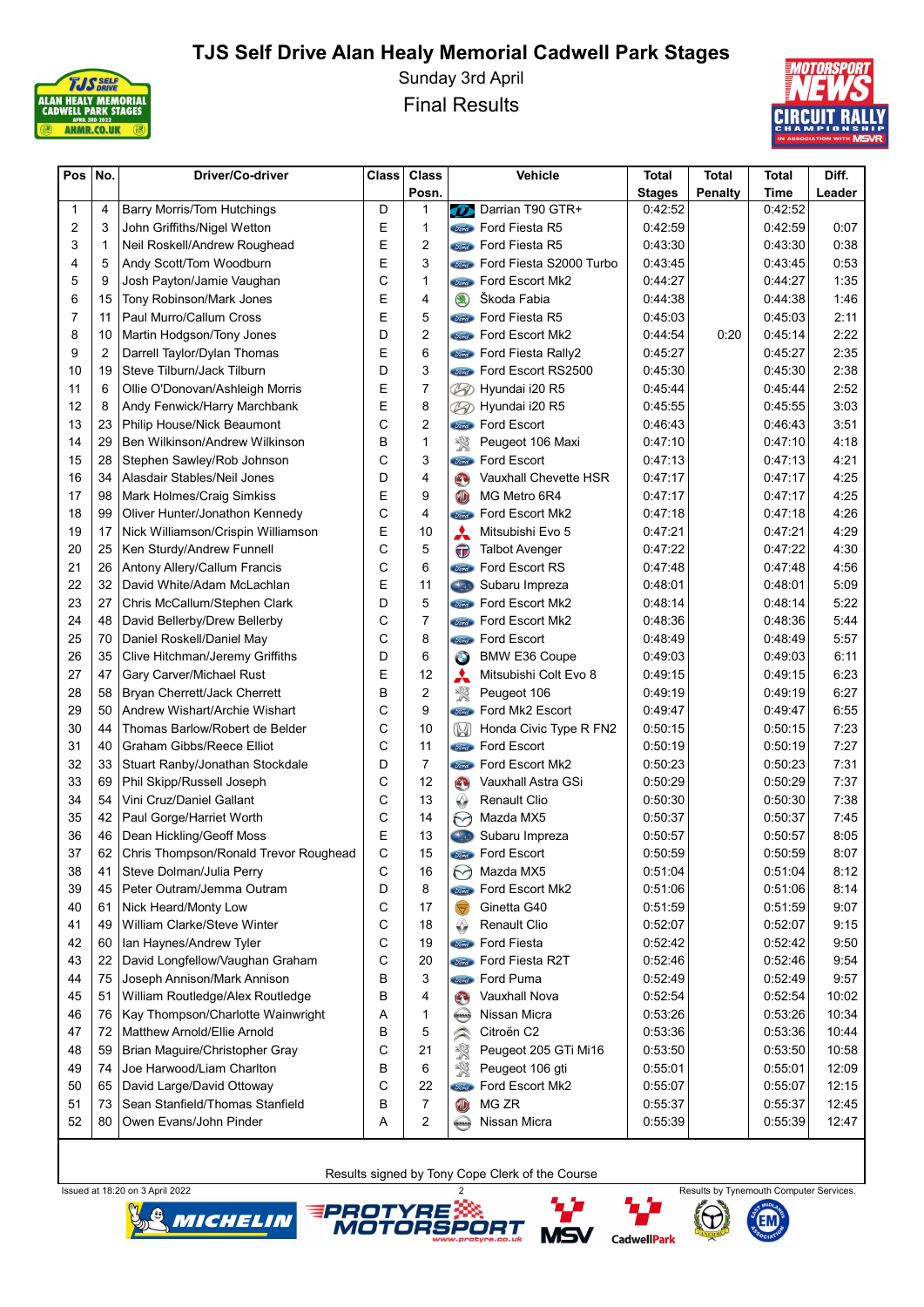

Sunday 3rd April Final Results



| Pos $No.$ |    | Driver/Co-driver                  | Class        | <b>Class</b>            |                        | Vehicle                 | <b>Total</b>  | <b>Total</b>   | <b>Total</b> | Diff.  |
|-----------|----|-----------------------------------|--------------|-------------------------|------------------------|-------------------------|---------------|----------------|--------------|--------|
|           |    |                                   |              | Posn.                   |                        |                         | <b>Stages</b> | <b>Penalty</b> | <b>Time</b>  | Leader |
| 53        | 64 | Keith Anglesea/Christine Pearson  | $\mathsf C$  | 23                      | $\bullet$              | <b>BMW Compact</b>      | 0:56:20       |                | 0:56:20      | 13:28  |
| 54        | 56 | Tony Brumfield/Ken Barber         | C            | 24                      |                        | <b>B</b> Toyota Corolla | 0:56:21       |                | 0:56:21      | 13:29  |
| 55        | 81 | Simon Hall/Stephen Moyses         | $\mathsf{C}$ | 25                      |                        | Ford Escort Mk2         | 0:57:22       |                | 0:57:22      | 14:30  |
| 56        | 67 | Doug Ramsay/Ewan Bosworth         | B            | $\bf 8$                 |                        | <b>Sind</b> Ford Ka     | 0:58:29       |                | 0:58:29      | 15:37  |
| 57        | 63 | Ian Bass/Charlie Mathewson        | Α            | 3                       | ᡦ                      | Toyota Yaris            | 0:58:57       |                | 0:58:57      | 16:05  |
| 58        | 79 | Jason Phillips/Zoe Phillips       | B            | 9                       | <b>KISSON</b>          | Nissan Sunny            | 1:00:42       |                | 1:00:42      | 17:50  |
| 59        | 78 | Marina 'Maz' Miller/lain Davidson | $\mathsf A$  | $\overline{\mathbf{4}}$ | $\bigoplus$            | Nissan Micra            | 1:01:21       |                | 1:01:21      | 18:29  |
| 60        | 68 | John Carroll/Christopher Cooper   | C            | $26\,$                  | $\odot$                | Mazda MX5               | 1:02:10       |                | 1:02:10      | 19:18  |
| 61        | 12 | Paul Walker/Steve McNulty         | E            | 14                      | $\boldsymbol{\lambda}$ | Mitsubishi Evo 9        | 1:16:54       |                | 1:16:54      | 34:02  |
| 62        | 43 | Anthony Windle/John Hendley       | D            | $\boldsymbol{9}$        | <b>JI</b>              | Triumph TR7 V8          | 1:17:59       |                | 1:17:59      | 35:07  |
| 63        | 77 | Harry Walshaw/Corey Powell Jones  | Α            | 5                       |                        | <b>Jone</b> Ford Ka     | 1:46:53       |                | 1:46:53      | 64:01  |
| 64        | 97 | Dawid Ostrowski/Robert Bekas      | $\mathsf A$  | 6                       | <b>AISSAN</b>          | Nissan Micra            | 1:47:36       |                | 1:47:36      | 64:44  |
|           |    |                                   |              |                         |                        |                         |               |                |              |        |









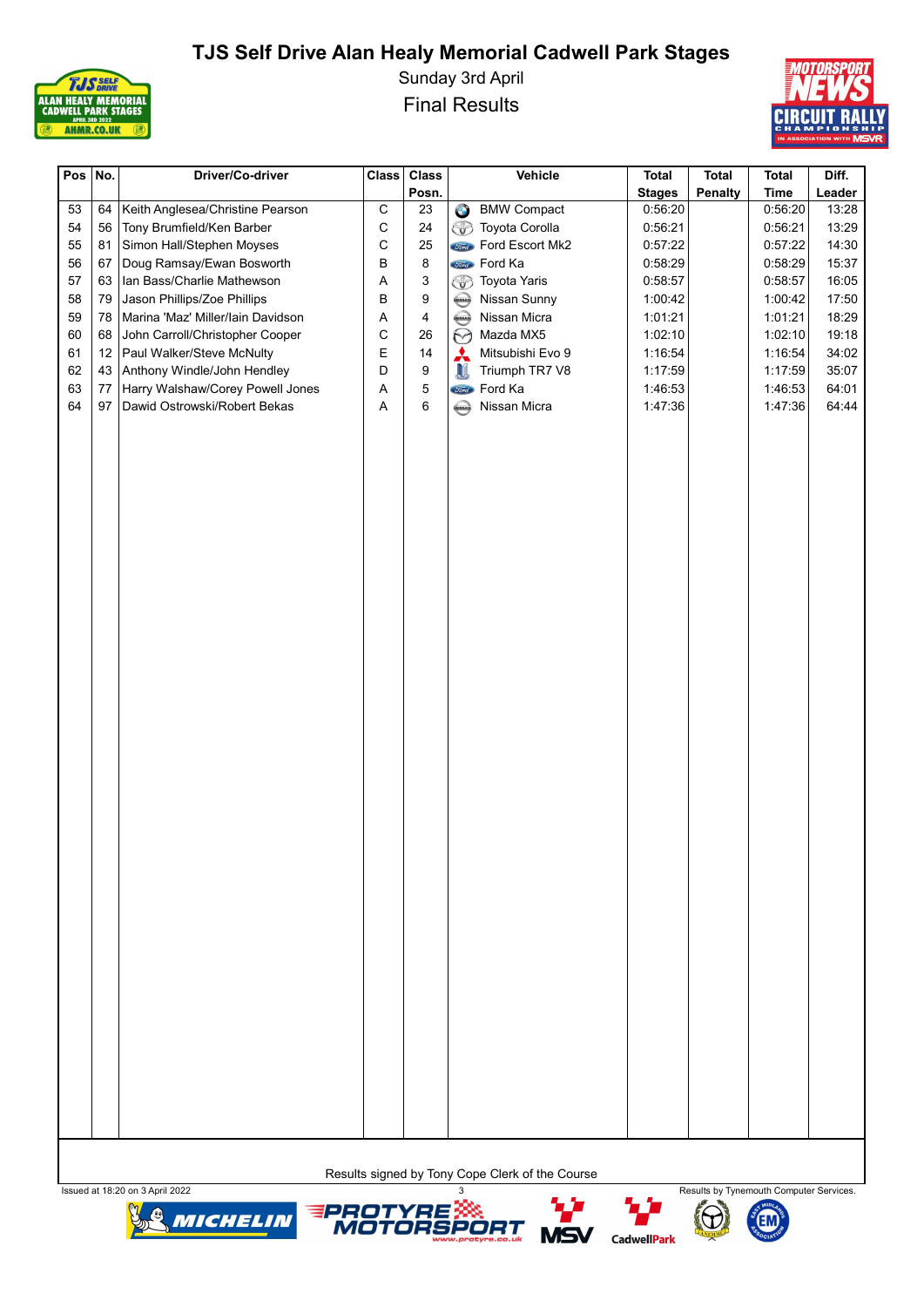

Sunday 3rd April

Final Results by Competition Number



Results to MTC2 Number of starters is 76

| No.            | Pos            | Entrant/Sponsor                                                      | <b>Class</b> | <b>Class</b>   |              | Vehicle                           | <b>Total</b>  | <b>Total</b>                     | <b>Total</b> | Diff.  |
|----------------|----------------|----------------------------------------------------------------------|--------------|----------------|--------------|-----------------------------------|---------------|----------------------------------|--------------|--------|
|                |                | Driver/Co-driver                                                     |              | Posn.          |              |                                   | <b>Stages</b> | <b>Penalty</b>                   | Time         | Leader |
| $\mathbf{1}$   | 3              | <b>ND Civils &amp; Collinson Construction</b>                        |              |                |              |                                   |               |                                  |              |        |
|                |                | Neil Roskell/Andrew Roughead                                         | E            | $\overline{2}$ |              | <b>Street Ford Fiesta R5</b>      | 0:43:30       |                                  | 0.43.30      | 0:38   |
| $\overline{2}$ | 9              | Taylor Motorsport, Rally World                                       |              |                |              |                                   |               |                                  |              |        |
|                |                | Darrell Taylor/Dylan Thomas                                          | E            | 6              |              | <b>Sind</b> Ford Fiesta Rally2    | 0:45:27       |                                  | 0:45:27      | 2:35   |
| 3              | 2              | <b>Mercury Garage/Rex Pet</b>                                        |              |                |              |                                   |               |                                  |              |        |
|                |                | John Griffiths/Nigel Wetton                                          | E            | $\mathbf{1}$   |              | <b><i>Cord</i></b> Ford Fiesta R5 | 0:42:59       |                                  | 0:42:59      | 0:07   |
| 4              | $\mathbf{1}$   | <b>Ramko Hydraulic Cylinders</b>                                     |              |                |              |                                   |               |                                  |              |        |
|                |                | <b>Barry Morris/Tom Hutchings</b>                                    | D            | $\mathbf{1}$   |              | Darrian T90 GTR+                  | 0:42:52       |                                  | 0:42:52      |        |
| 5              | 4              | <b>Albatec Racing</b>                                                |              |                |              |                                   |               |                                  |              |        |
|                |                | Andy Scott/Tom Woodburn                                              | E            | 3              |              | <b>Ford Fiesta S2000 Turbo</b>    | 0:43:45       |                                  | 0:43:45      | 0:53   |
| 6              | 11             | <b>The Shannon Group</b>                                             |              |                |              |                                   |               |                                  |              |        |
|                |                | Ollie O'Donovan/Ashleigh Morris                                      | Ε            | 7              |              | 2⁄2⁄2 Hyundai i20 R5              | 0:45:44       |                                  | 0:45:44      | 2:52   |
| 8              | 12             | <b>Super Soco UK</b>                                                 |              |                |              |                                   |               |                                  |              |        |
|                |                | Andy Fenwick/Harry Marchbank                                         | E            | 8              |              | 49 Hyundai i20 R5                 | 0:45:55       |                                  | 0:45:55      | 3:03   |
| 9              | 5              | Motorsport UK Academy/Crystal Clear Windows and Doors Bristol        |              |                |              |                                   |               |                                  |              |        |
|                |                | Josh Payton/Jamie Vaughan                                            | $\mathsf C$  | $\mathbf{1}$   |              | <b>Street</b> Ford Escort Mk2     | 0:44:27       |                                  | 0:44:27      | 1:35   |
| 10             | 8              | Tia Structures, UK Powder Coaters                                    |              |                |              |                                   |               |                                  |              |        |
|                |                | Martin Hodgson/Tony Jones                                            | D            | $\overline{2}$ |              | <b>State</b> Ford Escort Mk2      | 0:44:54       | 0:20                             | 0:45:14      | 2:22   |
| 11             | $\overline{7}$ | <b>PM Groundwork's/White Feather Homes</b>                           |              |                |              |                                   |               |                                  |              |        |
|                |                | Paul Murro/Callum Cross                                              | E            | 5              |              | <b>Street Ford Fiesta R5</b>      | 0:45:03       |                                  | 0:45:03      | 2:11   |
| 12             | 61             | <b>UK Bathrooms</b>                                                  |              |                |              |                                   |               |                                  |              |        |
|                |                |                                                                      |              |                |              |                                   |               |                                  |              |        |
|                |                | Paul Walker/Steve McNulty                                            | E            | 14             | $\mathbf{A}$ | Mitsubishi Evo 9                  | 1:16:54       |                                  | 1:16:54      | 34:02  |
| 15             | 6              | <b>PMW Expo</b>                                                      |              |                |              |                                   |               |                                  |              |        |
|                |                | Tony Robinson/Mark Jones                                             | E            | 4              | (1)          | Škoda Fabia                       | 0:44:38       |                                  | 0:44:38      | 1:46   |
| 17             | 19             | <b>Goodtimes Racing/KCH Separation</b>                               |              |                |              |                                   |               |                                  |              |        |
|                |                | Nick Williamson/Crispin Williamson                                   | E            | 10             |              | Mitsubishi Evo 5                  | 0.47:21       |                                  | 0.47:21      | 4:29   |
| 18             |                | <b>Plugs and Sparks Ltd</b>                                          |              |                |              |                                   |               |                                  |              |        |
|                |                | Ciro Carannante/Simon Coates                                         | D            |                |              | Porsche Cayman                    |               | Damaged coolant hose - after SS8 |              |        |
| 19             | 10             | <b>Hylton Gott Volvo</b>                                             |              |                |              |                                   |               |                                  |              |        |
|                |                | Steve Tilburn/Jack Tilburn                                           | D            | 3              |              | <b>State</b> Ford Escort RS2500   | 0:45:30       |                                  | 0:45:30      | 2:38   |
| 21             |                | <b>DAC Property</b>                                                  |              |                |              |                                   |               |                                  |              |        |
|                |                | James Garner/Jack Cuttill                                            | D            |                |              | <b>Come</b> Ford Escort Mk2       |               | Stuck on lorry tyre - SS8        |              |        |
| 22             | 43             | J L Brooks Wholesalers                                               |              |                |              |                                   |               |                                  |              |        |
|                |                | David Longfellow/Vaughan Graham                                      | C            | 20             |              | <b>Comp Ford Fiesta R2T</b>       | 0:52:46       |                                  | 0:52:46      | 9:54   |
| 23             | 13             | Ripley Caravan Park, TH Creative, PH Motorsport, JWBird Motorsport   |              |                |              |                                   |               |                                  |              |        |
|                |                | Philip House/Nick Beaumont                                           | С            | 2              |              | <b>Conta</b> Ford Escort          | 0.46.43       |                                  | 0:46:43      | 3:51   |
| 24             |                | RACE Performance, Alcon Brakes & Clutches, Allen Signs               |              |                |              |                                   |               |                                  |              |        |
|                |                | Ryan Connolly/Christopher Allen                                      | С            |                |              | <b>Conce</b> Ford Puma            | Gearbox - SS1 |                                  |              |        |
| 25             | 20             | It@spectrum/The One Point/Think 360/Canon Business Centre North East |              |                |              |                                   |               |                                  |              |        |
|                |                | Ken Sturdy/Andrew Funnell                                            | C            | 5              |              | n Talbot Avenger                  | 0:47:22       |                                  | 0:47:22      | 4:30   |
| 26             | 21             | <b>Salter Demoliton</b>                                              |              |                |              |                                   |               |                                  |              |        |
|                |                | Antony Allery/Callum Francis                                         | C            | 6              |              | <b>Component Ford Escort RS</b>   | 0.47:48       |                                  | 0.47:48      | 4:56   |
| 27             | 23             | Chris McCallum/Stephen Clark                                         | D            | 5              |              | <b>State</b> Ford Escort Mk2      | 0:48:14       |                                  | 0:48:14      | 5:22   |
| 28             | 15             | Stephen Sawley/Rob Johnson                                           | C            | 3              |              | <b>Store</b> Ford Escort          | 0.47:13       |                                  | 0:47:13      | 4:21   |
| 29             | 14             | <b>Merc Specialists</b>                                              |              |                |              |                                   |               |                                  |              |        |
|                |                | Ben Wilkinson/Andrew Wilkinson                                       | В            | 1              | ₩            | Peugeot 106 Maxi                  | 0.47:10       |                                  | 0.47:10      | 4:18   |
| 30             |                | Redware, Rentune, Lunicorn Motorsport                                |              |                |              |                                   |               |                                  |              |        |
|                |                | Lucy Wigley/Emma Cooper                                              | C            |                |              | Renault Clio R3                   |               | Mechanical after SS5             |              |        |
| 31             |                | <b>M-Teck Racing, Super Soco</b>                                     |              |                |              |                                   |               |                                  |              |        |
|                |                | Michael Greaves/Cameron Young                                        | Ε            |                |              | Mitsubishi Lancer Evo V           | Engine - SS1  |                                  |              |        |
| 32             | 22             | David White/Adam McLachlan                                           | E            | 11             | a a          | Subaru Impreza                    | 0.48:01       |                                  | 0.48.01      | 5:09   |
|                |                |                                                                      |              |                |              |                                   |               |                                  |              |        |
|                |                |                                                                      |              |                |              |                                   |               |                                  |              |        |









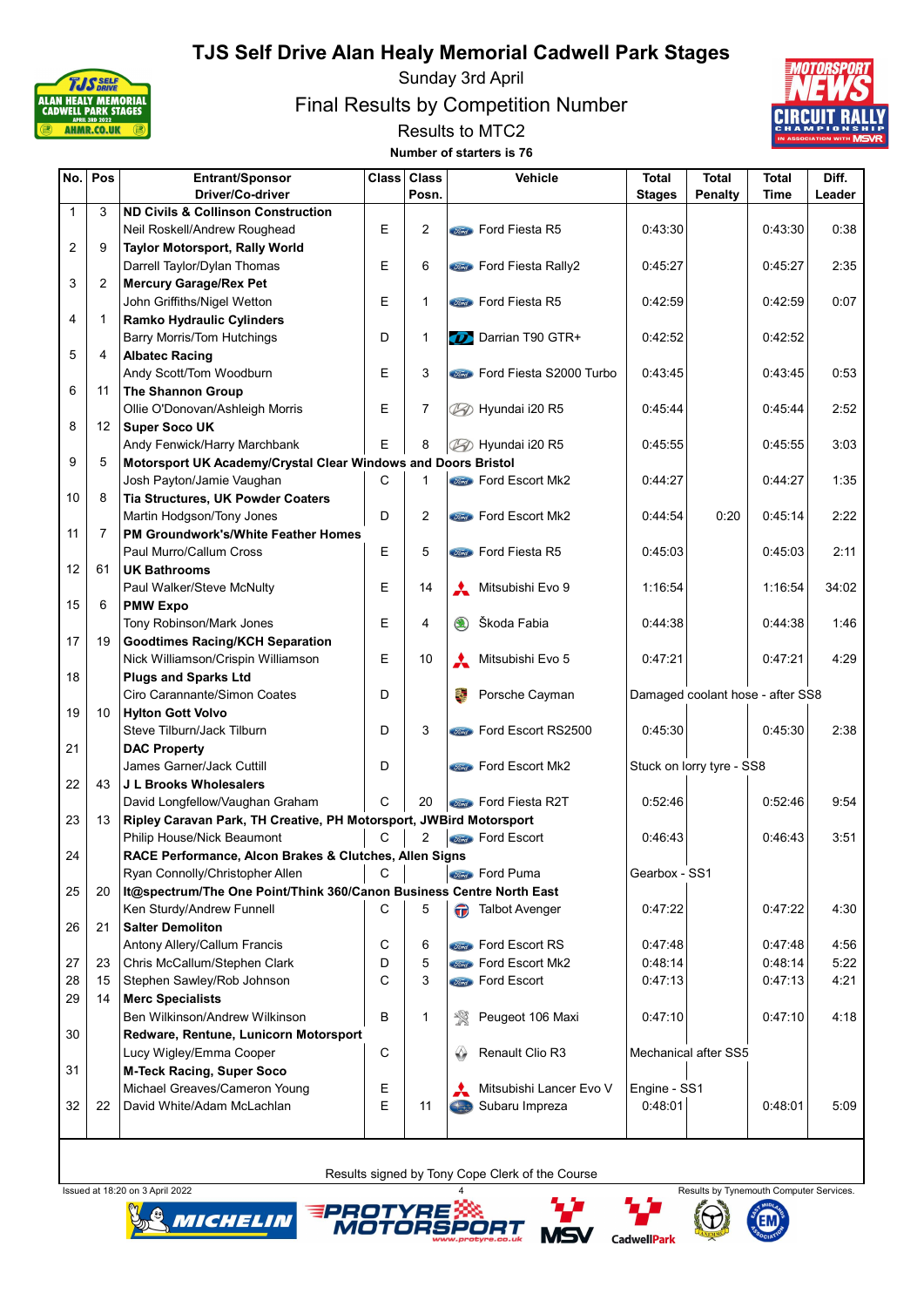

Sunday 3rd April

Final Results by Competition Number





| No. | Pos | Entrant/Sponsor                                                                       | Class <sup> </sup> | <b>Class</b>   |                   | Vehicle                        | <b>Total</b>           | <b>Total</b>             | <b>Total</b> | Diff.  |
|-----|-----|---------------------------------------------------------------------------------------|--------------------|----------------|-------------------|--------------------------------|------------------------|--------------------------|--------------|--------|
|     |     | Driver/Co-driver                                                                      |                    | Posn.          |                   |                                | <b>Stages</b>          | Penalty                  | Time         | Leader |
| 33  | 32  | SM Ranby Agriculture/Castle Electrical & Security/South Electrical Ltd                |                    |                |                   |                                |                        |                          |              |        |
|     |     | Stuart Ranby/Jonathan Stockdale                                                       | D                  | 7              |                   | <b>Sind</b> Ford Escort Mk2    | 0:50:23                |                          | 0:50:23      | 7:31   |
| 34  | 16  | <b>S&amp;J Motorsport</b>                                                             |                    |                |                   |                                |                        |                          |              |        |
|     |     | Alasdair Stables/Neil Jones                                                           | D                  | 4              | $\mathbf{C}$      | Vauxhall Chevette HSR          | 0:47:17                |                          | 0:47:17      | 4:25   |
| 35  | 26  | Clive Hitchman/Jeremy Griffiths                                                       | D                  | 6              | $\bullet$         | <b>BMW E36 Coupe</b>           | 0.49.03                |                          | 0:49:03      | 6:11   |
| 37  |     | <b>Stratton Auto Services, MC Engineering</b>                                         |                    |                |                   |                                |                        |                          |              |        |
|     |     | William Moore/Stuart Moore                                                            | Е                  |                |                   | Mitsubishi Evo VI              |                        | Engine failure after SS1 |              |        |
| 39  |     | Barry Dimmock/Ken Worf                                                                | E                  |                | <b>Chas</b>       | Subaru Impreza                 | Driver ill - after SS5 |                          |              |        |
| 40  | 31  | <b>Graham Gibbs Associates, Chartered Building Surveyors</b>                          |                    |                |                   |                                |                        |                          |              |        |
|     |     | <b>Graham Gibbs/Reece Elliot</b>                                                      | C                  | 11             |                   | <b><i>Sime</i></b> Ford Escort | 0:50:19                |                          | 0:50:19      | 7:27   |
| 41  | 38  | <b>Paul Sheard Racing</b>                                                             |                    |                |                   |                                |                        |                          |              |        |
|     |     | Steve Dolman/Julia Perry                                                              | С                  | 16             | M                 | Mazda MX5                      | 0:51:04                |                          | 0:51:04      | 8:12   |
| 42  | 35  | <b>Paul Sheard Autosport</b>                                                          |                    |                |                   |                                |                        |                          |              |        |
|     |     | Paul Gorge/Harriet Worth                                                              | С                  | 14             | M                 | Mazda MX5                      | 0:50:37                |                          | 0:50:37      | 7:45   |
| 43  | 62  | Anthony Windle/John Hendley                                                           | D                  | 9              | .NI               | Triumph TR7 V8                 | 1:17:59                |                          | 1:17:59      | 35:07  |
| 44  | 30  | Tombar Electrical Contractors Ltd, Tensport Performance                               |                    |                |                   |                                |                        |                          |              |        |
|     |     | Thomas Barlow/Robert de Belder                                                        | С                  | 10             | $\mathbb{W}$      | Honda Civic Type R FN2         | 0:50:15                |                          | 0:50:15      | 7:23   |
| 45  | 39  | <b>Laser Tools Racing</b>                                                             |                    |                |                   |                                |                        |                          |              |        |
|     |     | Peter Outram/Jemma Outram                                                             | D                  | 8              |                   | Ford Escort Mk2                | 0:51:06                |                          | 0:51:06      | 8:14   |
| 46  | 36  | <b>DH Car Services, JCP Kitchens</b>                                                  |                    |                |                   |                                |                        |                          |              |        |
|     |     | Dean Hickling/Geoff Moss                                                              | Е                  | 13             | Case              | Subaru Impreza                 | 0:50:57                |                          | 0:50:57      | 8:05   |
| 47  | 27  | Gary Carver/Michael Rust                                                              | E                  | 12             |                   | Mitsubishi Colt Evo 8          | 0:49:15                |                          | 0:49:15      | 6:23   |
| 48  | 24  | <b>Fuchs Procters Coaches</b>                                                         |                    |                |                   |                                |                        |                          |              |        |
|     |     | David Bellerby/Drew Bellerby                                                          | С                  | $\overline{7}$ |                   | <b>Come</b> Ford Escort Mk2    | 0:48:36                |                          | 0:48:36      | 5:44   |
| 49  | 41  |                                                                                       | C                  | 18             | ♤                 | Renault Clio                   | 0:52:07                |                          |              | 9:15   |
| 50  |     | William Clarke/Steve Winter                                                           |                    |                |                   |                                |                        |                          | 0:52:07      |        |
|     | 29  | <b>Home Farm Racing</b>                                                               |                    |                |                   |                                |                        |                          |              |        |
|     |     | Andrew Wishart/Archie Wishart                                                         | С                  | 9              |                   | <b>Contact</b> Ford Mk2 Escort | 0.49.47                |                          | 0:49:47      | 6:55   |
| 51  | 45  | <b>Maple Towing and Leisure</b>                                                       |                    |                |                   |                                |                        |                          |              |        |
|     |     | William Routledge/Alex Routledge                                                      | В                  | 4              | $\left( 0\right)$ | Vauxhall Nova                  | 0:52:54                |                          | 0:52:54      | 10:02  |
| 52  |     | Cartersport Motorsport Media & Communications, N E Motorsport - A Century of Memories |                    |                |                   |                                |                        |                          |              |        |
|     |     | Larry Carter/Georgina Smith                                                           | В                  |                | 琰                 | Peugeot 206 Super Cup          | Accidents - SS7        |                          |              |        |
| 53  |     | <b>Rally World</b>                                                                    |                    |                |                   |                                |                        |                          |              |        |
|     |     | Gary Russell/Liam Carfrae                                                             | B                  |                | 敎                 | Peugeot 208 R2                 | Retired after SS2      |                          |              |        |
| 54  | 34  | My Little Star Photography                                                            |                    |                |                   |                                |                        |                          |              |        |
|     |     | Vini Cruz/Daniel Gallant                                                              | C                  | 13             | ♤                 | Renault Clio                   | 0:50:30                |                          | 0:50:30      | 7:38   |
| 55  |     | <b>MAR Motorsport, EJM, Wiseco Pistons</b>                                            |                    |                |                   |                                |                        |                          |              |        |
|     |     | James Hardy/Nick Wilkins                                                              | Α                  |                | MISSAN            | Nissan Micra                   | Hit tyres - SS7        |                          |              |        |
| 56  | 54  | Tony Brumfield/Ken Barber                                                             | С                  | 24             | ᡦ                 | Toyota Corolla                 | 0:56:21                |                          | 0.56:21      | 13:29  |
| 57  |     | James Tointon/Gary Dixon                                                              | B                  |                |                   | Austin Mini                    | Electrical - SS6       |                          |              |        |
| 58  | 28  | <b>Ace Hydraulics</b>                                                                 |                    |                |                   |                                |                        |                          |              |        |
|     |     | Bryan Cherrett/Jack Cherrett                                                          | В                  | 2              | 敎                 | Peugeot 106                    | 0:49:19                |                          | 0:49:19      | 6:27   |
| 59  | 48  | Brian Maguire/Christopher Gray                                                        | С                  | 21             | 饗                 | Peugeot 205 GTi Mi16           | 0:53:50                |                          | 0:53:50      | 10:58  |
| 60  | 42  | 88 Protection, Forest Town Car Sales, Miller Knight                                   |                    |                |                   |                                |                        |                          |              |        |
|     |     | Ian Haynes/Andrew Tyler                                                               | С                  | 19             |                   | <b>Compo</b> Ford Fiesta       | 0.52:42                |                          | 0.52:42      | 9:50   |
| 61  | 40  | <b>Heard Services</b>                                                                 |                    |                |                   |                                |                        |                          |              |        |
|     |     | Nick Heard/Monty Low                                                                  | C                  | 17             |                   | Ginetta G40                    | 0:51:59                |                          | 0:51:59      | 9:07   |
| 62  | 37  | <b>Express Engineering and Motoscope</b>                                              |                    |                |                   |                                |                        |                          |              |        |
|     |     | Chris Thompson/Ronald Trevor Roughead                                                 | C                  | 15             |                   | <b>Street</b> Ford Escort      | 0:50:59                |                          | 0:50:59      | 8:07   |
| 63  | 57  | Castle Electrical & Security/SM Ranby Agriculture/South Electrical                    |                    |                |                   |                                |                        |                          |              |        |
|     |     | Ian Bass/Charlie Mathewson                                                            | Α                  | 3              |                   | <b>S</b> Toyota Yaris          | 0:58:57                |                          | 0:58:57      | 16:05  |
| 64  | 53  | <b>Buckley Tyre Services</b>                                                          |                    |                |                   |                                |                        |                          |              |        |
|     |     | Keith Anglesea/Christine Pearson                                                      | С                  | 23             | $\bullet$         | <b>BMW Compact</b>             | 0:56:20                |                          | 0.56:20      | 13:28  |









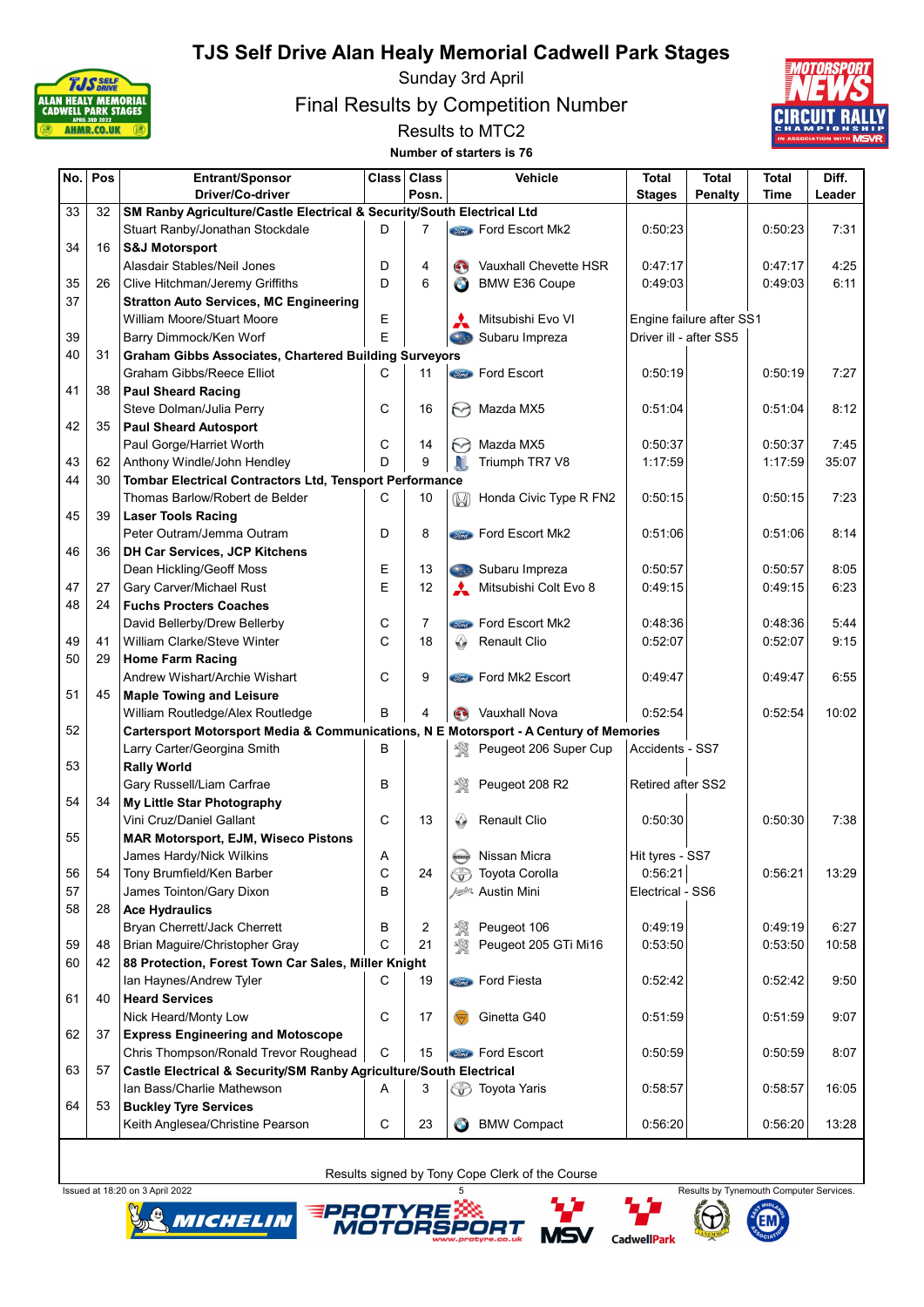

Sunday 3rd April

Final Results by Competition Number



Results to MTC2 Number of starters is 76

| No. | Pos | Entrant/Sponsor                                                                       | <b>Class</b> | <b>Class</b>   |                   | Vehicle                                         | Total         | <b>Total</b>             | <b>Total</b> | Diff.  |
|-----|-----|---------------------------------------------------------------------------------------|--------------|----------------|-------------------|-------------------------------------------------|---------------|--------------------------|--------------|--------|
|     |     | Driver/Co-driver                                                                      |              | Posn.          |                   |                                                 | <b>Stages</b> | <b>Penalty</b>           | Time         | Leader |
| 65  | 50  | Ottoway Carpentry, Lynnstar Distribution, KL Construction Ltd, Sandle Car Supermarket |              |                |                   |                                                 |               |                          |              |        |
|     |     | David Large/David Ottoway                                                             | С            | 22             |                   | <b>State</b> Ford Escort Mk2                    | 0:55:07       |                          | 0.55:07      | 12:15  |
| 66  |     | David Rowley/Clive Simpson                                                            | E            |                |                   | <b>Comp Ford Focus RS</b>                       |               | Brake problems after SS5 |              |        |
| 67  | 56  | <b>Lubing UK</b>                                                                      |              |                |                   |                                                 |               |                          |              |        |
|     |     | Doug Ramsay/Ewan Bosworth                                                             | B            | 8              |                   | <b>Stand</b> Ford Ka                            | 0:58:29       |                          | 0:58:29      | 15:37  |
| 68  | 60  | <b>JJCAL Construction Consultants</b>                                                 |              |                |                   |                                                 |               |                          |              |        |
|     |     | John Carroll/Christopher Cooper                                                       | С            | 26             | $\leftrightarrow$ | Mazda MX5                                       | 1:02:10       |                          | 1:02:10      | 19:18  |
| 69  | 33  | Phil Skipp/Russell Joseph                                                             | C            | 12             | $\mathbf{C}$      | Vauxhall Astra GSi                              | 0:50:29       |                          | 0:50:29      | 7:37   |
| 70  | 25  | <b>Roskell Motorsport</b>                                                             |              |                |                   |                                                 |               |                          |              |        |
|     |     | Daniel Roskell/Daniel May                                                             | C            | 8              |                   | <b>State</b> Ford Escort                        | 0:48:49       |                          | 0:48:49      | 5:57   |
| 72  | 47  | M a Motor Co Ltd                                                                      |              |                |                   |                                                 |               |                          |              |        |
|     |     | Matthew Arnold/Ellie Arnold                                                           | B            | 5              | ∕≥                | Citroën C2                                      | 0:53:36       |                          | 0:53:36      | 10:44  |
| 73  | 51  | Chandlers Farm Eqp, Abrey Machinery, Simply Cuts, Kerton Photography, Noise Media     |              |                |                   |                                                 |               |                          |              |        |
|     |     | Sean Stanfield/Thomas Stanfield                                                       | B            | $\overline{7}$ | O                 | MG ZR                                           | 0:55:37       |                          | 0:55:37      | 12:45  |
| 74  | 49  | Joe Harwood/Liam Charlton                                                             | B            | 6              | 饗                 | Peugeot 106 gti                                 | 0:55:01       |                          | 0:55:01      | 12:09  |
| 75  | 44  | <b>Canada Garage Motorsport</b>                                                       |              |                |                   |                                                 |               |                          |              |        |
|     |     | Joseph Annison/Mark Annison                                                           | B            | 3              |                   | <b>Stand</b> Ford Puma                          | 0:52:49       |                          | 0.52:49      | 9:57   |
| 76  | 46  | Kay Thompson/Charlotte Wainwright                                                     | Α            | $\mathbf{1}$   | <b>KISSAN</b>     | Nissan Micra                                    | 0:53:26       |                          | 0.53:26      | 10:34  |
| 77  | 63  | Harry Walshaw Motorsport, Delacy Motor Club, Roof of Fame                             |              |                |                   |                                                 |               |                          |              |        |
|     |     | Harry Walshaw/Corey Powell Jones                                                      | Α            | 5              |                   | <b>Conce</b> Ford Ka                            | 1:46:53       |                          | 1:46:53      | 64:01  |
| 78  | 59  | Marina 'Maz' Miller/lain Davidson                                                     | Α            | $\overline{4}$ | <b>KISSAN</b>     | Nissan Micra                                    | 1:01:21       |                          | 1:01:21      | 18:29  |
| 79  | 58  | Jason Phillips/Zoe Phillips                                                           | B            | 9              | <b>AUSSAY</b>     | Nissan Sunny                                    | 1:00:42       |                          | 1:00:42      | 17:50  |
| 80  | 52  | Owen Evans/John Pinder                                                                | A            | 2              | <b>AUSSAN</b>     | Nissan Micra                                    | 0:55:39       |                          | 0:55:39      | 12:47  |
| 81  | 55  | <b>Custom Motorsport Fabrications, Spark Developments</b>                             |              |                |                   |                                                 |               |                          |              |        |
|     |     | Simon Hall/Stephen Moyses                                                             | С            | 25             |                   | <b>Come</b> Ford Escort Mk2                     | 0.57:22       |                          | 0:57:22      | 14:30  |
| 97  | 64  | Dawid Ostrowski/Robert Bekas                                                          | A            | 6              | <b>AISSAN</b>     | Nissan Micra                                    | 1:47:36       |                          | 1:47:36      | 64:44  |
| 98  | 17  | <b>Mark Holmes Auto Engineering Ltd</b>                                               |              |                |                   |                                                 |               |                          |              |        |
|     |     | Mark Holmes/Craig Simkiss                                                             | E            | 9              | <b>GR</b>         | MG Metro 6R4                                    | 0:47:17       |                          | 0:47:17      | 4:25   |
| 99  | 18  | <b>HES Electrical</b>                                                                 |              |                |                   |                                                 |               |                          |              |        |
|     |     | Oliver Hunter/Jonathon Kennedy                                                        | С            | 4              |                   | Ford Escort Mk2                                 | 0:47:18       |                          | 0:47:18      | 4:26   |
|     |     |                                                                                       |              |                |                   |                                                 |               |                          |              |        |
|     |     |                                                                                       |              |                |                   |                                                 |               |                          |              |        |
|     |     |                                                                                       |              |                |                   |                                                 |               |                          |              |        |
|     |     |                                                                                       |              |                |                   |                                                 |               |                          |              |        |
|     |     |                                                                                       |              |                |                   |                                                 |               |                          |              |        |
|     |     |                                                                                       |              |                |                   |                                                 |               |                          |              |        |
|     |     |                                                                                       |              |                |                   |                                                 |               |                          |              |        |
|     |     |                                                                                       |              |                |                   |                                                 |               |                          |              |        |
|     |     |                                                                                       |              |                |                   |                                                 |               |                          |              |        |
|     |     |                                                                                       |              |                |                   |                                                 |               |                          |              |        |
|     |     |                                                                                       |              |                |                   |                                                 |               |                          |              |        |
|     |     |                                                                                       |              |                |                   |                                                 |               |                          |              |        |
|     |     |                                                                                       |              |                |                   |                                                 |               |                          |              |        |
|     |     |                                                                                       |              |                |                   |                                                 |               |                          |              |        |
|     |     |                                                                                       |              |                |                   |                                                 |               |                          |              |        |
|     |     |                                                                                       |              |                |                   |                                                 |               |                          |              |        |
|     |     |                                                                                       |              |                |                   |                                                 |               |                          |              |        |
|     |     |                                                                                       |              |                |                   |                                                 |               |                          |              |        |
|     |     |                                                                                       |              |                |                   |                                                 |               |                          |              |        |
|     |     |                                                                                       |              |                |                   |                                                 |               |                          |              |        |
|     |     |                                                                                       |              |                |                   |                                                 |               |                          |              |        |
|     |     |                                                                                       |              |                |                   |                                                 |               |                          |              |        |
|     |     |                                                                                       |              |                |                   |                                                 |               |                          |              |        |
|     |     |                                                                                       |              |                |                   |                                                 |               |                          |              |        |
|     |     |                                                                                       |              |                |                   | Results signed by Tony Cope Clerk of the Course |               |                          |              |        |









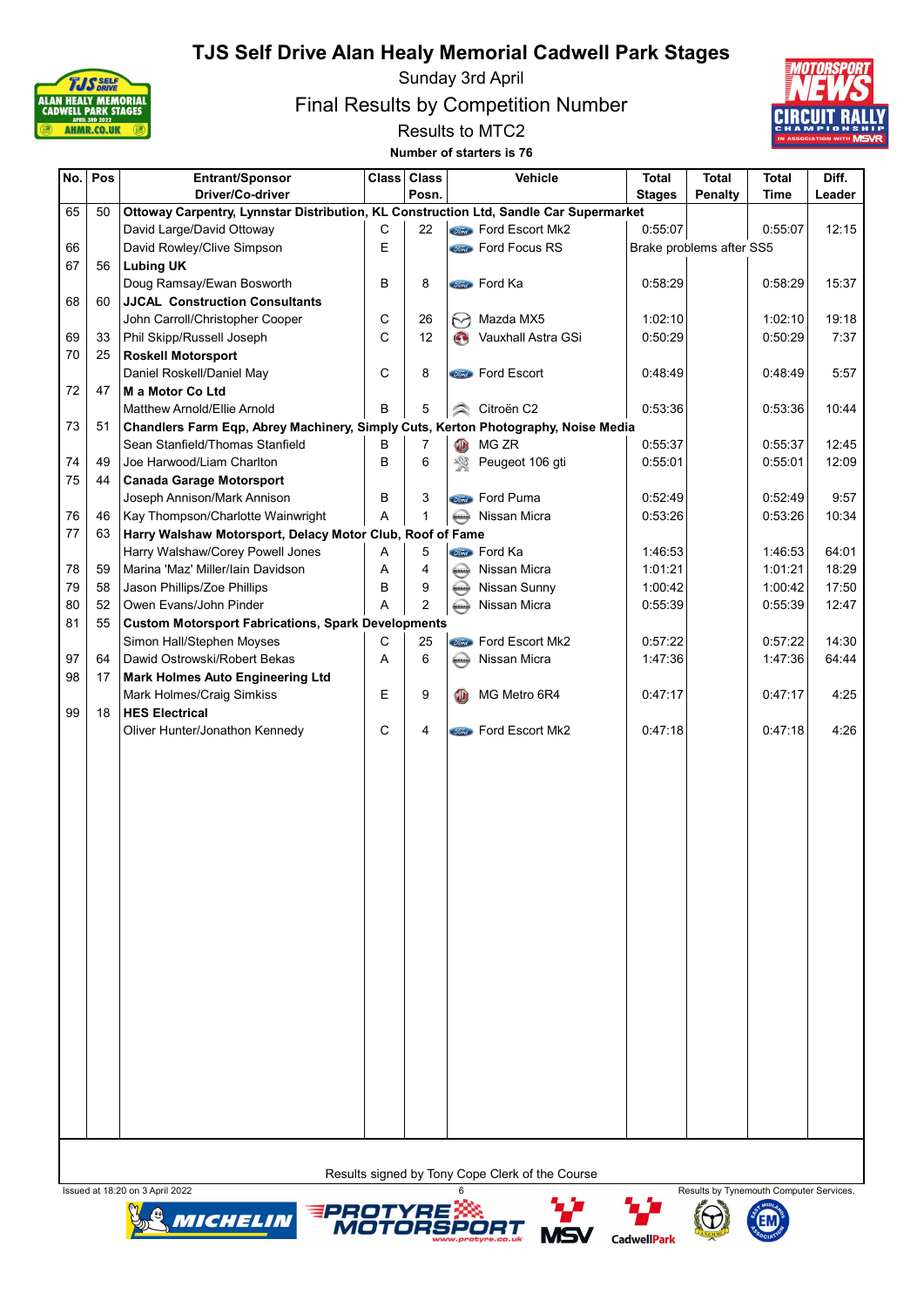

Sunday 3rd April Final Stage Times



| No. | <b>Driver</b>                   | <b>Class</b> | <b>SS1</b>            | SS <sub>2</sub>            | SS <sub>3</sub>          | <b>SS4</b>        | <b>SS 5</b>              | SS <sub>6</sub>          | SS <sub>7</sub>              | SS <sub>8</sub>       | SS <sub>9</sub>       | <b>Penalties</b>                 |
|-----|---------------------------------|--------------|-----------------------|----------------------------|--------------------------|-------------------|--------------------------|--------------------------|------------------------------|-----------------------|-----------------------|----------------------------------|
|     |                                 |              | <b>TJS Self drive</b> | <b>Big Wangers Inc Ltd</b> | <b>Richtoy Subaru</b>    | SC4 (UK) Ltd      | <b>Beauty Attraction</b> | <b>Mel Hudson Motors</b> | <b>Richard Dean Motors</b>   | <b>TJS Self Drive</b> | <b>Border Classic</b> |                                  |
| 1   | <b>Neil Roskell</b>             | Е            | 6:05                  | 3:50                       | 3:41                     | 3:40              | 5:31                     | 5:15                     | 5:07                         | 5:09                  | 5:12                  |                                  |
| 2   | Darrell Taylor                  | E            | 6:30                  | 3:59                       | 3:51                     | 3:49              | 5:46                     | 5:25                     | 5:18                         | 5:24                  | 5:25                  |                                  |
| 3   | John Griffiths                  | E            | 6:10                  | 3:52                       | 3:39                     | 3:35              | 5:33                     | 5:05                     | 5:03                         | 5:02                  | 5:00                  |                                  |
| 4   | <b>Barry Morris</b>             | D            | 6:03                  | 3:50                       | 3:38                     | 3:36              | 5:32                     | 5:07                     | 5:01                         | 5:05                  | 5:00                  |                                  |
| 5   | <b>Andy Scott</b>               | E            | 6:13                  | 3:57                       | 3:46                     | 3:40              | 5:35                     | 5:14                     | 5:06                         | 5:08                  | 5:06                  |                                  |
| 6   | Ollie O'Donovan                 | Ε            | 7:42                  | 3:57                       | 3:50                     | 3:44              | 5:36                     | 5:17                     | 5:11                         | 5:14                  | 5:13                  |                                  |
| 8   | Andy Fenwick                    | E            | 6:07                  | 3:57                       | 5:57                     | 3:41              | 5:36                     | 5:13                     | 5:09                         | 5:08                  | 5:07                  |                                  |
| 9   | Josh Payton                     | C            | 6:18                  | 4:00                       | 3:53                     | 3:45              | 5:40                     | 5:17                     | 5:11                         | 5:13                  | 5:10                  |                                  |
| 10  | Martin Hodgson                  | D            | 6:26                  | 4:03                       | 3:49                     | 3:45              | 5:41                     | 5:17                     | 5:23                         | 5:16                  | 5:14                  | 0:20                             |
| 11  | Paul Murro                      | E            | 6:19                  | 3:58                       | 3:49                     | 3:46              | 5:44                     | 5:26                     | 5:23                         | 5:21                  | 5:17                  |                                  |
| 12  | Paul Walker                     | E            | 8:41                  | 30:00                      | 6:06                     | 4:03              | 5:58                     | 5:36                     | 5:27                         | 5:39                  | 5:24                  |                                  |
| 15  | Tony Robinson                   | E            | 6:21                  | 4:00                       | 3:51                     | 3:45              | 5:54                     | 5:18                     | 5:10                         | 5:10                  | 5:09                  |                                  |
| 17  | Nick Williamson                 | E            | 6:48                  | 4:14                       | 4:10                     | 3:57              | 6:02                     | 5:35                     | 5:32                         | 5:33                  | 5:30                  |                                  |
| 18  | Ciro Carannante                 | D            | 6:44                  | 4:09                       | 4:00                     | 3:53              | 5:56                     | 5:34                     | 5:20                         | 5:31                  |                       | Damaged coolant hose - after SS8 |
| 19  | Steve Tilburn                   | D            | 6:28                  | 4:06                       | 3:53                     | 3:48              | 5:50                     | 5:20                     | 5:19                         | 5:28                  | 5:18                  |                                  |
| 21  | James Garner                    | D            | 7:58                  | 4:13                       | 4:01                     | 3:58              | 5:56                     | 5:34                     | 5:38                         | 11:48                 |                       | Stuck on lorry tyre - SS8        |
| 22  | David Longfellow                | C            | 7:31                  | 4:43                       | 4:21                     | 4:19              | 6:33                     | 6:23                     | 6:16                         | 6:22                  | 6:18                  |                                  |
| 23  | <b>Philip House</b>             | C            | 6:38                  | 4:13                       | 3:59                     | 3:55              | 5:55                     | 5:31                     | 5:27                         | 5:36                  | 5:29                  |                                  |
| 24  | Ryan Connolly                   | $\mathsf C$  | Gearbox - SS1         |                            |                          |                   |                          |                          |                              |                       |                       |                                  |
| 25  | Ken Sturdy                      | $\mathsf{C}$ | 6:51                  | 4:18                       | 4:01                     | 3:56              | 6:00                     | 5:36                     | 5:32                         | 5:38                  | 5:30                  |                                  |
| 26  | <b>Antony Allery</b>            | C            | 7:04                  | 4:20                       | 4:01                     | 3:57              | 6:02                     | 5:40                     | 5:34                         | 5:41                  | 5:29                  |                                  |
| 27  | Chris McCallum                  | D            | 6:45                  | 4:17                       | 4:06                     | 4:03              | 6:06                     | 5:43                     | 5:38                         | 5:57                  | 5:39                  |                                  |
| 28  | Stephen Sawley                  | C            | 6:39                  | 4:18                       | 3:59                     | 3:55              | 5:59                     | 5:35                     | 5:33                         | 5:43                  | 5:32                  |                                  |
| 29  | <b>Ben Wilkinson</b>            | B            | 6:41                  | 4:17                       | 4:00                     | 3:56              | 6:00                     | 5:33                     | 5:31                         | 5:41                  | 5:31                  |                                  |
| 30  | <b>Lucy Wigley</b>              | $\mathsf{C}$ | 6:54                  | 4:18                       | 4:02                     | 4:10              | 9:12                     |                          | Mechanical after SS5         |                       |                       |                                  |
| 31  | <b>Michael Greaves</b>          | Ε            | Engine - SS1          |                            |                          |                   |                          |                          |                              |                       |                       |                                  |
| 32  | David White                     | E            | 6:51                  | 4:18                       | 4:00                     | 3:58              | 6:01                     | 5:35                     | 5:30                         | 6:01                  | 5:47                  |                                  |
| 33  | <b>Stuart Ranby</b>             | D            | 6:54                  | 6:40                       | 4:05                     | 4:01              | 6:14                     | 5:37                     | 5:36                         | 5:44                  | 5:32                  |                                  |
| 34  | <b>Alasdair Stables</b>         | D            | 6:40                  | 4:19                       | 3:59                     | 3:57              | 6:02                     | 5:34                     | 5:28                         | 5:45                  | 5:33                  |                                  |
| 35  | Clive Hitchman                  | D            | 7:00                  | 4:27                       | 4:11                     | 4:05              | 6:14                     | 5:45                     | 5:42                         | 5:58                  | 5:41                  |                                  |
| 37  | William Moore                   | E            | 11:00                 |                            | Engine failure after SS1 |                   |                          |                          |                              |                       |                       |                                  |
| 39  | <b>Barry Dimmock</b>            | E            | 6:45                  | 4:23                       | 4:02                     | 3:58              | 6:07                     |                          | Driver ill - after SS5       |                       |                       |                                  |
| 40  | <b>Graham Gibbs</b>             | C            | 7:05                  | 5:01                       | 4:14                     | 4:08              | 6:15                     | 5:57                     | 5:49                         | 6:01                  | 5:49                  |                                  |
| 41  | Steve Dolman                    | C            | 7:12                  | 4:37                       | 4:20                     | 4:15              | 6:34                     | 5:56                     | 5:58                         | 6:23                  | 5:49                  |                                  |
| 42  | Paul Gorge                      | C            | 7:13                  | 4:28                       | 4:16                     | 4:19              | 6:22                     | 5:57                     | 5:58                         | 6:09                  | 5:55                  |                                  |
| 43  |                                 | D            | 7:19                  | 4:35                       | 4:20                     | 7:38              | 30:00                    | 6:11                     | 6:02                         | 6:01                  | 5:53                  |                                  |
| 44  | Anthony Windle<br>Thomas Barlow | $\mathsf C$  | 6:56                  | 4:41                       | 4:07                     | 4:06              | 6:12                     | 5:51                     | 5:43                         | 6:00                  | 6:39                  |                                  |
| 45  | Peter Outram                    | D            | 7:15                  | 4:30                       | 4:21                     | 4:19              | 6:23                     | 6:10                     | 6:04                         | 6:08                  | 5:56                  |                                  |
| 46  | Dean Hickling                   | Ε            | 7:32                  | 4:43                       | 4:19                     | 4:15              | 6:25                     | 5:59                     | 5:58                         | 5:50                  | 5:56                  |                                  |
| 47  | Gary Carver                     | Ε            | 7:11                  | 4:30                       | 4:13                     | 4:09              | 6:21                     | 5:50                     | 5:41                         | 5:41                  | 5:39                  |                                  |
| 48  | David Bellerby                  | C            | 6:54                  | 4:25                       | 4:08                     | 4:04              | 6:11                     | 5:50                     | 5:42                         | 5:44                  | 5:38                  |                                  |
| 49  | William Clarke                  | C            | 7:20                  | 7:00                       | 4:09                     | 4:09              | 6:15                     | 5:52                     | 5:49                         | 5:47                  | 5:46                  |                                  |
| 50  | Andrew Wishart                  | C            | 7:12                  | 4:27                       | 4:15                     | 4:10              | 6:17                     | 5:54                     | 5:51                         | 5:51                  | 5:50                  |                                  |
| 51  | William Routledge               | B            | 7:48                  | 5:00                       | 4:44                     | 4:22              | 6:38                     | 6:09                     | 6:07                         | 6:05                  | 6:01                  |                                  |
| 52  | Larry Carter                    | B            | 7:37                  | 30:00                      | 30:00                    | 30:00             | 6:53                     | 6:21                     | Accidents - SS7              |                       |                       |                                  |
| 53  | <b>Gary Russell</b>             | B            | 9:59                  | 5:26                       |                          | Retired after SS2 |                          |                          |                              |                       |                       |                                  |
| 54  |                                 | C            |                       | 4:48                       | 4:18                     | 4:11              |                          |                          |                              |                       |                       |                                  |
| 55  | Vini Cruz                       |              | 7:10                  |                            | 4:22                     |                   | 6:24                     | 6:01                     | 5:53<br>6.06 Hit tyres - SS7 | 5:54                  | 5:51                  |                                  |
|     | James Hardy                     | Α            | 7:15                  | 4:38                       |                          | 4:15              | 6:30                     |                          |                              |                       |                       |                                  |
| 56  | <b>Tony Brumfield</b>           | C            | 11:00                 | 4:49                       | 4:28                     | 4:29              | 6:49                     | 6:16                     | 6:10                         | 6:12                  | 6:08                  |                                  |
| 57  | James Tointon                   | B            | 7:26                  | 4:25                       | 4:06                     | 4:08              | 6:31                     | Electrical - SS6         |                              |                       |                       |                                  |
| 58  | <b>Bryan Cherrett</b>           | B            | 7:07                  | 4:24                       | 4:14                     | 4:08              | 6:15                     | 5:57                     | 5:44                         | 5:49                  | 5:41                  |                                  |
| 59  | <b>Brian Maguire</b>            | С            | 8:01                  | 4:42                       | 4:33                     | 4:30              | 6:52                     | 6:27                     | 6:20                         | 6:18                  | 6:07                  |                                  |
| 60  | lan Haynes                      | C            | 7:23                  | 4:58                       | 4:27                     | 4:25              | 6:41                     | 6:18                     | 6:10                         | 6:14                  | 6:06                  |                                  |
| 61  | <b>Nick Heard</b>               | C            | 8:06                  | 4:35                       | 4:23                     | 4:28              | 6:30                     | 6:12                     | 6:00                         | 5:58                  | 5:47                  |                                  |









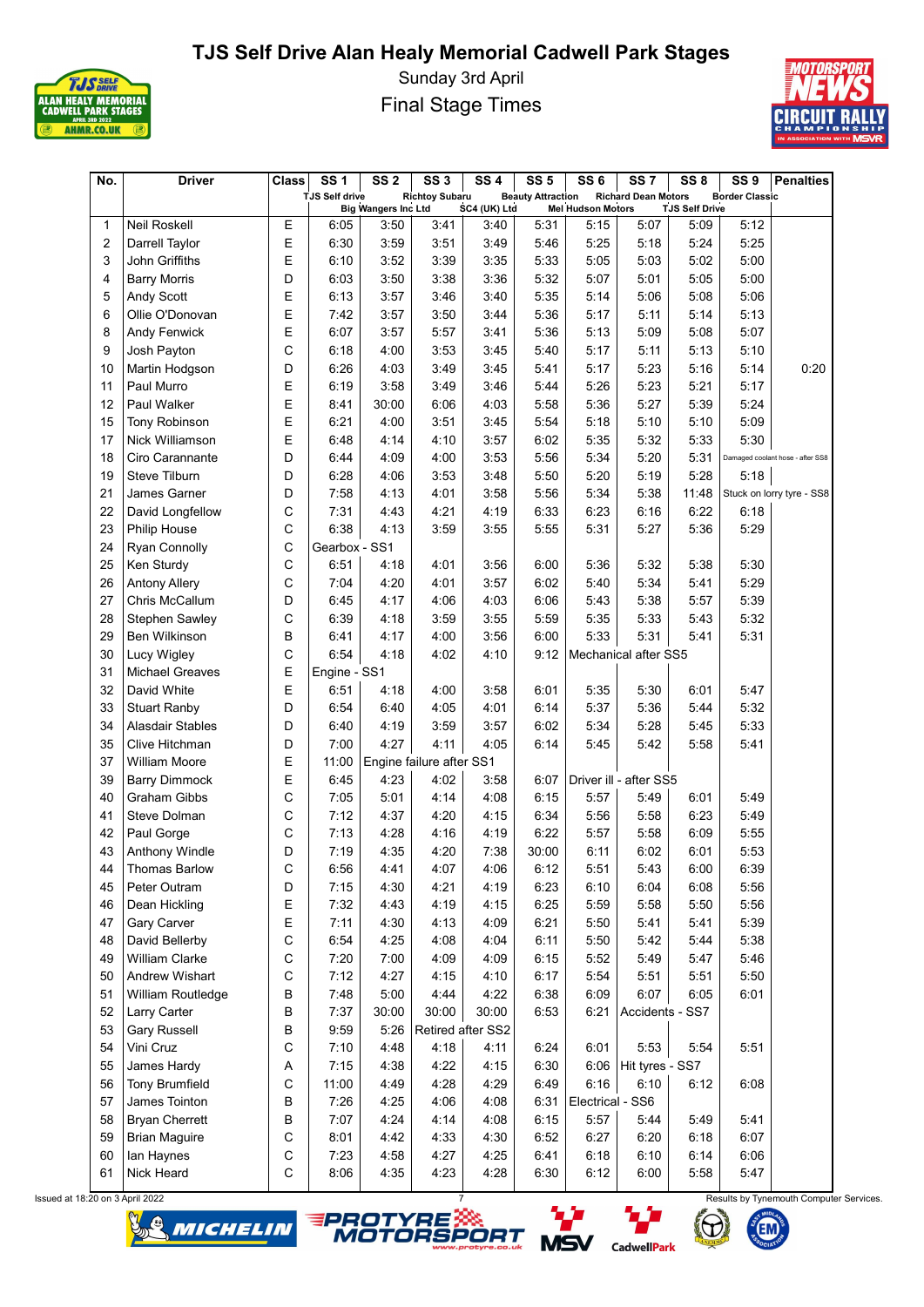

Sunday 3rd April Final Stage Times



| No.      | <b>Driver</b>                       | <b>Class</b> | <b>SS1</b><br><b>TJS Self drive</b> | SS <sub>2</sub>            | SS <sub>3</sub><br><b>Richtoy Subaru</b> | SS <sub>4</sub> | SS <sub>5</sub><br><b>Beauty Attraction</b> | SS <sub>6</sub>          | SS <sub>7</sub><br><b>Richard Dean Motors</b> | SS <sub>8</sub>       | SS <sub>9</sub><br><b>Border Classic</b> | Penalties                               |
|----------|-------------------------------------|--------------|-------------------------------------|----------------------------|------------------------------------------|-----------------|---------------------------------------------|--------------------------|-----------------------------------------------|-----------------------|------------------------------------------|-----------------------------------------|
|          |                                     |              |                                     | <b>Big Wangers Inc Ltd</b> |                                          | SC4 (UK) Ltd    |                                             | <b>Mel Hudson Motors</b> |                                               | <b>TJS Self Drive</b> |                                          |                                         |
| 62       | Chris Thompson                      | $\mathsf C$  | 7:42                                | 4:36                       | 4:19                                     | 4:14            | 6:24                                        | 6:08                     | 5:51                                          | 5:58                  | 5:47                                     |                                         |
| 63       | lan Bass                            | Α            | 8:40                                | 5:16                       | 5:03                                     | 4:58            | 7:23                                        | 7:00                     | 7:03                                          | 6:44                  | 6:50                                     |                                         |
| 64       | Keith Anglesea                      | С            | 7:48                                | 4:42                       | 4:33                                     | 4:25            | 6:42                                        | 8:49                     | 6:25                                          | 6:37                  | 6:19                                     |                                         |
| 65       | David Large                         | С            | 7:40                                | 4:57                       | 4:37                                     | 4:39            | 6:57                                        | 6:36                     | 6:32                                          | 6:36                  | 6:33                                     |                                         |
| 66       | David Rowley                        | Ε            | 8:01                                | 4:38                       | 4:36                                     | 4:24            | 9:12                                        |                          | Brake problems after SS5                      |                       |                                          |                                         |
| 67       | Doug Ramsay                         | B            | 8:15                                | 5:09                       | 5:07                                     | 4:54            | 7:16                                        | 7:00                     | 7:08                                          | 6:55                  | 6:45                                     |                                         |
| 68       | John Carroll                        | С            | 8:42                                | 5:19                       | 5:18                                     | 5:16            | 8:00                                        | 7:22                     | 7:31                                          | 7:22                  | 7:20                                     |                                         |
| 69       | Phil Skipp                          | C            | 7:43                                | 4:32                       | 4:14                                     | 4:13            | 6:22                                        | 5:54                     | 5:52                                          | 5:53                  | 5:46                                     |                                         |
| 70       | Daniel Roskell                      | С            | 7:14                                | 4:23                       | 4:09                                     | 4:06            | 6:13                                        | 5:54                     | 5:39                                          | 5:39                  | 5:32                                     |                                         |
| 72       | <b>Matthew Arnold</b>               | B            | 7:46                                | 4:53                       | 4:27                                     | 4:26            | 6:44                                        | 6:23                     | 6:22                                          | 6:22                  | 6:13                                     |                                         |
| 73       | Sean Stanfield                      | B            | 8:03                                | 5:04                       | 4:55                                     | 4:55            | 7:04                                        | 6:31                     | 6:35                                          | 6:21                  | 6:09                                     |                                         |
| 74       | Joe Harwood                         | B            | 7:48                                | 4:58                       | 4:44                                     | 4:34            | 6:58                                        | 6:37                     | 6:28                                          | 6:35                  | 6:19                                     |                                         |
| 75       | Joseph Annison                      | B            | 7:44                                | 4:49                       | 4:26                                     | 4:24            | 6:38                                        | 6:16                     | 6:12                                          | 6:13                  | 6:07                                     |                                         |
| 76       | <b>Kay Thompson</b>                 | Α            | 7:33                                | 4:45                       | 4:25                                     | 4:25            | 6:46                                        | 6:27                     | 6:23                                          | 6:23                  | 6:19                                     |                                         |
| 77       | Harry Walshaw                       | Α            | 30:00                               | 30:00                      | 7:36                                     | 5:01            | 7:18                                        | 7:04                     | 6:45                                          | 6:40                  | 6:29                                     |                                         |
| 78       | Marina 'Maz' Miller                 | Α            | 8:44                                | 5:28                       | 5:22                                     | 5:12            | 7:49                                        | 7:21                     | 7:09                                          | 7:14                  | 7:02                                     |                                         |
| 79       | Jason Phillips                      | B            | 8:41                                | 5:24                       | 5:10                                     | 5:08            | 7:40                                        | 7:16                     | 7:05                                          | 7:10                  | 7:08                                     |                                         |
| 80       | Owen Evans                          | Α            | 8:06                                | 4:53                       | 4:41                                     | 4:31            | 6:50                                        | 6:35                     | 7:09                                          | 6:31                  | 6:23                                     |                                         |
| 81       | Simon Hall                          | C            | 8:05                                | 5:05                       | 4:50                                     | 4:45            | 7:21                                        | 6:51                     | 6:38                                          | 6:53                  | 6:54                                     |                                         |
| 97       | Dawid Ostrowski                     | Α            | 8:04                                | 7:00                       | 4:26                                     | 30:00           | 30:00                                       | 6:44                     | 8:12                                          | 6:49                  | 6:21                                     |                                         |
| 98<br>99 | <b>Mark Holmes</b><br>Oliver Hunter | Ε<br>C       | 6:49<br>6:39                        | 4:14<br>4:12               | 4:05<br>4:00                             | 3:54<br>3:55    | 5:58<br>6:08                                | 5:46<br>5:40             | 5:29<br>5:35                                  | 5:35<br>5:40          | 5:27<br>5:29                             |                                         |
|          |                                     |              |                                     |                            |                                          |                 |                                             |                          |                                               |                       |                                          |                                         |
|          |                                     |              |                                     |                            |                                          |                 |                                             |                          |                                               |                       |                                          |                                         |
|          |                                     |              |                                     |                            |                                          |                 |                                             |                          |                                               |                       |                                          |                                         |
|          |                                     |              |                                     |                            |                                          |                 |                                             |                          |                                               |                       |                                          |                                         |
|          |                                     |              |                                     |                            |                                          |                 |                                             |                          |                                               |                       |                                          |                                         |
|          |                                     |              |                                     |                            |                                          |                 |                                             |                          |                                               |                       |                                          |                                         |
|          |                                     |              |                                     |                            |                                          |                 |                                             |                          |                                               |                       |                                          |                                         |
|          |                                     |              |                                     |                            |                                          |                 |                                             |                          |                                               |                       |                                          |                                         |
|          |                                     |              |                                     |                            |                                          |                 |                                             |                          |                                               |                       |                                          |                                         |
|          |                                     |              |                                     |                            |                                          |                 |                                             |                          |                                               |                       |                                          |                                         |
|          |                                     |              |                                     |                            |                                          |                 |                                             |                          |                                               |                       |                                          |                                         |
|          |                                     |              |                                     |                            |                                          |                 |                                             |                          |                                               |                       |                                          |                                         |
|          |                                     |              |                                     |                            |                                          |                 |                                             |                          |                                               |                       |                                          |                                         |
|          |                                     |              |                                     |                            |                                          |                 |                                             |                          |                                               |                       |                                          |                                         |
|          |                                     |              |                                     |                            |                                          |                 |                                             |                          |                                               |                       |                                          |                                         |
|          |                                     |              |                                     |                            |                                          |                 |                                             |                          |                                               |                       |                                          |                                         |
|          |                                     |              |                                     |                            |                                          |                 |                                             |                          |                                               |                       |                                          |                                         |
|          |                                     |              |                                     |                            |                                          |                 |                                             |                          |                                               |                       |                                          |                                         |
|          |                                     |              |                                     |                            |                                          |                 |                                             |                          |                                               |                       |                                          |                                         |
|          |                                     |              |                                     |                            |                                          |                 |                                             |                          |                                               |                       |                                          |                                         |
|          |                                     |              |                                     |                            |                                          |                 |                                             |                          |                                               |                       |                                          |                                         |
|          |                                     |              |                                     |                            |                                          |                 |                                             |                          |                                               |                       |                                          |                                         |
|          |                                     |              |                                     |                            |                                          |                 |                                             |                          |                                               |                       |                                          |                                         |
|          |                                     |              |                                     |                            |                                          |                 |                                             |                          |                                               |                       |                                          |                                         |
|          |                                     |              |                                     |                            |                                          |                 |                                             |                          |                                               |                       |                                          |                                         |
|          |                                     |              |                                     |                            |                                          |                 |                                             |                          |                                               |                       |                                          |                                         |
|          |                                     |              |                                     |                            |                                          |                 |                                             |                          |                                               |                       |                                          |                                         |
|          |                                     |              |                                     |                            |                                          |                 |                                             |                          |                                               |                       |                                          |                                         |
|          |                                     |              |                                     |                            |                                          |                 |                                             |                          |                                               |                       |                                          |                                         |
|          |                                     |              |                                     |                            |                                          |                 |                                             |                          |                                               |                       |                                          |                                         |
|          | Issued at 18:20 on 3 April 2022     |              |                                     |                            | 8                                        |                 |                                             |                          |                                               |                       |                                          | Results by Tynemouth Computer Services. |
|          | MICHELIN                            |              |                                     |                            | <b>EPROTYRE</b><br>MOTORSPC              |                 |                                             |                          | יגי                                           |                       |                                          |                                         |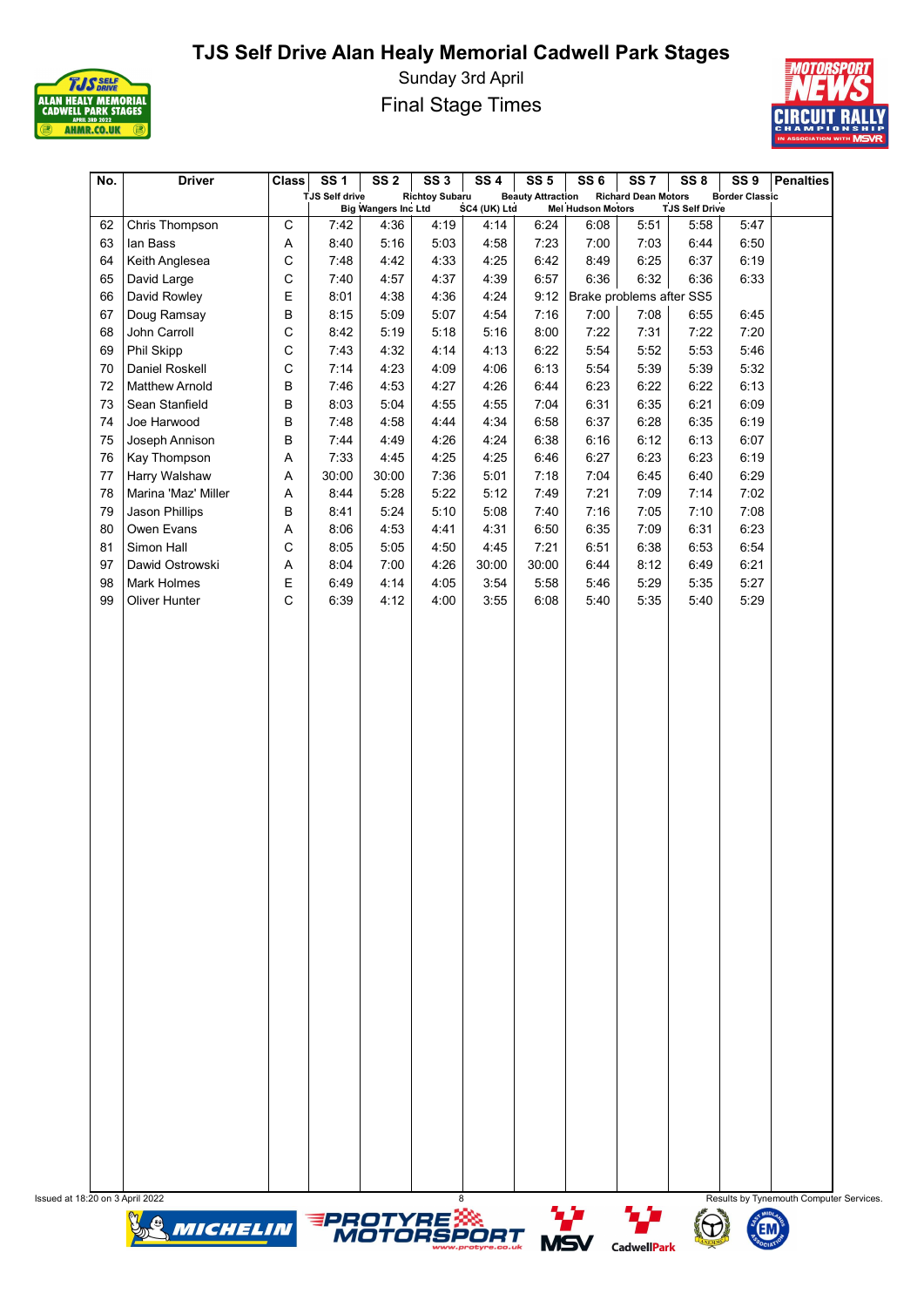

Sunday 3rd April Final Class Results



| Pos            | No. | Driver/Co-driver                                 | <b>Class</b> | Ovrll |                    | Vehicle                      | <b>Total</b>       | <b>Total</b>   | Total                                   | Diff.  |
|----------------|-----|--------------------------------------------------|--------------|-------|--------------------|------------------------------|--------------------|----------------|-----------------------------------------|--------|
|                |     |                                                  |              | Pos.  |                    |                              | <b>Stages</b>      | <b>Penalty</b> | Time                                    | Leader |
| <b>Class A</b> |     |                                                  |              |       |                    |                              |                    |                |                                         |        |
| 1              | 76  | Kay Thompson/Charlotte Wainwright                | Α            | 46    | $\bigoplus$        | Nissan Micra                 | 0:53:26            |                | 0:53:26                                 |        |
| 2              | 80  | Owen Evans/John Pinder                           | Α            | 52    | $\bigoplus$        | Nissan Micra                 | 0:55:39            |                | 0:55:39                                 | 2:13   |
| 3              | 63  | Ian Bass/Charlie Mathewson                       | Α            | 57    | ᡦ                  | <b>Toyota Yaris</b>          | 0:58:57            |                | 0:58:57                                 | 5:31   |
| 4              | 78  | Marina 'Maz' Miller/Iain Davidson                | Α            | 59    | <b>KISSAN</b>      | Nissan Micra                 | 1:01:21            |                | 1:01:21                                 | 7:55   |
| 5              | 77  | Harry Walshaw/Corey Powell Jones                 | Α            | 63    | Ford               | Ford Ka                      | 1:46:53            |                | 1:46:53                                 | 53:27  |
| 6              | 97  | Dawid Ostrowski/Robert Bekas                     | A            | 64    | MISSAN             | Nissan Micra                 | 1:47:36            |                | 1:47:36                                 | 54:10  |
| <b>Class B</b> |     |                                                  |              |       |                    |                              |                    |                |                                         |        |
| $\mathbf 1$    | 29  | Ben Wilkinson/Andrew Wilkinson                   | B            | 14    | 繁                  | Peugeot 106 Maxi             | 0:47:10            |                | 0:47:10                                 |        |
| $\overline{2}$ | 58  | Bryan Cherrett/Jack Cherrett                     | B            | 28    | 饗                  | Peugeot 106                  | 0:49:19            |                | 0:49:19                                 | 2:09   |
| 3              | 75  | Joseph Annison/Mark Annison                      | B            | 44    | <i><b>Ford</b></i> | Ford Puma                    | 0:52:49            |                | 0:52:49                                 | 5:39   |
| 4              | 51  | William Routledge/Alex Routledge                 | B            | 45    | $\mathbf{C}$       | <b>Vauxhall Nova</b>         | 0:52:54            |                | 0:52:54                                 | 5:44   |
| 5              | 72  | Matthew Arnold/Ellie Arnold                      | B            | 47    | $\curvearrowright$ | Citroën C2                   | 0:53:36            |                | 0:53:36                                 | 6:26   |
| 6              | 74  | Joe Harwood/Liam Charlton                        | B            | 49    | 饗                  | Peugeot 106 gti              | 0:55:01            |                | 0:55:01                                 | 7:51   |
| $\overline{7}$ | 73  | Sean Stanfield/Thomas Stanfield                  | B            | 51    | O                  | MG ZR                        | 0:55:37            |                | 0:55:37                                 | 8:27   |
| 8              | 67  | Doug Ramsay/Ewan Bosworth                        | B            | 56    | Ford               | Ford Ka                      | 0:58:29            |                | 0:58:29                                 | 11:19  |
| 9              | 79  | Jason Phillips/Zoe Phillips                      | B            | 58    | MESAN              | Nissan Sunny                 | 1:00:42            |                | 1:00:42                                 | 13:32  |
| Class C        |     |                                                  |              |       |                    |                              |                    |                |                                         |        |
| $\mathbf{1}$   | 9   | Josh Payton/Jamie Vaughan                        | С            | 5     | <b>Tord</b>        | Ford Escort Mk2              | 0:44:27            |                | 0:44:27                                 |        |
| $\overline{2}$ | 23  | Philip House/Nick Beaumont                       | С            | 13    |                    | <b>Stand</b> Ford Escort     | 0:46:43            |                | 0.46.43                                 | 2:16   |
| 3              | 28  | Stephen Sawley/Rob Johnson                       | С            | 15    |                    | <b>Component</b> Ford Escort | 0:47:13            |                | 0:47:13                                 | 2:46   |
| 4              | 99  | Oliver Hunter/Jonathon Kennedy                   | С            | 18    |                    | <b>Come</b> Ford Escort Mk2  | 0:47:18            |                | 0:47:18                                 | 2:51   |
| 5              | 25  | Ken Sturdy/Andrew Funnell                        | C            | 20    | $\bigoplus$        | <b>Talbot Avenger</b>        | 0:47:22            |                | 0:47:22                                 | 2:55   |
| 6              | 26  | Antony Allery/Callum Francis                     | C            | 21    |                    | <b>Come</b> Ford Escort RS   | 0.47:48            |                | 0:47:48                                 | 3:21   |
| 7              | 48  | David Bellerby/Drew Bellerby                     | C            | 24    |                    | <b>Come</b> Ford Escort Mk2  | 0:48:36            |                | 0:48:36                                 | 4:09   |
| 8              | 70  | Daniel Roskell/Daniel May                        | C            | 25    |                    | <b>Contact Ford Escort</b>   | 0.48.49            |                | 0:48:49                                 | 4:22   |
| 9              | 50  | Andrew Wishart/Archie Wishart                    | C            | 29    |                    | <b>Como</b> Ford Mk2 Escort  | 0:49:47            |                | 0:49:47                                 | 5:20   |
| 10             | 44  | Thomas Barlow/Robert de Belder                   | С            | 30    | $\mathbb{W}$       | Honda Civic Type R FN2       | 0:50:15            |                | 0:50:15                                 | 5:48   |
| 11             | 40  | Graham Gibbs/Reece Elliot                        | C            | 31    |                    | <b>Sime</b> Ford Escort      | 0:50:19            |                | 0:50:19                                 | 5:52   |
| 12             | 69  | Phil Skipp/Russell Joseph                        | C            | 33    | $\mathbf{C}$       | Vauxhall Astra GSi           | 0:50:29            |                | 0:50:29                                 | 6:02   |
| 13             | 54  | Vini Cruz/Daniel Gallant                         | С            | 34    | ↔                  | <b>Renault Clio</b>          | 0:50:30            |                | 0:50:30                                 | 6:03   |
| 14             | 42  | Paul Gorge/Harriet Worth                         | C            | 35    | 69                 | Mazda MX5                    | 0:50:37            |                | 0:50:37                                 | 6:10   |
| 15             | 62  | Chris Thompson/Ronald Trevor Roughead            | С            | 37    | Ford               | Ford Escort                  | 0:50:59            |                | 0:50:59                                 | 6:32   |
| 16             | 41  | Steve Dolman/Julia Perry                         | С            | 38    | M                  | Mazda MX5                    | 0:51:04            |                | 0:51:04                                 | 6:37   |
| 17             | 61  | Nick Heard/Monty Low                             | Ċ            | 40    |                    | Ginetta G40                  | 0:51:59            |                | 0:51:59                                 | 7:32   |
| 18             | 49  | William Clarke/Steve Winter                      | С            | 41    |                    | <b>Renault Clio</b>          | 0:52:07            |                | 0:52:07                                 | 7:40   |
| 19             | 60  | Ian Haynes/Andrew Tyler                          | С            | 42    | Ford               | <b>Ford Fiesta</b>           | 0:52:42            |                | 0:52:42                                 | 8:15   |
| 20             | 22  | David Longfellow/Vaughan Graham                  | С            | 43    | <b>Ford</b>        | Ford Fiesta R2T              | 0.52:46            |                | 0:52:46                                 | 8:19   |
| 21             | 59  | Brian Maguire/Christopher Gray                   | С            | 48    | 繁                  | Peugeot 205 GTi Mi16         | 0:53:50            |                | 0:53:50                                 | 9:23   |
| 22             | 65  | David Large/David Ottoway                        | С            | 50    | Jord <sub>2</sub>  | Ford Escort Mk2              | 0:55:07            |                | 0:55:07                                 | 10:40  |
| 23             | 64  | Keith Anglesea/Christine Pearson                 | С            | 53    | G                  | <b>BMW Compact</b>           | 0.56:20            |                | 0:56:20                                 | 11:53  |
| 24             | 56  | Tony Brumfield/Ken Barber                        | C            | 54    | GP                 | <b>Toyota Corolla</b>        | 0:56:21            |                | 0:56:21                                 | 11:54  |
| 25             | 81  | Simon Hall/Stephen Moyses                        | С            | 55    | <i><b>Ford</b></i> | Ford Escort Mk2              | 0.57:22            |                | 0:57:22                                 | 12:55  |
| 26             | 68  | John Carroll/Christopher Cooper                  | С            | 60    | M                  | Mazda MX5                    | 1:02:10            |                | 1:02:10                                 | 17:43  |
| Class D        |     |                                                  |              |       |                    |                              |                    |                |                                         |        |
| 1              | 4   | <b>Barry Morris/Tom Hutchings</b>                | D            | 1     | (T)                | Darrian T90 GTR+             | 0:42:52            |                | 0:42:52                                 |        |
| 2              | 10  | Martin Hodgson/Tony Jones                        | D            | 8     | Ford               | Ford Escort Mk2              | 0.44.54            | 0:20           | 0.45.14                                 | 2:22   |
| 3              | 19  | Steve Tilburn/Jack Tilburn                       | D            | 10    | Ford               | Ford Escort RS2500           | 0:45:30            |                | 0:45:30                                 | 2:38   |
| 4              | 34  | Alasdair Stables/Neil Jones                      | D            | 16    | $\mathbf{C}$       | Vauxhall Chevette HSR        | 0:47:17            |                | 0.47.17                                 | 4:25   |
| 5              | 27  | Chris McCallum/Stephen Clark                     | D            | 23    | Ford               | Ford Escort Mk2              | 0:48:14            |                | 0.48:14                                 | 5:22   |
| 6              | 35  | Clive Hitchman/Jeremy Griffiths                  | D            | 26    | G                  | <b>BMW E36 Coupe</b>         | 0:49:03            |                | 0:49:03                                 | 6:11   |
| 7              | 33  | Stuart Ranby/Jonathan Stockdale                  | D            | 32    | Ford               | Ford Escort Mk2              | 0:50:23            |                | 0:50:23                                 | 7:31   |
|                |     | Issued at 18:20 on 3 April 2022                  |              |       |                    |                              |                    |                | Results by Tynemouth Computer Services. |        |
|                |     |                                                  |              |       |                    |                              |                    |                |                                         |        |
|                |     | <b>EPROTYRE ASSESS</b><br>MOTORSPORT<br>Michelin |              |       |                    |                              |                    |                |                                         |        |
|                |     |                                                  |              |       |                    | <b>MSV</b>                   | <b>CadwellPark</b> |                |                                         |        |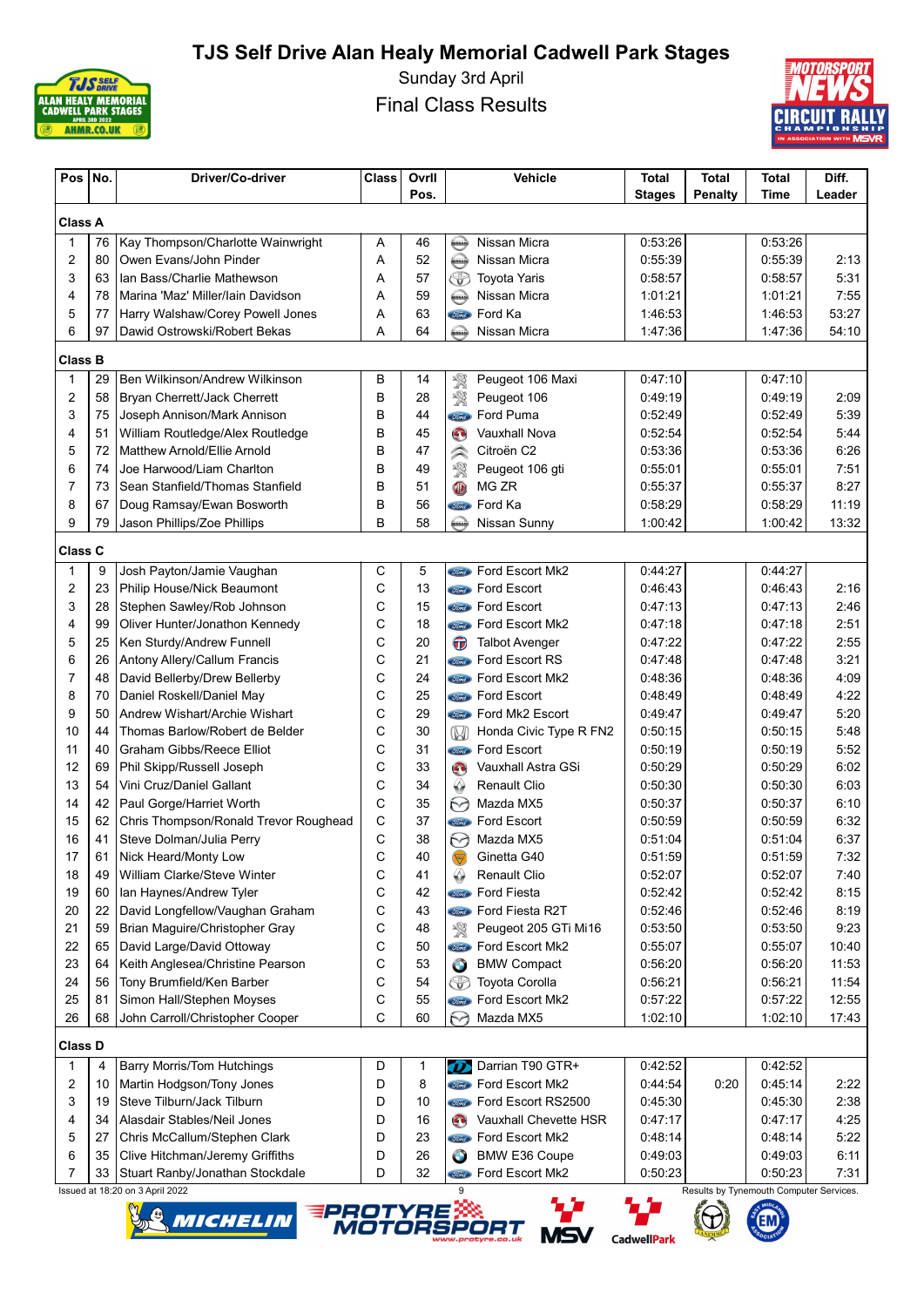

Sunday 3rd April Final Class Results



| Pos            | No.    | Driver/Co-driver                                                | Class  | Ovrll<br>Pos.  | Vehicle                                        | <b>Total</b><br><b>Stages</b> | <b>Total</b><br><b>Penalty</b>          | <b>Total</b><br><b>Time</b> | Diff.<br>Leader |
|----------------|--------|-----------------------------------------------------------------|--------|----------------|------------------------------------------------|-------------------------------|-----------------------------------------|-----------------------------|-----------------|
|                |        | <b>Class D (Continued)</b>                                      |        |                |                                                |                               |                                         |                             |                 |
| 8              | 45     | Peter Outram/Jemma Outram                                       | D      | 39             | Ford Escort Mk2                                | 0:51:06                       |                                         | 0:51:06                     | 8:14            |
| 9              | 43     | Anthony Windle/John Hendley                                     | D      | 62             | J<br>Triumph TR7 V8                            | 1:17:59                       |                                         | 1:17:59                     | 35:07           |
| <b>Class E</b> |        |                                                                 |        |                |                                                |                               |                                         |                             |                 |
| $\mathbf{1}$   | 3      | John Griffiths/Nigel Wetton                                     | Ε      | 2              | <b>Cond</b> Ford Fiesta R5                     | 0:42:59                       |                                         | 0:42:59                     |                 |
| 2              | 1      | Neil Roskell/Andrew Roughead                                    | E      | 3              | <b>Stand</b> Ford Fiesta R5                    | 0:43:30                       |                                         | 0:43:30                     | 0:31            |
| 3              | 5      | Andy Scott/Tom Woodburn                                         | E      | 4              | <b>Ford Fiesta S2000 Turbo</b>                 | 0:43:45                       |                                         | 0:43:45                     | 0:46            |
| 4              | 15     | Tony Robinson/Mark Jones                                        | E      | 6              | Škoda Fabia<br>$\circledast$                   | 0:44:38                       |                                         | 0:44:38                     | 1:39            |
| 5              | 11     | Paul Murro/Callum Cross                                         | E      | $\overline{7}$ | <b>Stand</b> Ford Fiesta R5                    | 0:45:03                       |                                         | 0:45:03                     | 2:04            |
| 6              | 2      | Darrell Taylor/Dylan Thomas                                     | E      | 9              | <b>Since</b> Ford Fiesta Rally2                | 0:45:27                       |                                         | 0:45:27                     | 2:28            |
| 7<br>8         | 6<br>8 | Ollie O'Donovan/Ashleigh Morris<br>Andy Fenwick/Harry Marchbank | E<br>E | 11<br>12       | Hyundai i20 R5<br>Ø<br><b>B</b> Hyundai i20 R5 | 0:45:44<br>0:45:55            |                                         | 0:45:44<br>0:45:55          | 2:45<br>2:56    |
| 9              | 98     | Mark Holmes/Craig Simkiss                                       | E      | 17             | MG Metro 6R4<br>$\circledR$                    | 0:47:17                       |                                         | 0:47:17                     | 4:18            |
| 10             | 17     | Nick Williamson/Crispin Williamson                              | E      | 19             | ⋏<br>Mitsubishi Evo 5                          | 0:47:21                       |                                         | 0:47:21                     | 4:22            |
| 11             | 32     | David White/Adam McLachlan                                      | E      | 22             | Subaru Impreza<br>Cas                          | 0:48:01                       |                                         | 0:48:01                     | 5:02            |
| 12             | 47     | Gary Carver/Michael Rust                                        | E      | 27             | A<br>Mitsubishi Colt Evo 8                     | 0:49:15                       |                                         | 0:49:15                     | 6:16            |
| 13             | 46     | Dean Hickling/Geoff Moss                                        | E      | 36             | Cas<br>Subaru Impreza                          | 0:50:57                       |                                         | 0:50:57                     | 7:58            |
| 14             | 12     | Paul Walker/Steve McNulty                                       | E      | 61             | $\boldsymbol{\star}$<br>Mitsubishi Evo 9       | 1:16:54                       |                                         | 1:16:54                     | 33:55           |
|                |        |                                                                 |        |                |                                                |                               |                                         |                             |                 |
|                |        | Issued at 18:20 on 3 April 2022                                 |        |                | 10                                             |                               | Results by Tynemouth Computer Services. |                             |                 |
|                |        | MICHELIN                                                        |        |                | <b>EPROTYRE ARE</b><br>MOTORSPORT<br>MQ        | مزيد                          |                                         |                             |                 |







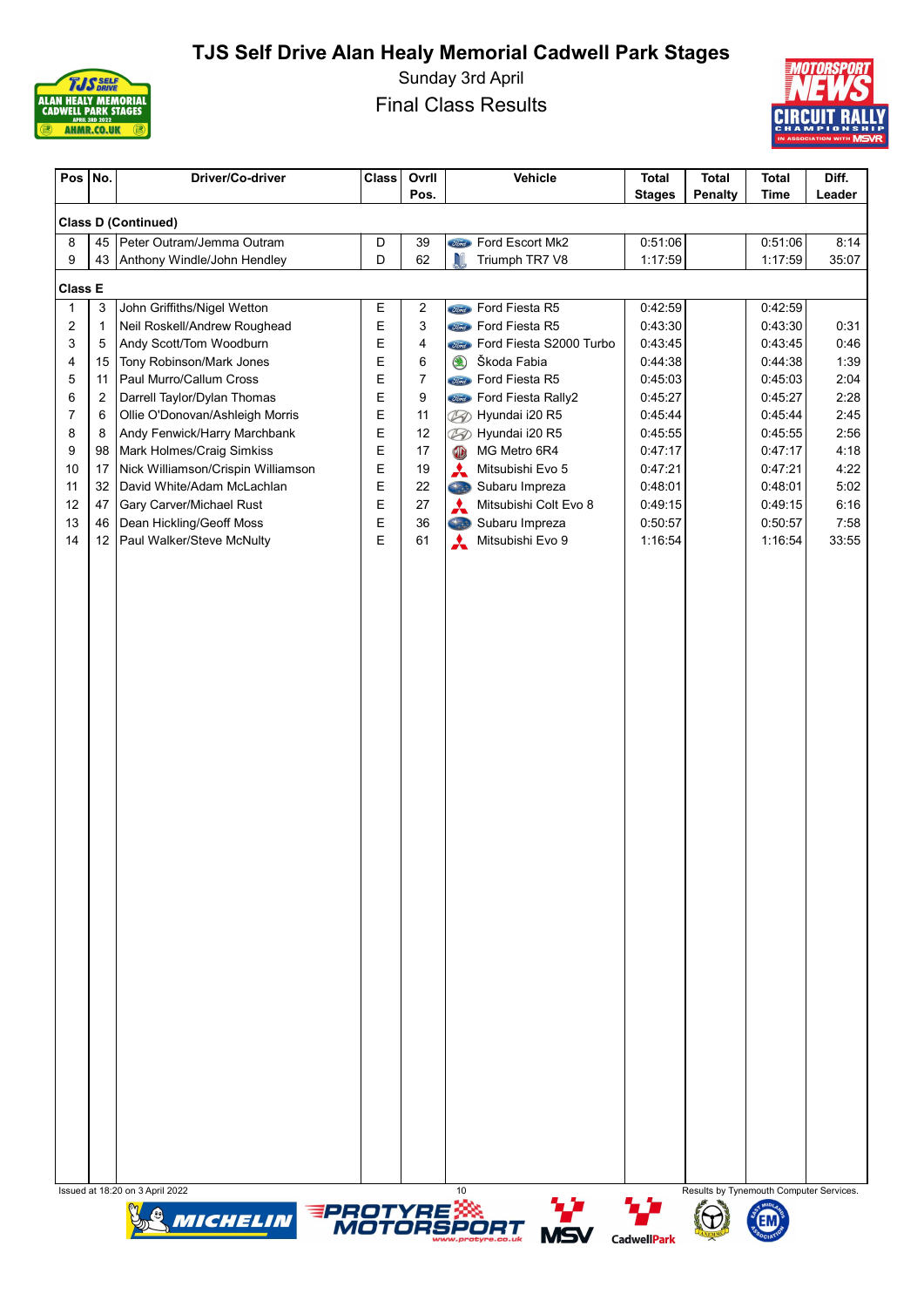

Sunday 3rd April Final Penalties



| No. | Driver/Co-driver                  | <b>Class</b> | Control         | Reason             | Penalty                                 | <b>Total</b> |
|-----|-----------------------------------|--------------|-----------------|--------------------|-----------------------------------------|--------------|
|     | 10 Martin Hodgson/Tony Jones      | $\mathsf D$  | TC <sub>2</sub> | Late at TC2        | 0:20                                    | 0:20         |
|     |                                   |              |                 |                    |                                         |              |
|     |                                   |              |                 |                    |                                         |              |
|     |                                   |              |                 |                    |                                         |              |
|     |                                   |              |                 |                    |                                         |              |
|     |                                   |              |                 |                    |                                         |              |
|     |                                   |              |                 |                    |                                         |              |
|     |                                   |              |                 |                    |                                         |              |
|     |                                   |              |                 |                    |                                         |              |
|     |                                   |              |                 |                    |                                         |              |
|     |                                   |              |                 |                    |                                         |              |
|     |                                   |              |                 |                    |                                         |              |
|     |                                   |              |                 |                    |                                         |              |
|     |                                   |              |                 |                    |                                         |              |
|     |                                   |              |                 |                    |                                         |              |
|     |                                   |              |                 |                    |                                         |              |
|     |                                   |              |                 |                    |                                         |              |
|     |                                   |              |                 |                    |                                         |              |
|     |                                   |              |                 |                    |                                         |              |
|     |                                   |              |                 |                    |                                         |              |
|     |                                   |              |                 |                    |                                         |              |
|     |                                   |              |                 |                    |                                         |              |
|     |                                   |              |                 |                    |                                         |              |
|     |                                   |              |                 |                    |                                         |              |
|     |                                   |              |                 |                    |                                         |              |
|     |                                   |              |                 |                    |                                         |              |
|     |                                   |              |                 |                    |                                         |              |
|     |                                   |              |                 |                    |                                         |              |
|     |                                   |              |                 |                    |                                         |              |
|     |                                   |              |                 |                    |                                         |              |
|     |                                   |              |                 |                    |                                         |              |
|     |                                   |              |                 |                    |                                         |              |
|     |                                   |              |                 |                    |                                         |              |
|     |                                   |              |                 |                    |                                         |              |
|     |                                   |              |                 |                    |                                         |              |
|     |                                   |              |                 |                    |                                         |              |
|     |                                   |              |                 |                    |                                         |              |
|     | Issued at 18:20 on 3 April 2022   |              | 11              | 77<br>7. T         | Results by Tynemouth Computer Services. |              |
|     | <b>EPROTYRE SEART</b><br>Michelin |              |                 | <b>MSV</b>         |                                         |              |
|     |                                   |              | protyre.co.uk   | <b>CadwellPark</b> |                                         |              |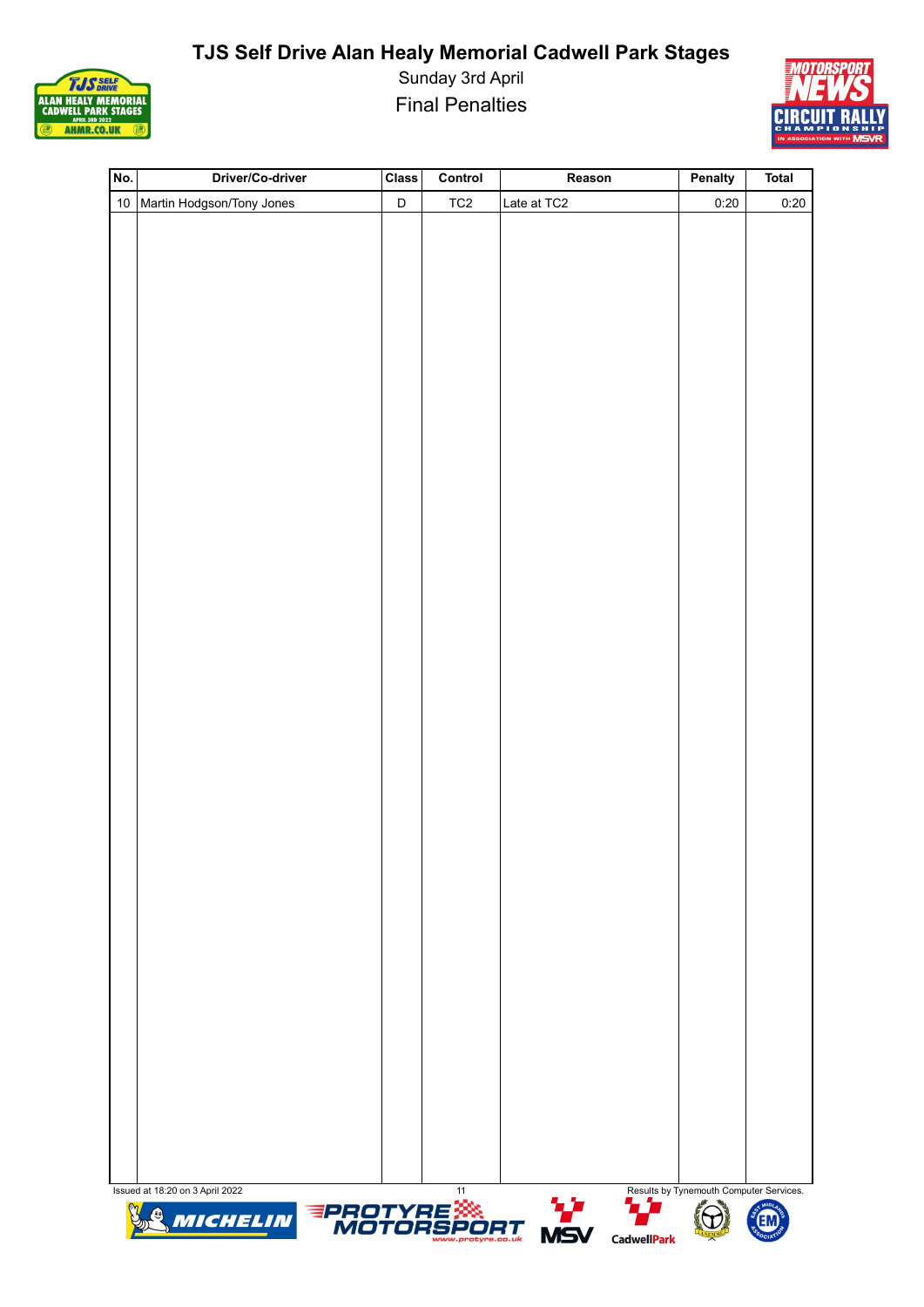

Sunday 3rd April

Final Retirements

Listed by Competition Number



12 Retirements

| No. | Driver/Co-driver                | <b>Class</b> | Vehicle                              | Location        | Reason                                               |
|-----|---------------------------------|--------------|--------------------------------------|-----------------|------------------------------------------------------|
| 18  | Ciro Carannante/Simon Coates    | D            | a.<br>Porsche Cayman                 | TC <sub>9</sub> | Damaged coolant hose - after SS8                     |
| 21  | James Garner/Jack Cuttill       | D            | <b>Stand</b> Ford Escort Mk2         | TC <sub>9</sub> | Stuck on lorry tyre - SS8                            |
| 24  | Ryan Connolly/Christopher Allen | $\mathsf C$  | <b>Sime</b> Ford Puma                | Stage 1         | Gearbox - SS1                                        |
| 30  | Lucy Wigley/Emma Cooper         | C            | ♤<br>Renault Clio R3                 | TC6             | Mechanical after SS5                                 |
| 31  | Michael Greaves/Cameron Young   | E            | Mitsubishi Lancer Evo V              | Stage 1         | Engine - SS1                                         |
| 37  | William Moore/Stuart Moore      | E            | Mitsubishi Evo VI<br>A               | TC <sub>2</sub> | Engine failure after SS1                             |
| 39  | Barry Dimmock/Ken Worf          | E            | Subaru Impreza<br>Sta                | TC6             | Driver ill - after SS5                               |
| 52  | Larry Carter/Georgina Smith     | $\sf B$      | Peugeot 206 Super Cup<br>饕           | Stage 7         | Accidents - SS7                                      |
| 53  | Gary Russell/Liam Carfrae       | B            | 溪<br>Peugeot 208 R2                  | TC <sub>3</sub> | Retired after SS2                                    |
| 55  | James Hardy/Nick Wilkins        | Α            | Nissan Micra<br><b>Kussay</b>        | Stage 7         | Hit tyres - SS7                                      |
| 57  | James Tointon/Gary Dixon        | B            | Austin Mini                          | Stage 6         | Electrical - SS6                                     |
| 66  | David Rowley/Clive Simpson      | E            | <b>Stard</b> Ford Focus RS           | TC6             | Brake problems after SS5                             |
|     |                                 |              |                                      |                 |                                                      |
|     | Issued at 18:20 on 3 April 2022 |              | 12<br><b>AL 4-</b><br><b>ALCOHOL</b> | <b>ALL 4-4</b>  | Results by Tynemouth Computer Services.<br>$48 - 30$ |







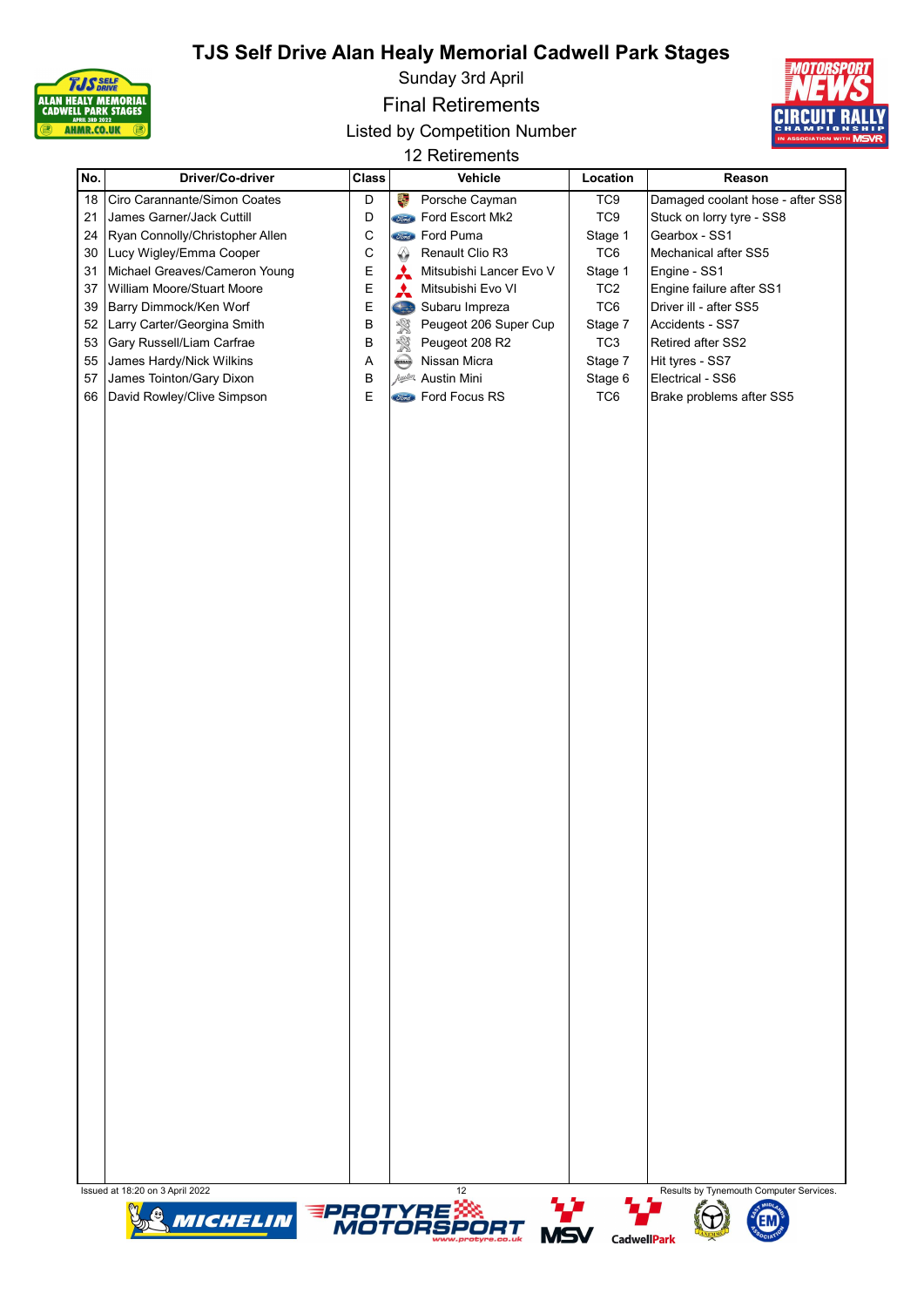

Sunday 3rd April Final Ten Best Times on Each Stage



| SS 1 TJS Self drive<br><b>SS 2 Big Wangers Inc Ltd</b> |                  |             |                |                                                | <b>SS 3 Richtoy Subaru</b> |        |                            | SS 4 SC4 (UK) Ltd |        | <b>SS 5 Beauty Attraction</b> |      |                  |               |             |  |  |
|--------------------------------------------------------|------------------|-------------|----------------|------------------------------------------------|----------------------------|--------|----------------------------|-------------------|--------|-------------------------------|------|------------------|---------------|-------------|--|--|
|                                                        | Fastest 54.55mph |             |                | Fastest 54.78mph                               |                            |        | Fastest 62.75mph           |                   |        | Fastest 63.63mph              |      | Fastest 50.03mph |               |             |  |  |
|                                                        | Length 5.50 mile |             |                | Length 3.50 mile                               |                            |        | Length 3.80 mile           |                   |        | Length 3.80 mile              |      | Length 4.60 mile |               |             |  |  |
| No.                                                    | <b>Driver</b>    | Time        | No.            | <b>Driver</b>                                  | <b>Time</b>                | No.    | <b>Driver</b>              | <b>Time</b>       | No.    | <b>Driver</b>                 | Time | No.              | <b>Driver</b> | <b>Time</b> |  |  |
| 4                                                      | <b>Morris</b>    | 6:03        | $1 =$          | Roskell                                        | 3:50                       | 4      | <b>Morris</b>              | 3:38              | 3      | Griffiths                     | 3:35 | 1                | Roskell       | 5:31        |  |  |
| 1                                                      | Roskell          | 6:05        | $4=$           | Morris                                         | 3:50                       | 3      | Griffiths                  | 3:39              | 4      | <b>Morris</b>                 | 3:36 | 4                | <b>Morris</b> | 5:32        |  |  |
| 8                                                      | Fenwick          | 6:07        | 3              | Griffiths                                      | 3:52                       | 1      | Roskell                    | 3:41              | $1 =$  | Roskell                       | 3:40 | 3                | Griffiths     | 5:33        |  |  |
| 3                                                      | Griffiths        | 6:10        | $5=$           | Scott                                          | 3:57                       | 5      | Scott                      | 3:46              | $5=$   | Scott                         | 3:40 | 5                | Scott         | 5:35        |  |  |
| 5                                                      | Scott            | 6:13        | $6=$           | O'Donovan                                      | 3:57                       | $10=$  | Hodgson                    | 3:49              | 8      | Fenwick                       | 3:41 | $6=$             | O'Donovan     | 5:36        |  |  |
| 9                                                      | Payton           | 6:18        | $8=$           | Fenwick                                        | 3:57                       | $11 =$ | Murro                      | 3:49              | 6      | O'Donovan                     | 3:44 | $8=$             | Fenwick       | 5:36        |  |  |
| 11                                                     | Murro            | 6:19        | 11             | Murro                                          | 3:58                       | 6      | O'Donovan                  | 3:50              | $9=$   | Payton                        | 3:45 | 9                | Payton        | 5:40        |  |  |
| 15                                                     | Robinson         | 6:21        | $\overline{2}$ | Taylor                                         | 3:59                       | $2=$   | Taylor                     | 3:51              | $10=$  | Hodgson                       | 3:45 | 10               | Hodgson       | 5:41        |  |  |
| 10                                                     | Hodgson          | 6:26        | $9=$           | Payton                                         | 4:00                       | $15 =$ | Robinson                   | 3:51              | $15 =$ | Robinson                      | 3:45 | 11               | Murro         | 5:44        |  |  |
| 19                                                     | Tilburn          | 6:28        | $15 =$         | Robinson                                       | 4:00                       | $9=$   | Payton                     | 3:53              | 11     | Murro                         | 3:46 | 2                | Taylor        | 5:46        |  |  |
|                                                        |                  |             |                |                                                |                            |        |                            |                   |        |                               |      |                  |               |             |  |  |
|                                                        |                  |             |                | SS 6 Mel Hudson Motors S 7 Richard Dean Motors |                            |        | <b>SS 8 TJS Self Drive</b> |                   |        | <b>SS 9 Border Classic</b>    |      |                  |               |             |  |  |
|                                                        | Fastest 63.74mph |             |                | Fastest 64.58mph                               |                            |        | Fastest 70.33mph           |                   |        | Fastest 70.80mph              |      |                  |               |             |  |  |
|                                                        | Length 5.40 mile |             |                | Length 5.40 mile                               |                            |        | Length 5.90 mile           |                   |        | Length 5.90 mile              |      |                  |               |             |  |  |
| No.                                                    | <b>Driver</b>    | <b>Time</b> | No.            | <b>Driver</b>                                  | Time                       | No.    | <b>Driver</b>              | Time              | No.    | <b>Driver</b>                 | Time |                  |               |             |  |  |
| 3                                                      | Griffiths        | 5:05        | 4              | <b>Morris</b>                                  | 5:01                       | 3      | Griffiths                  | 5:02              | $3=$   | Griffiths                     | 5:00 |                  |               |             |  |  |
| 4                                                      | Morris           | 5:07        | 3              | Griffiths                                      | 5:03                       | 4      | Morris                     | 5:05              | $4=$   | Morris                        | 5:00 |                  |               |             |  |  |
| 8                                                      | Fenwick          | 5:13        | 5              | Scott                                          | 5:06                       | $5=$   | Scott                      | 5:08              | 5      | Scott                         | 5:06 |                  |               |             |  |  |
| 5                                                      | Scott            | 5:14        | 1              | Roskell                                        | 5:07                       | $8=$   | Fenwick                    | 5:08              | 8      | Fenwick                       | 5:07 |                  |               |             |  |  |
| 1                                                      | Roskell          | 5:15        | 8              | Fenwick                                        | 5:09                       | 1      | Roskell                    | 5:09              | 15     | Robinson                      | 5:09 |                  |               |             |  |  |
| $6=$                                                   | O'Donovan        | 5:17        | 15             | Robinson                                       | 5:10                       | 15     | Robinson                   | 5:10              | 9      | Payton                        | 5:10 |                  |               |             |  |  |
| $9=$                                                   | Payton           | 5:17        | $6=$           | O'Donovan                                      | 5:11                       | 9      | Payton                     | 5:13              | 1      | Roskell                       | 5:12 |                  |               |             |  |  |
| $10=$                                                  | Hodgson          | 5:17        | $9=$           | Payton                                         | 5:11                       | 6      | O'Donovan                  | 5:14              | 6      | O'Donovan                     | 5:13 |                  |               |             |  |  |
| 15                                                     | Robinson         | 5:18        | $\overline{2}$ | Taylor                                         | 5:18                       | 10     | Hodgson                    | 5:16              | 10     | Hodgson                       | 5:14 |                  |               |             |  |  |

# Final Ten Leading Positions after Each Stage

| <b>SS 1 TJS Self drive</b><br>SS 2 Big Wangers Inc Ltd |                               |              |                |                                 |              |                                      | SS 3 Richtoy Subaru        |              |                | SS 4 SC4 (UK) Ltd          |              | <b>SS 5 Beauty Attraction</b> |               |              |  |
|--------------------------------------------------------|-------------------------------|--------------|----------------|---------------------------------|--------------|--------------------------------------|----------------------------|--------------|----------------|----------------------------|--------------|-------------------------------|---------------|--------------|--|
|                                                        | <b>Asphalt</b>                |              |                | <b>Asphalt</b>                  |              |                                      | <b>Asphalt</b>             |              |                | <b>Asphalt</b>             |              | Asphalt                       |               |              |  |
|                                                        | Length 5.50 mile              |              |                | Length 3.50 mile                |              |                                      | Length 3.80 mile           |              |                | Length 3.80 mile           |              | Length 4.60 mile              |               |              |  |
| No.                                                    | <b>Driver</b>                 | <b>Total</b> | No.            | <b>Driver</b>                   | <b>Total</b> | <b>Total</b><br>No.<br><b>Driver</b> |                            |              | No.            | <b>Driver</b>              | <b>Total</b> | No.                           | <b>Driver</b> | <b>Total</b> |  |
| 4                                                      | <b>Morris</b>                 | 0:06:03      | $\overline{4}$ | <b>Morris</b>                   | 0:09:53      | $\overline{4}$                       | Morris                     | 0:13:31      | 4              | <b>Morris</b>              | 0:17:07      | 4                             | Morris        | 0:22:39      |  |
|                                                        | Roskell                       | 0:06:05      | 1              | Roskell                         | 0:09:55      | 1                                    | Roskell                    | 0:13:36      | $\mathbf 1$    | Roskell                    | 0:17:16      | 1                             | Roskell       | 0:22:47      |  |
| 8                                                      | Fenwick                       | 0:06:07      | 3              | Griffiths                       | 0:10:02      | 3                                    | Griffiths                  | 0:13:41      | 3              | Griffiths                  | 0:17:16      | 3                             | Griffiths     | 0:22:49      |  |
| 3                                                      | Griffiths                     | 0:06:10      | 8              | Fenwick                         | 0:10:04      | 5                                    | Scott                      | 0:13:56      | 5              | Scott                      | 0:17:36      | 5                             | Scott         | 0:23:11      |  |
| 5                                                      | Scott                         | 0:06:13      | 5              | Scott                           | 0:10:10      | 11                                   | Murro                      | 0:14:06      | 11             | Murro                      | 0:17:52      | 9                             | Payton        | 0:23:36      |  |
| 9                                                      | Payton                        | 0:06:18      | 11             | Murro                           | 0:10:17      | 9                                    | Payton                     | 0:14:11      | 9              | Payton                     | 0:17:56      | 11                            | Murro         | 0:23:36      |  |
| 11                                                     | Murro                         | 0:06:19      | 9              | Payton                          | 0:10:18      | 15                                   | Robinson                   | 0:14:12      | 15             | Robinson                   | 0:17:57      | 15                            | Robinson      | 0:23:51      |  |
| 15                                                     | Robinson                      | 0:06:21      | 15             | Robinson                        | 0:10:21      | $\overline{2}$                       | Taylor                     | 0:14:20      | $\mathcal{P}$  | Tavlor                     | 0:18:09      | 2                             | Taylor        | 0:23:55      |  |
| 10                                                     | Hodgson                       | 0:06:26      | $\overline{2}$ | Taylor                          | 0:10:29      | 19                                   | Tilburn                    | 0:14:27      | 19             | Tilburn                    | 0:18:15      | 10                            | Hodgson       | 0:24:04      |  |
| 19                                                     | Tilburn                       | 0:06:28      | 19             | Tilburn                         | 0:10:34      | 10                                   | Hodgson                    | 0:14:38      | 10             | Hodgson                    | 0:18:23      | 19                            | Tilburn       | 0:24:05      |  |
|                                                        | <b>SS 6 Mel Hudson Motors</b> |              |                | <b>SS 7 Richard Dean Motors</b> |              |                                      | <b>SS 8 TJS Self Drive</b> |              |                | <b>SS 9 Border Classic</b> |              |                               |               |              |  |
|                                                        | <b>Asphalt</b>                |              |                | <b>Asphalt</b>                  |              |                                      | <b>Asphalt</b>             |              |                | <b>Asphalt</b>             |              |                               |               |              |  |
|                                                        | Length 5.40 mile              |              |                | Length 5.40 mile                |              | Length 5.90 mile                     |                            |              |                | Length 5.90 mile           |              |                               |               |              |  |
| No.                                                    | <b>Driver</b>                 | <b>Total</b> | No.            | <b>Driver</b>                   | <b>Total</b> | No.                                  | <b>Driver</b>              | <b>Total</b> | No.            | <b>Driver</b>              | <b>Total</b> |                               |               |              |  |
| 4                                                      | <b>Morris</b>                 | 0:27:46      | $\overline{4}$ | <b>Morris</b>                   | 0:32:47      | 4                                    | <b>Morris</b>              | 0:37:52      | 4              | <b>Morris</b>              | 0:42:52      |                               |               |              |  |
| 3                                                      | Griffiths                     | 0:27:54      | 3              | Griffiths                       | 0:32:57      | 3                                    | Griffiths                  | 0:37:59      | 3              | Griffiths                  | 0:42:59      |                               |               |              |  |
|                                                        | Roskell                       | 0:28:02      | 1              | Roskell                         | 0:33:09      | 1                                    | Roskell                    | 0:38:18      | $\mathbf 1$    | Roskell                    | 0:43:30      |                               |               |              |  |
| 5                                                      | Scott                         | 0:28:25      | 5              | Scott                           | 0:33:31      | 5                                    | Scott                      | 0:38:39      | 5              | Scott                      | 0:43:45      |                               |               |              |  |
| 9                                                      | Payton                        | 0:28:53      | 9              | Payton                          | 0:34:04      | 9                                    | Payton                     | 0:39:17      | 9              | Payton                     | 0.44:27      |                               |               |              |  |
| 11                                                     | Murro                         | 0:29:02      | 15             | Robinson                        | 0:34:19      | 15                                   | Robinson                   | 0:39:29      | 15             | Robinson                   | 0:44:38      |                               |               |              |  |
| 15                                                     | Robinson                      | 0:29:09      | 11             | Murro                           | 0:34:25      | 11                                   | Murro                      | 0:39:46      | 11             | Murro                      | 0:45:03      |                               |               |              |  |
| 2                                                      | Taylor                        | 0:29:20      | 2              | Taylor                          | 0:34:38      | 10                                   | Hodgson                    | 0:40:00      | 10             | Hodgson                    | 0:45:14      |                               |               |              |  |
| 10                                                     | Hodgson                       | 0:29:21      | 10             | Hodgson                         | 0:34:44      | $\overline{2}$                       | Taylor                     | 0:40:02      | $\overline{2}$ | Taylor                     | 0:45:27      |                               |               |              |  |
| 19                                                     | Tilburn                       | 0:29:25      | 19             | Tilburn                         | 0:34:44      | 19                                   | Tilburn                    | 0:40:12      | 19             | Tilburn                    | 0:45:30      |                               |               |              |  |





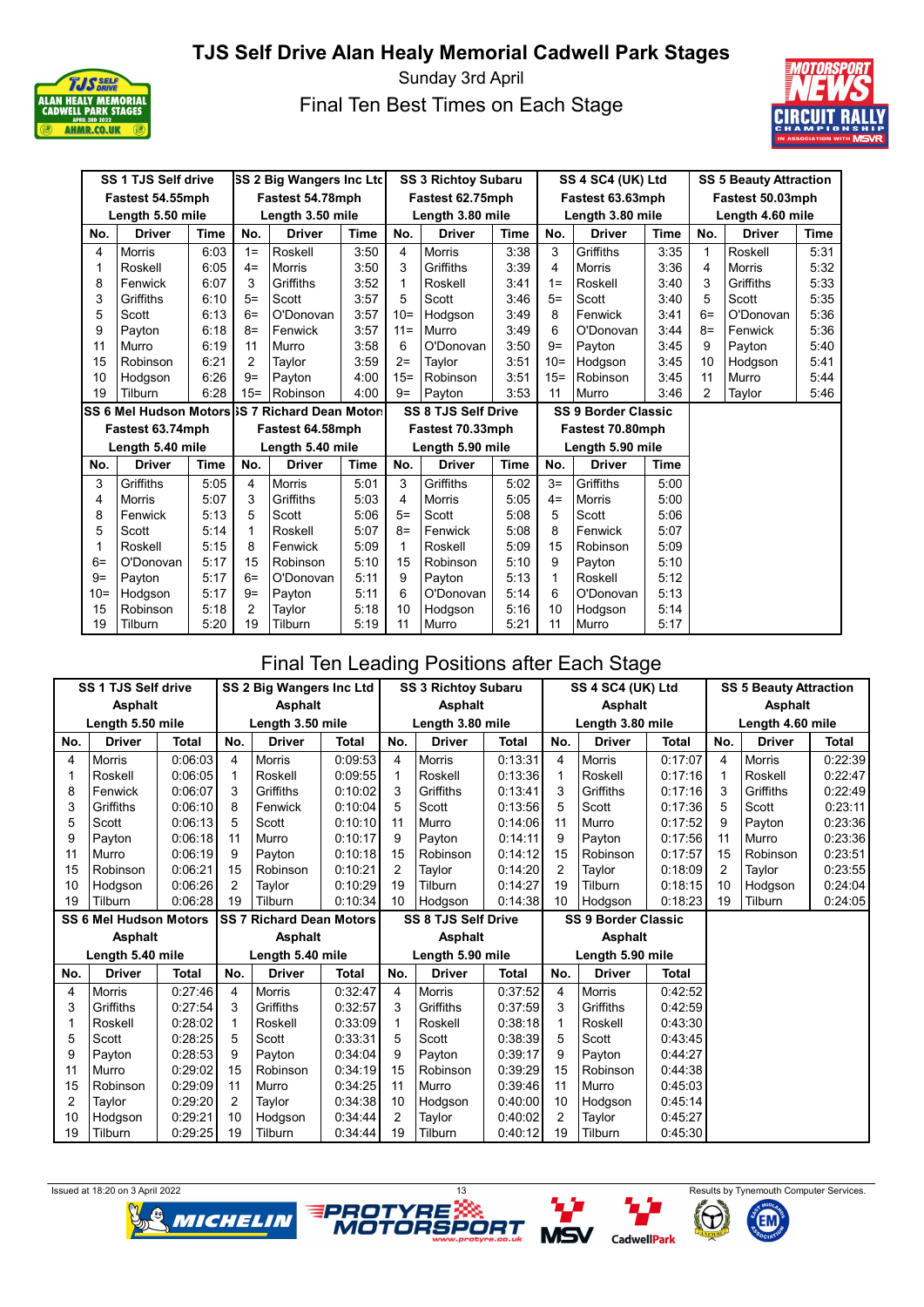

Sunday 3rd April Final Stage Positions



#### Total number of fastest times, second fastest times etc.

| No.            | <b>Driver</b>        | 1                        | $\mathbf{2}$             | 3                        | 4                        | 5                        | 6                            | 7                        | 8                        | 9                        | 10                       | 11                       | 12                           | 13                       | 14                       | 15 |
|----------------|----------------------|--------------------------|--------------------------|--------------------------|--------------------------|--------------------------|------------------------------|--------------------------|--------------------------|--------------------------|--------------------------|--------------------------|------------------------------|--------------------------|--------------------------|----|
| 4              | <b>Barry Morris</b>  | 5                        | 4                        | $\overline{\phantom{a}}$ | $\overline{\phantom{0}}$ | $\blacksquare$           | $\overline{\phantom{0}}$     | $\overline{\phantom{a}}$ | $\overline{\phantom{0}}$ | $\blacksquare$           | $\overline{\phantom{0}}$ | $\overline{\phantom{a}}$ | $\overline{\phantom{a}}$     | $\overline{\phantom{a}}$ | $\overline{\phantom{a}}$ |    |
| 3              | John Griffiths       | $\overline{4}$           | $\overline{2}$           | $\overline{2}$           | 1                        | $\blacksquare$           | $\overline{\phantom{a}}$     | $\blacksquare$           | $\overline{a}$           | $\blacksquare$           | $\overline{a}$           | $\blacksquare$           | $\overline{a}$               | $\overline{a}$           | $\blacksquare$           |    |
| $\mathbf{1}$   | Neil Roskell         | $\overline{c}$           | $\mathbf{1}$             | $\overline{2}$           | 1                        | $\overline{2}$           | $\overline{\phantom{a}}$     | 1                        | $\frac{1}{2}$            | $\blacksquare$           | $\overline{a}$           | $\overline{\phantom{a}}$ | $\overline{\phantom{0}}$     | $\overline{\phantom{a}}$ | $\overline{\phantom{a}}$ |    |
| 5              | Andy Scott           | $\overline{\phantom{a}}$ | $\overline{\phantom{a}}$ | 4                        | 4                        | $\mathbf{1}$             | $\overline{\phantom{a}}$     | $\overline{\phantom{a}}$ | $\overline{\phantom{a}}$ | $\overline{\phantom{a}}$ | $\overline{\phantom{a}}$ | $\overline{\phantom{a}}$ | $\overline{\phantom{a}}$     | $\overline{\phantom{a}}$ | $\overline{\phantom{a}}$ |    |
| 8              | Andy Fenwick         | $\overline{\phantom{a}}$ | $\overline{\phantom{a}}$ | 3                        | 2                        | 3                        | $\overline{\phantom{a}}$     | $\overline{\phantom{a}}$ | $\frac{1}{2}$            | $\overline{\phantom{a}}$ | $\overline{a}$           | $\overline{\phantom{a}}$ | $\frac{1}{2}$                | $\overline{\phantom{a}}$ | $\overline{\phantom{a}}$ |    |
| 6              | Ollie O'Donovan      | $\blacksquare$           | $\blacksquare$           | $\blacksquare$           | 1                        | $\mathbf{1}$             | 2                            | $\overline{2}$           | $\overline{2}$           | $\overline{\phantom{a}}$ | $\overline{a}$           | $\overline{\phantom{a}}$ | $\overline{\phantom{a}}$     | $\overline{\phantom{a}}$ | $\blacksquare$           |    |
| 15             | Tony Robinson        | $\blacksquare$           | $\overline{a}$           | $\overline{\phantom{a}}$ | $\overline{a}$           | $\mathbf{1}$             | $\overline{2}$               | $\mathbf{1}$             | $\overline{2}$           | $\overline{2}$           | $\overline{\phantom{0}}$ | $\blacksquare$           | 1                            | $\blacksquare$           | $\overline{\phantom{a}}$ |    |
| 10             | Martin Hodgson       | $\blacksquare$           | $\blacksquare$           | $\blacksquare$           | $\overline{a}$           | 1                        | $\mathbf{1}$                 | $\mathbf{1}$             | 1                        | 3                        | $\overline{\phantom{a}}$ | 1                        | 1                            | $\overline{\phantom{a}}$ | $\overline{\phantom{a}}$ |    |
| 11             | Paul Murro           | $\overline{a}$           | $\blacksquare$           | $\overline{a}$           | $\overline{a}$           | $\mathbf{1}$             | $\overline{\phantom{0}}$     | 2                        | $\overline{a}$           | $\mathbf{1}$             | 3                        | $\overline{\phantom{a}}$ | $\overline{2}$               | $\overline{a}$           | $\blacksquare$           |    |
| 9              | Josh Payton          | $\overline{\phantom{a}}$ | $\blacksquare$           | $\overline{a}$           | $\overline{\phantom{0}}$ | $\blacksquare$           | 3                            | 4                        | $\overline{\phantom{a}}$ | 1                        | $\mathbf{1}$             | $\overline{\phantom{a}}$ | $\overline{\phantom{a}}$     | $\overline{a}$           | $\overline{a}$           |    |
| $\overline{2}$ | Darrell Taylor       | $\overline{a}$           | $\blacksquare$           | $\overline{a}$           | $\overline{a}$           | $\overline{a}$           | $\overline{a}$               | $\sim$                   | $\overline{2}$           | $\mathbf{1}$             | $\mathbf{1}$             | 3                        | $\mathbf{1}$                 | $\mathbf{1}$             | $\overline{a}$           |    |
| 19             | Steve Tilburn        | $\blacksquare$           | $\blacksquare$           | $\overline{a}$           | $\overline{a}$           | $\overline{\phantom{a}}$ | $\overline{a}$               | $\overline{a}$           | $\overline{a}$           | $\sim$                   | 4                        | 3                        | $\overline{2}$               | $\sim$                   | $\overline{\phantom{a}}$ |    |
| 18             | Ciro Carannante      | $\overline{a}$           | $\blacksquare$           | $\blacksquare$           | $\overline{a}$           | $\overline{a}$           | $\overline{a}$               | $\overline{\phantom{a}}$ | $\overline{\phantom{a}}$ | $\overline{a}$           | $\overline{a}$           | $\mathbf{1}$             | $\frac{1}{2}$                | 3                        | $\mathbf{1}$             | 2  |
| 23             | Philip House         | $\overline{a}$           | $\blacksquare$           | $\overline{a}$           | $\overline{\phantom{0}}$ | $\overline{a}$           | $\overline{a}$               | $\overline{a}$           | $\overline{a}$           | $\overline{a}$           | $\overline{a}$           | $\blacksquare$           | $\overline{2}$               | $\overline{2}$           | $\mathbf{1}$             | 3  |
| 28             | Stephen Sawley       | $\overline{a}$           | $\overline{a}$           | $\overline{a}$           | $\overline{a}$           | $\overline{a}$           | $\overline{a}$               | $\overline{a}$           | $\overline{a}$           | $\overline{a}$           | $\overline{a}$           | $\overline{\phantom{a}}$ | $\mathbf{1}$                 | $\mathbf{1}$             | $\overline{a}$           | 1  |
| 12             | Paul Walker          | $\blacksquare$           | $\overline{\phantom{0}}$ | $\overline{\phantom{a}}$ | L,                       | $\overline{\phantom{a}}$ | $\overline{\phantom{a}}$     | $\overline{a}$           | $\overline{a}$           | $\overline{\phantom{a}}$ | $\overline{a}$           | $\overline{\phantom{a}}$ | 1                            | $\overline{a}$           | $\mathbf{1}$             |    |
| 34             | Alasdair Stables     | $\overline{\phantom{a}}$ | $\overline{a}$           | $\overline{\phantom{a}}$ | $\overline{a}$           | $\overline{a}$           | $\overline{\phantom{0}}$     | $\overline{a}$           | $\overline{a}$           | $\blacksquare$           | $\overline{a}$           | $\overline{\phantom{a}}$ | 1                            | $\blacksquare$           | $\overline{\phantom{a}}$ | 2  |
| 99             | <b>Oliver Hunter</b> | $\blacksquare$           | $\overline{a}$           | $\overline{a}$           | $\overline{a}$           | $\overline{a}$           | $\overline{\phantom{0}}$     | $\overline{a}$           | $\overline{a}$           | $\blacksquare$           | $\overline{a}$           | $\overline{\phantom{a}}$ | ÷,                           | $\mathbf{1}$             | $\mathbf{1}$             | 3  |
| 98             | Mark Holmes          | $\blacksquare$           | $\overline{\phantom{a}}$ | $\overline{\phantom{a}}$ | $\overline{\phantom{0}}$ | $\blacksquare$           | $\overline{\phantom{0}}$     | $\overline{\phantom{a}}$ | $\overline{a}$           | $\blacksquare$           | $\overline{a}$           | $\overline{\phantom{a}}$ | $\overline{a}$               | $\blacksquare$           | $\overline{2}$           | 1  |
| 21             | James Garner         | $\blacksquare$           | $\overline{\phantom{a}}$ | $\overline{\phantom{a}}$ | L,                       | $\blacksquare$           | $\overline{\phantom{a}}$     | $\overline{\phantom{a}}$ | $\overline{a}$           | $\blacksquare$           | $\overline{a}$           | $\overline{\phantom{a}}$ | $\overline{a}$               | $\blacksquare$           | $\mathbf{1}$             | 2  |
| 29             | Ben Wilkinson        | $\blacksquare$           | $\overline{\phantom{0}}$ | $\overline{\phantom{a}}$ | L,                       | $\overline{\phantom{a}}$ | $\overline{\phantom{0}}$     | $\overline{\phantom{a}}$ | $\overline{a}$           | $\overline{\phantom{a}}$ | $\overline{a}$           | $\overline{\phantom{a}}$ | $\overline{\phantom{0}}$     | $\blacksquare$           | $\mathbf{1}$             | 1  |
| 17             | Nick Williamson      | $\overline{\phantom{a}}$ | $\overline{\phantom{a}}$ | $\overline{\phantom{a}}$ | $\overline{a}$           | $\overline{a}$           | $\qquad \qquad \blacksquare$ | $\overline{a}$           | $\frac{1}{2}$            | Ĭ.                       | $\overline{a}$           | Ĭ.                       | $\qquad \qquad \blacksquare$ | $\blacksquare$           | $\mathbf{1}$             |    |
| 26             | <b>Antony Allery</b> | ÷,                       | $\overline{\phantom{a}}$ | $\overline{\phantom{a}}$ | $\overline{a}$           | $\overline{\phantom{a}}$ | $\overline{a}$               | $\blacksquare$           | $\frac{1}{2}$            | Ĭ.                       | $\overline{a}$           | Ĭ.                       | $\qquad \qquad \blacksquare$ | $\overline{\phantom{a}}$ | $\overline{\phantom{a}}$ | 1  |
| 32             | David White          | Ĭ.                       | $\overline{\phantom{0}}$ | Ĭ.                       | $\overline{a}$           | $\overline{\phantom{a}}$ | L,                           | $\overline{\phantom{0}}$ | $\overline{a}$           | Ĭ.                       | $\overline{a}$           | Ĭ.                       | $\overline{\phantom{0}}$     | $\overline{\phantom{a}}$ | ä,                       | 1  |
|                |                      |                          |                          |                          |                          |                          |                              |                          |                          |                          |                          |                          |                              |                          |                          |    |
|                |                      |                          |                          |                          |                          |                          |                              |                          |                          |                          |                          |                          |                              |                          |                          |    |
|                |                      |                          |                          |                          |                          |                          |                              |                          |                          |                          |                          |                          |                              |                          |                          |    |
|                |                      |                          |                          |                          |                          |                          |                              |                          |                          |                          |                          |                          |                              |                          |                          |    |
|                |                      |                          |                          |                          |                          |                          |                              |                          |                          |                          |                          |                          |                              |                          |                          |    |
|                |                      |                          |                          |                          |                          |                          |                              |                          |                          |                          |                          |                          |                              |                          |                          |    |
|                |                      |                          |                          |                          |                          |                          |                              |                          |                          |                          |                          |                          |                              |                          |                          |    |
|                |                      |                          |                          |                          |                          |                          |                              |                          |                          |                          |                          |                          |                              |                          |                          |    |
|                |                      |                          |                          |                          |                          |                          |                              |                          |                          |                          |                          |                          |                              |                          |                          |    |
|                |                      |                          |                          |                          |                          |                          |                              |                          |                          |                          |                          |                          |                              |                          |                          |    |
|                |                      |                          |                          |                          |                          |                          |                              |                          |                          |                          |                          |                          |                              |                          |                          |    |
|                |                      |                          |                          |                          |                          |                          |                              |                          |                          |                          |                          |                          |                              |                          |                          |    |
|                |                      |                          |                          |                          |                          |                          |                              |                          |                          |                          |                          |                          |                              |                          |                          |    |
|                |                      |                          |                          |                          |                          |                          |                              |                          |                          |                          |                          |                          |                              |                          |                          |    |
|                |                      |                          |                          |                          |                          |                          |                              |                          |                          |                          |                          |                          |                              |                          |                          |    |
|                |                      |                          |                          |                          |                          |                          |                              |                          |                          |                          |                          |                          |                              |                          |                          |    |
|                |                      |                          |                          |                          |                          |                          |                              |                          |                          |                          |                          |                          |                              |                          |                          |    |
|                |                      |                          |                          |                          |                          |                          |                              |                          |                          |                          |                          |                          |                              |                          |                          |    |
|                |                      |                          |                          |                          |                          |                          |                              |                          |                          |                          |                          |                          |                              |                          |                          |    |
|                |                      |                          |                          |                          |                          |                          |                              |                          |                          |                          |                          |                          |                              |                          |                          |    |
|                |                      |                          |                          |                          |                          |                          |                              |                          |                          |                          |                          |                          |                              |                          |                          |    |
|                |                      |                          |                          |                          |                          |                          |                              |                          |                          |                          |                          |                          |                              |                          |                          |    |
|                |                      |                          |                          |                          |                          |                          |                              |                          |                          |                          |                          |                          |                              |                          |                          |    |
|                |                      |                          |                          |                          |                          |                          |                              |                          |                          |                          |                          |                          |                              |                          |                          |    |
|                |                      |                          |                          |                          |                          |                          |                              |                          |                          |                          |                          |                          |                              |                          |                          |    |
|                |                      |                          |                          |                          |                          |                          |                              |                          |                          |                          |                          |                          |                              |                          |                          |    |
|                |                      |                          |                          |                          |                          |                          |                              |                          |                          |                          |                          |                          |                              |                          |                          |    |
|                |                      |                          |                          |                          |                          |                          |                              |                          |                          |                          |                          |                          |                              |                          |                          |    |
|                |                      |                          |                          |                          |                          |                          |                              |                          |                          |                          |                          |                          |                              |                          |                          |    |
|                |                      |                          |                          |                          |                          |                          |                              |                          |                          |                          |                          |                          |                              |                          |                          |    |
|                |                      |                          |                          |                          |                          |                          |                              |                          |                          |                          |                          |                          |                              |                          |                          |    |
|                |                      |                          |                          |                          |                          |                          |                              |                          |                          |                          |                          |                          |                              |                          |                          |    |
|                |                      |                          |                          |                          |                          |                          |                              |                          |                          |                          |                          |                          |                              |                          |                          |    |
|                |                      |                          |                          |                          |                          |                          |                              |                          |                          |                          |                          |                          |                              |                          |                          |    |
|                |                      |                          |                          |                          |                          |                          |                              |                          |                          |                          |                          |                          |                              |                          |                          |    |
|                |                      |                          |                          |                          |                          |                          |                              |                          |                          |                          |                          |                          |                              |                          |                          |    |
|                |                      |                          |                          |                          |                          |                          |                              |                          |                          |                          |                          |                          |                              |                          |                          |    |

Note: where more than one competitor has the same stage time, they are all credited with the same stage position.

Issued at 18:20 on 3 April 2022 20 and 2022 14 Results by Tynemouth Computer Services.









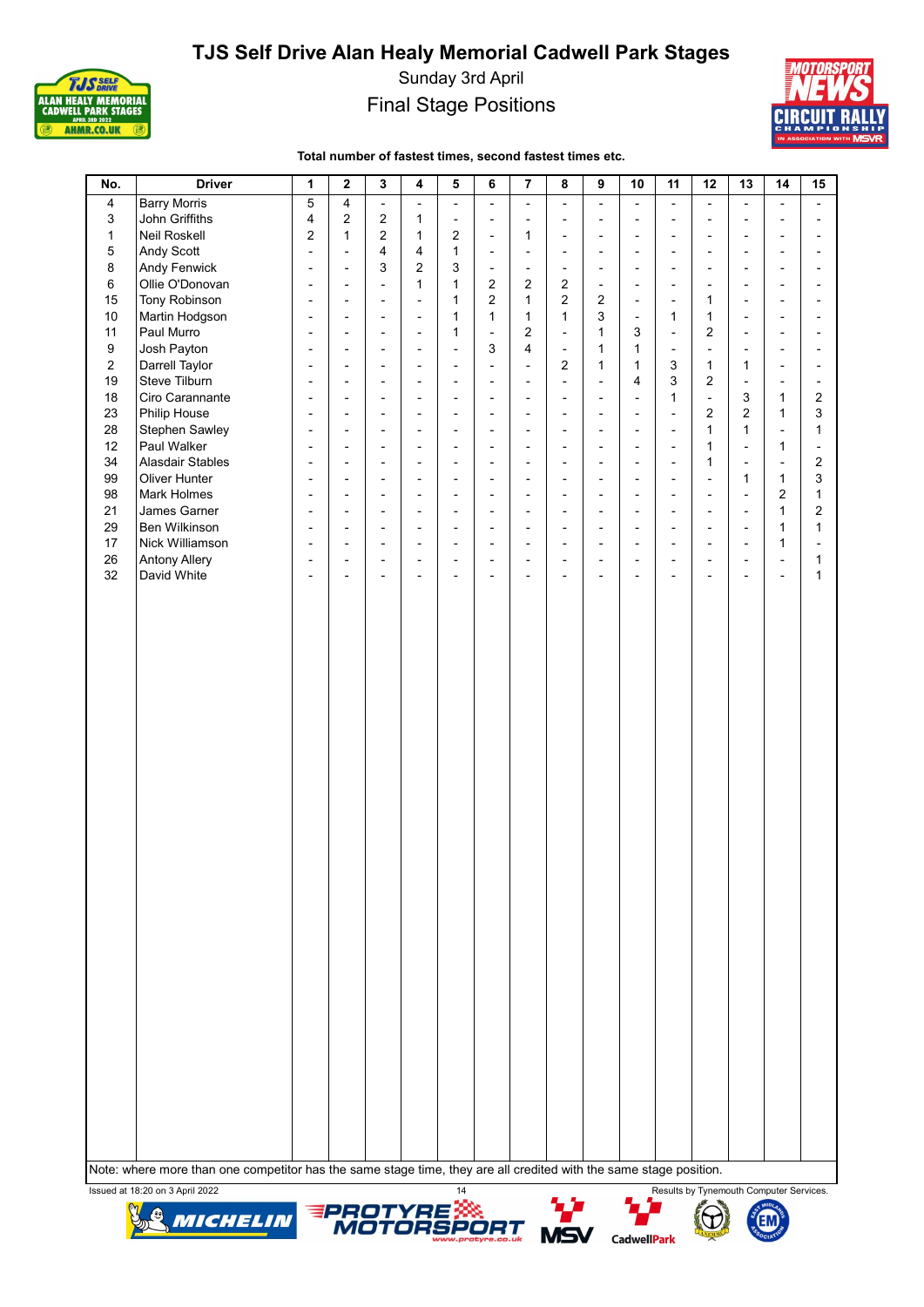

Sunday 3rd April

Final Time Chart

Competitors in order of time taken on each stage



| Posn           | Stage          |                  |                 |                                                                           |                 |              |                  |              |                  |              |                   |                     |                   |                       |                |                                   |                  |              |
|----------------|----------------|------------------|-----------------|---------------------------------------------------------------------------|-----------------|--------------|------------------|--------------|------------------|--------------|-------------------|---------------------|-------------------|-----------------------|----------------|-----------------------------------|------------------|--------------|
|                |                | 1 TJS Self drive |                 | 2 Big Wangers Inc Ltd 3 Richtoy Subaru 4 SC4 (UK) Ltd 5 Beauty Attraction |                 |              |                  |              |                  |              |                   | 6 Mel Hudson Motors |                   | 7 Richard Dean Motors |                | 8 TJS Self Drive 9 Border Classic |                  |              |
| 1              | 4              | 6:03             | $1 =$           | 3:50                                                                      | 4               | 3:38         | 3                | 3:35         | 1                | 5:31         | 3                 | 5:05                | 4                 | 5:01                  | 3              | 5:02                              | $3=$             | 5:00         |
| 2              | $\mathbf 1$    | 6:05             | $4=$            | 3:50                                                                      | 3               | 3:39         | 4                | 3:36         | 4                | 5:32         | 4                 | 5:07                | 3                 | 5:03                  | $\overline{4}$ | 5:05                              | $4=$             | 5:00         |
| 3              | 8              | 6:07             | 3               | 3:52                                                                      | 1               | 3:41         | $1 =$            | 3:40         | 3                | 5:33         | 8                 | 5:13                | 5                 | 5:06                  | $5=$           | 5:08                              | 5                | 5:06         |
| 4<br>5         | 3<br>5         | 6:10<br>6:13     | $5=$<br>6=      | 3:57<br>3:57                                                              | 5<br>$10 =$     | 3:46<br>3:49 | $5=$<br>8        | 3:40<br>3:41 | 5<br>$6=$        | 5:35<br>5:36 | 5<br>$\mathbf{1}$ | 5:14<br>5:15        | $\mathbf{1}$<br>8 | 5:07<br>5:09          | $8=$<br>1      | 5:08<br>5:09                      | 8<br>15          | 5:07<br>5:09 |
| 6              | 9              | 6:18             | $8=$            | 3:57                                                                      | $11 =$          | 3:49         | 6                | 3:44         | $8=$             | 5:36         | $6=$              | 5:17                | 15                | 5:10                  | 15             | 5:10                              | 9                | 5:10         |
| $\overline{7}$ | 11             | 6:19             | 11              | 3:58                                                                      | 6               | 3:50         | $9 =$            | 3.45         | 9                | 5:40         | $9=$              | 5:17                | $6=$              | 5:11                  | 9              | 5:13                              | 1                | 5:12         |
| 8              | 15             | 6:21             | 2               | 3:59                                                                      | $2=$            | 3:51         | $10 =$           | 3.45         | 10               | 5:41         | $10 =$            | 5:17                | 9=                | 5:11                  | 6              | 5:14                              | 6                | 5:13         |
| 9              | 10             | 6:26             | $9 =$           | 4:00                                                                      | 15=             | 3:51         | 15=              | 3:45         | 11               | 5:44         | 15                | 5:18                | 2                 | 5:18                  | 10             | 5:16                              | 10               | 5:14         |
| 10             | 19             | 6:28             | $15 =$          | 4:00                                                                      | $9 =$           | 3:53         | 11               | 3:46         | 2                | 5:46         | 19                | 5:20                | 19                | 5:19                  | 11             | 5:21                              | 11               | 5:17         |
| 11             | $\overline{2}$ | 6:30             | 10              | 4:03                                                                      | 19=             | 3:53         | 19               | 3:48         | 19               | 5:50         | 2                 | 5:25                | 18                | 5:20                  | 2              | 5:24                              | 19               | 5:18         |
| 12             | 23             | 6:38             | 19              | 4:06                                                                      | $23=$           | 3:59         | 2                | 3:49         | 15               | 5:54         | 11                | 5:26                | $10=$             | 5:23                  | 19             | 5:28                              | 12               | 5:24         |
| 13             | $28 =$         | 6:39             | 18              | 4:09                                                                      | $28=$           | 3:59         | 18               | 3:53         | 23               | 5:55         | 23                | 5:31                | $11 =$            | 5:23                  | 18             | 5:31                              | 2                | 5:25         |
| 14             | $99 =$         | 6:39             | 99              | 4:12                                                                      | $34 =$          | 3:59         | 98               | 3:54         | $18 =$           | 5:56         | 29                | 5:33                | $12 =$            | 5:27                  | 17             | 5:33                              | 98               | 5:27         |
| 15             | 34             | 6:40             | $21 =$          | 4:13                                                                      | $18 =$          | 4:00         | $23=$            | 3:55         | 21=              | 5:56         | $18 =$            | 5:34                | 23=               | 5:27                  | 98             | 5:35                              | $23=$            | 5:29         |
| 16<br>17       | 29<br>18       | 6:41<br>6:44     | $23=$<br>$17 =$ | 4:13<br>4:14                                                              | $29=$<br>$32 =$ | 4:00<br>4:00 | $28=$<br>$99 =$  | 3:55<br>3:55 | $12 =$<br>$98 =$ | 5:58<br>5:58 | $21 =$<br>$34 =$  | 5:34<br>5:34        | 34<br>98          | 5:28<br>5:29          | 23<br>25       | 5:36<br>5:38                      | $26=$<br>$99 =$  | 5:29<br>5:29 |
| 18             | $27 =$         | 6:45             | $98 =$          | 4:14                                                                      | $99 =$          | 4:00         | $25 =$           | 3:56         | 28               | 5:59         | $17 =$            | 5:35                | 32                | 5:30                  | $12 =$         | 5:39                              | $17 =$           | 5:30         |
| 19             | 39=            | 6:45             | $27 =$          | 4:17                                                                      | $21 =$          | 4:01         | $29 =$           | 3:56         | $25 =$           | 6:00         | $28=$             | 5:35                | 29                | 5:31                  | $70 =$         | 5:39                              | $25 =$           | 5:30         |
| 20             | 17             | 6:48             | $29=$           | 4:17                                                                      | $25=$           | 4:01         | $17 =$           | 3:57         | $29=$            | 6:00         | $32 =$            | 5:35                | $17 =$            | 5:32                  | 99             | 5:40                              | 29               | 5:31         |
| 21             | 98             | 6:49             | $25 =$          | 4:18                                                                      | $26=$           | 4:01         | $26=$            | 3:57         | 32               | 6:01         | $12 =$            | 5:36                | $25 =$            | 5:32                  | 26=            | 5:41                              | $28 =$           | 5:32         |
| 22             | 25=            | 6:51             | $28 =$          | 4:18                                                                      | $30=$           | 4:02         | $34 =$           | 3:57         | $17 =$           | 6:02         | $25 =$            | 5:36                | 28                | 5:33                  | $29 =$         | 5:41                              | $33=$            | 5:32         |
| 23             | $32 =$         | 6:51             | $30=$           | 4:18                                                                      | $39=$           | 4:02         | $21 =$           | 3:58         | $26=$            | 6:02         | 33                | 5:37                | 26                | 5:34                  | 47=            | 5:41                              | $70=$            | 5:32         |
| 24             | 30=            | 6:54             | 32=             | 4:18                                                                      | $33=$           | 4:05         | $32 =$           | 3:58         | 34=              | 6:02         | $26=$             | 5:40                | 99                | 5:35                  | 28             | 5:43                              | 34               | 5:33         |
| 25             | 33=            | 6:54             | 34              | 4:19                                                                      | $98 =$          | 4:05         | $39=$            | 3:58         | 27               | 6:06         | $99 =$            | 5:40                | 33                | 5:36                  | $33=$          | 5:44                              | 48               | 5:38         |
| 26             | 48=            | 6:54             | 26              | 4:20                                                                      | $27 =$          | 4:06         | 33               | 4:01         | 39               | 6:07         | 27                | 5:43                | 21=               | 5:38                  | $48 =$         | 5:44                              | $27 =$           | 5:39         |
| 27<br>28       | 44<br>35       | 6:56<br>7:00     | $39=$<br>$70 =$ | 4:23<br>4:23                                                              | $57 =$<br>44    | 4:06<br>4:07 | $12 =$<br>$27 =$ | 4:03<br>4:03 | 99<br>48         | 6:08<br>6:11 | 35<br>98          | 5:45<br>5:46        | $27 =$<br>70      | 5:38<br>5:39          | 34<br>49       | 5:45<br>5:47                      | $47 =$<br>$35 =$ | 5:39<br>5:41 |
| 29             | 26             | 7:04             | 58              | 4:24                                                                      | 48              | 4:08         | 48               | 4:04         | 44               | 6:12         | $47 =$            | 5:50                | 47                | 5:41                  | 58             | 5:49                              | $58 =$           | 5:41         |
| 30             | 40             | 7:05             | $48 =$          | 4:25                                                                      | 49=             | 4:09         | 35               | 4:05         | 70               | 6:13         | 48=               | 5:50                | $35 =$            | 5:42                  | 46             | 5:50                              | $49 =$           | 5:46         |
| 31             | 58             | 7:07             | $57 =$          | 4:25                                                                      | $70 =$          | 4:09         | $44 =$           | 4:06         | $33=$            | 6:14         | 44                | 5:51                | 48=               | 5:42                  | 50             | 5:51                              | $69 =$           | 5:46         |
| 32             | 54             | 7:10             | $35=$           | 4:27                                                                      | 17              | 4:10         | $70=$            | 4:06         | $35=$            | 6:14         | 49                | 5:52                | 44                | 5:43                  | 69             | 5:53                              | $32 =$           | 5:47         |
| 33             | 47             | 7:11             | $50=$           | 4:27                                                                      | 35              | 4:11         | $40=$            | 4:08         | $40=$            | 6:15         | $50=$             | 5:54                | 58                | 5:44                  | 54             | 5:54                              | $61 =$           | 5:47         |
| 34             | 41=            | 7:12             | 42              | 4:28                                                                      | 47              | 4:13         | $57=$            | 4:08         | 49=              | 6:15         | 69=               | 5:54                | 40=               | 5:49                  | 27             | 5:57                              | $62 =$           | 5:47         |
| 35             | 50=            | 7:12             | $45 =$          | 4:30                                                                      | $40 =$          | 4:14         | $58 =$           | 4:08         | $58 =$           | 6:15         | $70 =$            | 5:54                | 49=               | 5:49                  | $35=$          | 5:58                              | $40=$            | 5:49         |
| 36             | 42             | 7:13             | $47 =$          | 4:30                                                                      | $58 =$          | 4:14         | $47 =$           | 4:09         | 50               | 6:17         | 41                | 5:56                | $50=$             | 5:51                  | 61=            | 5:58                              | $41 =$           | 5:49         |
| 37             | 70<br>45=      | 7:14             | 69<br>$43=$     | 4:32                                                                      | 69=             | 4:14         | $49 =$           | 4:09<br>4:10 | 47<br>$42 =$     | 6:21         | $40=$<br>$42 =$   | 5:57                | 62=               | 5:51                  | 62=            | 5:58                              | 50               | 5:50         |
| 38<br>39       | 55=            | 7:15<br>7:15     | $61 =$          | 4:35<br>4:35                                                              | 50<br>42        | 4:15<br>4:16 | $30=$<br>$50=$   | 4:10         | 69=              | 6:22<br>6:22 | $58 =$            | 5:57<br>5:57        | 69<br>54          | 5:52<br>5:53          | 44<br>32=      | 6:00<br>6:01                      | 54<br>43         | 5:51<br>5:53 |
| 40             | 43             | 7:19             | 62              | 4:36                                                                      | 54              | 4:18         | 54               | 4:11         | 45               | 6:23         | 46                | 5:59                | 41=               | 5:58                  | 40=            | 6:01                              | 42               | 5:55         |
| 41             | 49             | 7:20             | 41              | 4:37                                                                      | $46=$           | 4:19         | 69               | 4:13         | $54 =$           | 6:24         | 54                | 6:01                | $42 =$            | 5:58                  | $43=$          | 6:01                              | $45 =$           | 5:56         |
| 42             | 60             | 7:23             | $55=$           | 4:38                                                                      | $62 =$          | 4:19         | 62               | 4:14         | $62 =$           | 6:24         | 55                | 6:06                | $46=$             | 5:58                  | 51             | 6:05                              | $46 =$           | 5:56         |
| 43             | 57             | 7:26             | $66 =$          | 4:38                                                                      | $41 =$          | 4:20         | $41 =$           | 4:15         | 46               | 6:25         | 62                | 6:08                | 61                | 6:00                  | 45             | 6:08                              | 51               | 6:01         |
| 44             | 22             | 7:31             | 44              | 4:41                                                                      | $43=$           | 4:20         | $46=$            | 4:15         | $55 =$           | 6:30         | 51                | 6:09                | 43                | 6:02                  | 42             | 6:09                              | 60               | 6:06         |
| 45             | 46             | 7:32             | $59=$           | 4:42                                                                      | $22 =$          | 4:21         | $55 =$           | 4:15         | $61 =$           | 6:30         | 45                | 6:10                | 45                | 6:04                  | 56             | 6:12                              | $59=$            | 6:07         |
| 46             | 76             | 7:33             | $64 =$          | 4:42                                                                      | $45 =$          | 4:21         | $22 =$           | 4:19         | 57               | 6:31         | 43                | 6:11                | 51                | 6:07                  | 75             | 6:13                              | 75=              | 6:07         |
| 47<br>48       | 52<br>65       | 7:37<br>7:40     | $22 =$<br>$46=$ | 4:43<br>4:43                                                              | 55<br>61        | 4:22<br>4:23 | $42 =$<br>$45 =$ | 4:19<br>4:19 | 22<br>41         | 6:33<br>6:34 | 61<br>$56=$       | 6:12<br>6:16        | $56=$<br>$60 =$   | 6:10<br>6:10          | 60<br>59       | 6:14<br>6:18                      | 56<br>73         | 6:08<br>6:09 |
| 49             | $6=$           | 7:42             | 76              | 4:45                                                                      | 76              | 4:25         | 51               | 4:22         | 51=              | 6:38         | $75 =$            | 6:16                | 75                | 6:12                  | 73             | 6:21                              | 72               | 6:13         |
| 50             | $62 =$         | 7:42             | 54              | 4:48                                                                      | $75 =$          | 4:26         | $66 =$           | 4:24         | $75 =$           | 6:38         | 60                | 6:18                | 22                | 6:16                  | $22 =$         | 6:22                              | 22               | 6:18         |
| 51             | 69             | 7:43             | $56=$           | 4:49                                                                      | $97 =$          | 4:26         | $75 =$           | 4:24         | 60               | 6:41         | 52                | 6:21                | 59                | 6:20                  | $72 =$         | 6:22                              | $64 =$           | 6:19         |
| 52             | 75             | 7:44             | $75 =$          | 4:49                                                                      | $60 =$          | 4:27         | $60 =$           | 4:25         | 64               | 6:42         | $22 =$            | 6:23                | 72                | 6:22                  | 41=            | 6:23                              | $74 =$           | 6:19         |
| 53             | 72             | 7:46             | $72 =$          | 4:53                                                                      | $72 =$          | 4:27         | $64 =$           | 4:25         | 72               | 6:44         | $72 =$            | 6:23                | 76                | 6:23                  | $76 =$         | 6:23                              | $76=$            | 6:19         |
| 54             | 51=            | 7:48             | $80 =$          | 4:53                                                                      | 56              | 4:28         | $76 =$           | 4:25         | 76               | 6:46         | $59=$             | 6:27                | 64                | 6:25                  | 80             | 6:31                              | 97               | 6:21         |
| 55             | 64=            | 7:48             | 65              | 4:57                                                                      | $59=$           | 4:33         | 72               | 4:26         | 56               | 6:49         | $76 =$            | 6:27                | 74                | 6:28                  | 74             | 6:35                              | 80               | 6:23         |
| 56             | 74=            | 7:48             | $60 =$          | 4:58                                                                      | 64=             | 4:33         | 61               | 4:28         | 80               | 6:50         | 73                | 6:31                | 65                | 6:32                  | 65             | 6:36                              | 77               | 6:29         |
| 57             | 21             | 7:58             | $74 =$          | 4:58                                                                      | 66              | 4:36         | 56               | 4:29         | 59               | 6:52         | 80                | 6:35                | 73                | 6:35                  | 64             | 6:37                              | 65               | 6:33         |
| 58             | 59=            | 8:01             | 51              | 5:00                                                                      | 65              | 4:37         | 59               | 4:30         | 52               | 6:53         | 65                | 6:36                | 81                | 6:38                  | 77             | 6:40                              | 44               | 6:39         |
| 59<br>60       | 66=<br>73      | 8:01<br>8:03     | 40<br>73        | 5:01<br>5:04                                                              | 80<br>$51 =$    | 4:41<br>4:44 | 80<br>74         | 4:31<br>4:34 | 65<br>74         | 6:57<br>6:58 | 74<br>97          | 6:37<br>6:44        | 77<br>63          | 6:45<br>7:03          | 63<br>97       | 6:44<br>6:49                      | 67<br>63         | 6:45<br>6:50 |
| 61             | 97             | 8:04             | 81              | 5:05                                                                      | $74 =$          | 4.44         | 65               | 4:39         | 73               | 7:04         | 81                | 6:51                | 79                | 7:05                  | 81             | 6:53                              | 81               | 6:54         |
|                |                |                  |                 |                                                                           |                 |              |                  |              |                  |              |                   |                     |                   |                       |                |                                   |                  |              |







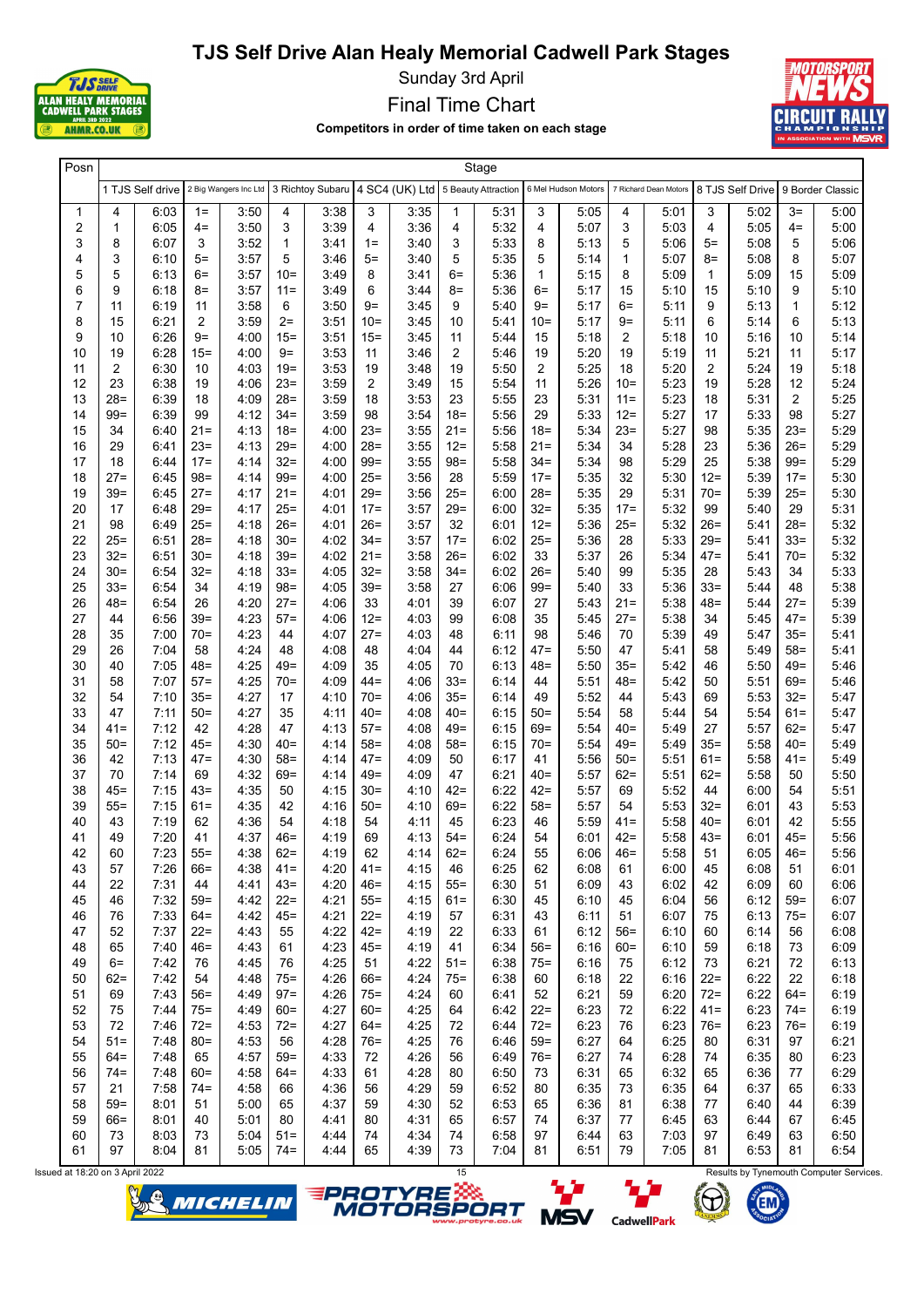



Sunday 3rd April

Final Time Chart

Competitors in order of time taken on each stage



| Posn                                                                         |                                                                                                   |                                                                                                         |                                                                                          |                                                                                                                |                                                               |                                                                                       |                                                                            |                                                                                        |                                                                              | Stage                                                                                  |                                                |                                                      |                                    |                                      |                            |                                                         |                |                      |
|------------------------------------------------------------------------------|---------------------------------------------------------------------------------------------------|---------------------------------------------------------------------------------------------------------|------------------------------------------------------------------------------------------|----------------------------------------------------------------------------------------------------------------|---------------------------------------------------------------|---------------------------------------------------------------------------------------|----------------------------------------------------------------------------|----------------------------------------------------------------------------------------|------------------------------------------------------------------------------|----------------------------------------------------------------------------------------|------------------------------------------------|------------------------------------------------------|------------------------------------|--------------------------------------|----------------------------|---------------------------------------------------------|----------------|----------------------|
|                                                                              |                                                                                                   |                                                                                                         |                                                                                          | 1 TJS Self drive 2 Big Wangers Inc Ltd 3 Richtoy Subaru 4 SC4 (UK) Ltd 5 Beauty Attraction 6 Mel Hudson Motors |                                                               |                                                                                       |                                                                            |                                                                                        |                                                                              |                                                                                        |                                                |                                                      |                                    |                                      |                            | 7 Richard Dean Motors 8 TJS Self Drive 9 Border Classic |                |                      |
| 62<br>63<br>64<br>65<br>66<br>67<br>68<br>69<br>70<br>$71$<br>72<br>73<br>74 | 81<br>$61 =$<br>$80 =$<br>67<br>63<br>$12 =$<br>$79 =$<br>68<br>78<br>53<br>$37 =$<br>$56=$<br>77 | 8:05<br>8:06<br>8:06<br>8:15<br>8:40<br>8:41<br>8:41<br>8:42<br>8:44<br>9:59<br>11:00<br>11:00<br>30:00 | 67<br>63<br>68<br>79<br>53<br>78<br>33<br>$49 =$<br>$97 =$<br>$12 =$<br>$52 =$<br>$77 =$ | 5:09<br>5:16<br>5:19<br>5:24<br>5:26<br>5:28<br>6:40<br>7:00<br>7:00<br>30:00<br>30:00<br>30:00                | 81<br>73<br>63<br>67<br>79<br>68<br>78<br>8<br>12<br>77<br>52 | 4:50<br>4:55<br>5:03<br>5:07<br>5:10<br>5:18<br>5:22<br>5:57<br>6:06<br>7:36<br>30:00 | 81<br>67<br>$73\,$<br>63<br>77<br>79<br>78<br>68<br>43<br>$52 =$<br>$97 =$ | 4:45<br>4:54<br>4:55<br>4:58<br>5:01<br>5:08<br>5:12<br>5:16<br>7:38<br>30:00<br>30:00 | 67<br>77<br>81<br>63<br>79<br>78<br>68<br>$30=$<br>$66 =$<br>$43=$<br>$97 =$ | 7:16<br>7:18<br>7:21<br>7:23<br>7:40<br>7:49<br>8:00<br>9:12<br>9:12<br>30:00<br>30:00 | $63 =$<br>$67 =$<br>77<br>79<br>78<br>68<br>64 | 7:00<br>7:00<br>7:04<br>7:16<br>7:21<br>7:22<br>8:49 | 67<br>$78 =$<br>$80 =$<br>68<br>97 | 7:08<br>7:09<br>7:09<br>7:31<br>8:12 | 67<br>79<br>78<br>68<br>21 | 6:55<br>7:10<br>7:14<br>7:22<br>11:48                   | 78<br>79<br>68 | 7:02<br>7:08<br>7:20 |
|                                                                              |                                                                                                   |                                                                                                         |                                                                                          |                                                                                                                |                                                               |                                                                                       |                                                                            |                                                                                        |                                                                              |                                                                                        |                                                |                                                      |                                    |                                      |                            |                                                         |                |                      |
|                                                                              |                                                                                                   |                                                                                                         |                                                                                          |                                                                                                                |                                                               |                                                                                       |                                                                            |                                                                                        |                                                                              |                                                                                        |                                                |                                                      |                                    |                                      |                            |                                                         |                |                      |
|                                                                              |                                                                                                   |                                                                                                         |                                                                                          |                                                                                                                |                                                               |                                                                                       |                                                                            |                                                                                        |                                                                              |                                                                                        |                                                |                                                      |                                    |                                      |                            |                                                         |                |                      |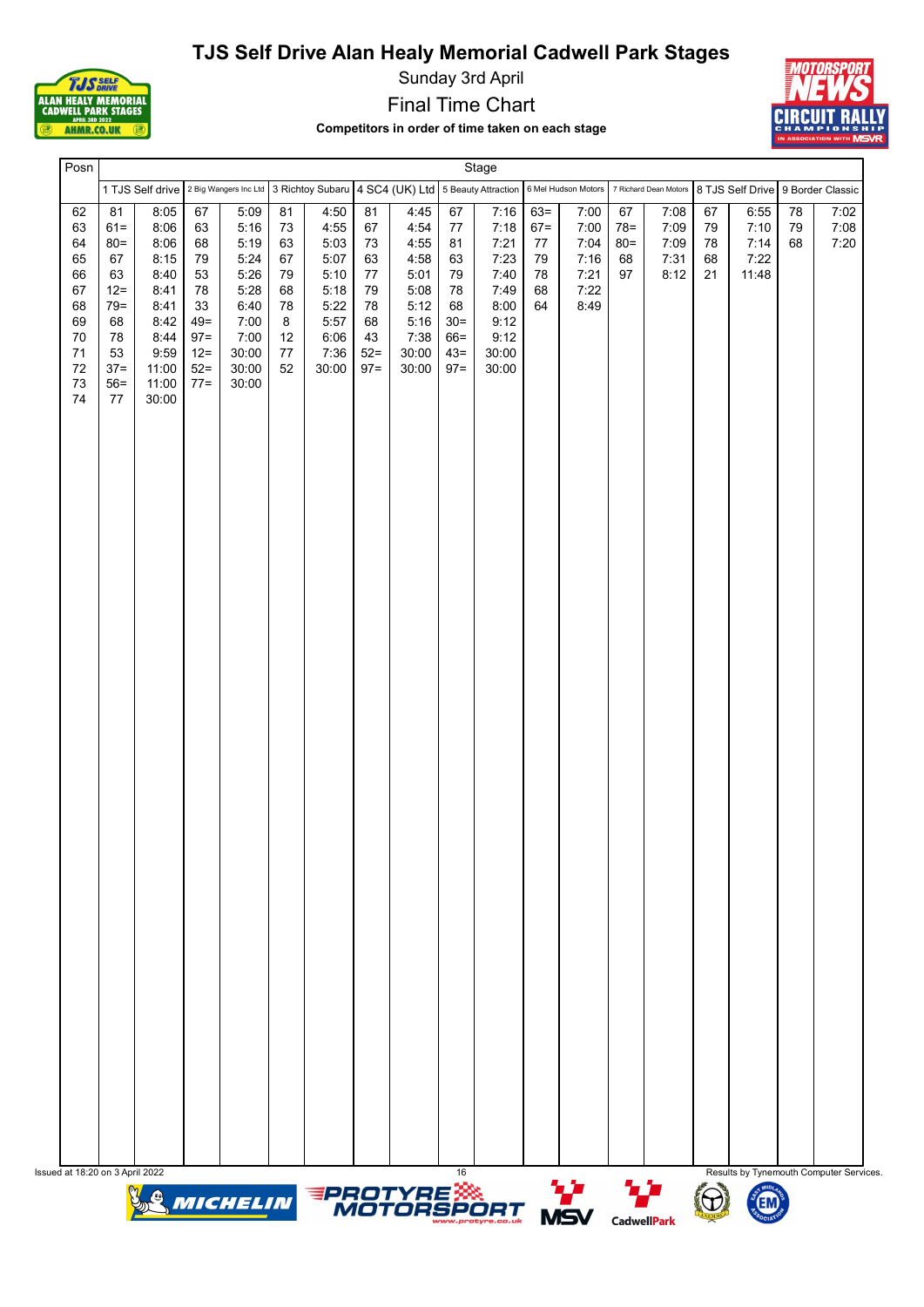

Sunday 3rd April

Final Stage Chart



Cumulative positions after each stage (including all additional penalties)

| Posn                    |                 |                    |              |                                                         |                |                    | Stage        |                    |              |                    |          |                                                                                               |                |                    |              |                    |
|-------------------------|-----------------|--------------------|--------------|---------------------------------------------------------|----------------|--------------------|--------------|--------------------|--------------|--------------------|----------|-----------------------------------------------------------------------------------------------|----------------|--------------------|--------------|--------------------|
|                         |                 |                    |              | 1 TJS Self drive 2 Big Wangers Inc Ltd 3 Richtoy Subaru |                |                    |              |                    |              |                    |          | 4 SC4 (UK) Ltd 5 Beauty Attraction 6 Mel Hudson Motors 7 Richard Dean Motors 8 TJS Self Drive |                |                    |              |                    |
| 1                       | 4               | 0:06:03            | 4            | 0:09:53                                                 | 4              | 0:13:31            | 4            | 0:17:07            | 4            | 0:22:39            | 4        | 0:27:46                                                                                       | 4              | 0:32:47            | 4            | 0.37:52            |
| $\overline{\mathbf{c}}$ | 1               | 0:06:05            | $\mathbf{1}$ | 0:09:55                                                 | 1              | 0:13:36            | $\mathbf{1}$ | 0:17:16            | $\mathbf{1}$ | 0:22:47            | 3        | 0:27:54                                                                                       | 3              | 0:32:57            | 3            | 0:37:59            |
| 3                       | 8               | 0:06:07            | 3            | 0:10:02                                                 | 3              | 0:13:41            | 3            | 0:17:16            | 3            | 0:22:49            | 1        | 0:28:02                                                                                       | $\mathbf{1}$   | 0:33:09            | $\mathbf{1}$ | 0.38.18            |
| 4                       | 3               | 0:06:10            | 8            | 0:10:04                                                 | 5              | 0:13:56<br>0:14:06 | 5            | 0:17:36            | 5            | 0:23:11            | 5        | 0:28:25                                                                                       | 5              | 0:33:31            | 5            | 0:38:39            |
| 5<br>6                  | 5<br>9          | 0:06:13<br>0:06:18 | 5<br>11      | 0:10:10<br>0:10:17                                      | 11<br>9        | 0:14:11            | 11<br>9      | 0:17:52<br>0:17:56 | 9<br>11      | 0:23:36<br>0:23:36 | 9<br>11  | 0:28:53<br>0:29:02                                                                            | 9<br>15        | 0.34:04<br>0:34:19 | 9<br>15      | 0:39:17<br>0:39:29 |
| 7                       | 11              | 0:06:19            | 9            | 0:10:18                                                 | 15             | 0:14:12            | 15           | 0:17:57            | 15           | 0:23:51            | 15       | 0:29:09                                                                                       | 11             | 0:34:25            | 11           | 0:39:46            |
| 8                       | 15              | 0:06:21            | 15           | 0:10:21                                                 | $\overline{2}$ | 0:14:20            | 2            | 0:18:09            | 2            | 0:23:55            | 2        | 0:29:20                                                                                       | $\overline{c}$ | 0:34:38            | 10           | 0.40.00            |
| 9                       | 10              | 0:06:26            | 2            | 0:10:29                                                 | 19             | 0:14:27            | 19           | 0:18:15            | 10           | 0:24:04            | 10       | 0:29:21                                                                                       | 10             | 0.34.44            | 2            | 0.40.02            |
| 10                      | 19              | 0:06:28            | 19           | 0:10:34                                                 | 10             | 0:14:38            | 10           | 0:18:23            | 19           | 0:24:05            | 19       | 0:29:25                                                                                       | 19             | 0.34.44            | 19           | 0:40:12            |
| 11                      | 2               | 0:06:30            | 10           | 0:10:49                                                 | 23             | 0:14:50            | 23           | 0:18:45            | 23           | 0:24:40            | 6        | 0:30:06                                                                                       | 6              | 0:35:17            | 6            | 0:40:31            |
| 12                      | 23              | 0:06:38            | 23           | 0:10:51                                                 | 99             | 0:14:51            | 99           | 0:18:46            | 18           | 0:24:42            | 23       | 0:30:11                                                                                       | 18             | 0:35:36            | 8            | 0:40:48            |
| 13                      | $28 =$          | 0:06:39            | 99           | 0:10:51                                                 | 18             | 0:14:53            | 18           | 0:18:46            | 6            | 0:24:49            | 18       | 0:30:16                                                                                       | 23             | 0:35:38            | 18           | 0.41.07            |
| 14                      | $99 =$          | 0:06:39            | 18           | 0:10:53                                                 | 28             | 0:14:56            | 28           | 0:18:51            | 28           | 0:24:50            | 28       | 0:30:25                                                                                       | 8              | 0:35:40            | 23           | 0.41.14            |
| 15                      | 34              | 0:06:40            | 28           | 0:10:57                                                 | 34             | 0:14:58            | 29           | 0:18:54            | 99           | 0:24:54            | 29       | 0:30:27                                                                                       | 28             | 0:35:58            | 29           | 0:41:39            |
| 16                      | 29              | 0:06:41            | 29           | 0:10:58                                                 | 29             | 0:14:58            | 34           | 0:18:55            | 29           | 0:24:54            | 8        | 0:30:31                                                                                       | 29             | 0:35:58            | 28           | 0.41.41            |
| 17                      | 18              | 0:06:44            | 34           | 0:10:59                                                 | 27             | 0:15:08            | 98           | 0:19:02            | 34           | 0:24:57            | 34       | 0:30:31                                                                                       | 34             | 0:35:59            | 34           | 0.41.44            |
| 18<br>19                | $27 =$<br>$39=$ | 0:06:45<br>0:06:45 | 27<br>17     | 0:11:02<br>0:11:02                                      | 98<br>32       | 0.15.08<br>0:15:09 | 25<br>32     | 0:19:06<br>0:19:07 | 98<br>25     | 0:25:00<br>0:25:06 | 99<br>25 | 0:30:34<br>0:30:42                                                                            | 99<br>32       | 0:36:09<br>0:36:13 | 99<br>98     | 0:41:49<br>0.41:50 |
| 20                      | 17              | 0:06:48            | 98           | 0:11:03                                                 | 39             | 0:15:10            | 39           | 0:19:08            | 32           | 0:25:08            | 32       | 0:30:43                                                                                       | 25             | 0:36:14            | 17           | 0.41:51            |
| 21                      | 98              | 0:06:49            | 39           | 0:11:08                                                 | 25             | 0:15:10            | 17           | 0:19:09            | 17           | 0:25:11            | 17       | 0:30:46                                                                                       | 98             | 0:36:15            | 25           | 0:41:52            |
| 22                      | $25 =$          | 0:06:51            | $25=$        | 0:11:09                                                 | 17             | 0:15:12            | 27           | 0:19:11            | 39           | 0:25:15            | 98       | 0:30:46                                                                                       | 17             | 0:36:18            | 32           | 0.42:14            |
| 23                      | $32 =$          | 0:06:51            | $32 =$       | 0:11:09                                                 | 30             | 0:15:14            | 6            | 0:19:13            | 27           | 0:25:17            | 27       | 0:31:00                                                                                       | 27             | 0:36:38            | 26           | 0.42:19            |
| 24                      | $30=$           | 0:06:54            | 30           | 0:11:12                                                 | 26             | 0:15:25            | 26           | 0:19:22            | 8            | 0:25:18            | 26       | 0:31:04                                                                                       | 26             | 0:36:38            | 27           | 0.42:35            |
| 25                      | $33=$           | 0:06:54            | 48           | 0:11:19                                                 | 48             | 0:15:27            | 30           | 0:19:24            | 26           | 0:25:24            | 48       | 0:31:32                                                                                       | 48             | 0:37:14            | 48           | 0.42:58            |
| 26                      | 48=             | 0:06:54            | 26           | 0:11:24                                                 | 6              | 0:15:29            | 48           | 0:19:31            | 48           | 0:25:42            | 21       | 0:31:40                                                                                       | 21             | 0:37:18            | 70           | 0.43.17            |
| 27                      | 44              | 0:06:56            | 35           | 0:11:27                                                 | 35             | 0:15:38            | 8            | 0:19:42            | 35           | 0:25:57            | 35       | 0:31:42                                                                                       | 35             | 0:37:24            | 35           | 0:43:22            |
| 28                      | 35              | 0:07:00            | 58           | 0:11:31                                                 | 44             | 0:15:44            | 35           | 0:19:43            | 44           | 0:26:02            | 44       | 0:31:53                                                                                       | 44             | 0:37:36            | 44           | 0:43:36            |
| 29                      | 26              | 0:07:04            | 44           | 0:11:37                                                 | 58             | 0:15:45            | 44           | 0:19:50            | 70           | 0:26:05            | 70       | 0:31:59                                                                                       | 70             | 0:37:38            | 47           | 0:43:36            |
| 30                      | 40              | 0:07:05            | 70           | 0:11:37                                                 | 70             | 0:15:46            | 70           | 0:19:52            | 21           | 0:26:06            | 58       | 0:32:05                                                                                       | 58             | 0:37:49            | 58           | 0:43:38            |
| 31<br>32                | 58<br>54        | 0:07:07<br>0:07:10 | 50<br>6      | 0:11:39<br>0:11:39                                      | 47<br>50       | 0:15:54<br>0:15:54 | 58<br>47     | 0:19:53<br>0:20:03 | 58<br>50     | 0:26:08<br>0:26:21 | 47<br>50 | 0:32:14<br>0:32:15                                                                            | 47<br>50       | 0:37:55<br>0:38:06 | 50<br>40     | 0:43:57<br>0.44.30 |
| 33                      | 47              | 0:07:11            | 47           | 0:11:41                                                 | 42             | 0:15.57            | 50           | 0:20:04            | 47           | 0:26:24            | 42       | 0:32:35                                                                                       | 40             | 0:38:29            | 54           | 0:44:39            |
| 34                      | $41 =$          | 0:07:12            | 42           | 0:11:41                                                 | 57             | 0:15:57            | 57           | 0:20:05            | 57           | 0:26:36            | 40       | 0:32:40                                                                                       | 42             | 0:38:33            | 42           | 0:44:42            |
| 35                      | $50=$           | 0:07:12            | 45           | 0:11:45                                                 | 8              | 0:16:01            | 21           | 0:20:10            | 42           | 0:26:38            | 54       | 0:32:52                                                                                       | 54             | 0:38:45            | 69           | 0:44:43            |
| 36                      | 42              | 0:07:13            | 41           | 0:11:49                                                 | 45             | 0:16:06            | 42           | 0:20:16            | 40           | 0:26:43            | 41       | 0:32:54                                                                                       | 69             | 0:38:50            | 33           | 0.44.51            |
| 37                      | 70              | 0:07:14            | 57           | 0:11:51                                                 | 41             | 0:16:09            | 41           | 0:20:24            | 45           | 0:26:48            | 45       | 0:32:58                                                                                       | 41             | 0:38:52            | 46           | 0:45:01            |
| 38                      | $45 =$          | 0:07:15            | 55           | 0:11:53                                                 | 21             | 0:16:12            | 45           | 0:20:25            | 54           | 0:26:51            | 69       | 0:32:58                                                                                       | 45             | 0:39:02            | 45           | 0.45.10            |
| 39                      | $55 =$          | 0:07:15            | 43           | 0:11:54                                                 | 43             | 0:16:14            | 54           | 0:20:27            | 41           | 0:26:58            | 55       | 0:33:06                                                                                       | 33             | 0:39:07            | 62           | 0.45.12            |
| 40                      | 43              | 0:07:19            | 54           | 0:11:58                                                 | 55             | 0:16:15            | 40           | 0:20:28            | 55           | 0:27:00            | 46       | 0:33:13                                                                                       | 46             | 0:39:11            | 41           | 0.45.15            |
| 41                      | 49              | 0:07:20            | 40           | 0:12:06                                                 | 54             | 0:16:16            | 55           | 0:20:30            | 69           | 0:27:04            | 62       | 0:33:23                                                                                       | 62             | 0:39:14            | 61           | 0:46:12            |
| 42                      | 60              | 0:07:23            | 21           | 0:12:11                                                 | 40             | 0:16:20            | 69           | 0:20:42            | 46           | 0:27:14            | 33       | 0:33:31                                                                                       | 22             | 0:40:06            | 49           | 0:46:21            |
| 43                      | 57              | 0:07:26            | 22           | 0:12:14                                                 | 69             | 0:16:29            | 46           | 0:20:49            | 62           | 0:27:15<br>0:27:27 | 22       | 0:33:50                                                                                       | 61             | 0:40:14            | 22           | 0:46:28            |
| 44<br>45                | 22<br>46        | 0.07:31<br>0:07:32 | 46<br>69     | 0:12:15<br>0:12:15                                      | 46<br>22       | 0:16:34<br>0:16:35 | 62<br>22     | 0:20:51<br>0:20:54 | 22<br>33     | 0:27:54            | 60<br>61 | 0:34:12<br>0.34.14                                                                            | 60<br>75       | 0.40.22<br>0:40:29 | 60<br>75     | 0:46:36<br>0:46:42 |
| 46                      | 76              | 0:07:33            | 76           | 0:12:18                                                 | 62             | 0:16:37            | 76           | 0:21:08            | 60           | 0:27:54            | 75       | 0:34:17                                                                                       | 49             | 0:40:34            | 51           | 0:46:53            |
| 47                      | 52              | 0:07:37            | 62           | 0:12:18                                                 | 76             | 0:16:43            | 60           | 0:21:13            | 76           | 0:27:54            | 76       | 0:34:21                                                                                       | 76             | 0.40.44            | 76           | 0:47:07            |
| 48                      | 65              | 0:07:40            | 60           | 0:12:21                                                 | 60             | 0:16:48            | 75           | 0:21:23            | 75           | 0:28:01            | 72       | 0:34:39                                                                                       | 51             | 0:40:48            | 72           | 0.47:23            |
| 49                      | $6=$            | 0:07:42            | 64           | 0:12:30                                                 | 75             | 0.16:59            | 64           | 0:21:28            | 61           | 0:28:02            | 51       | 0:34:41                                                                                       | 72             | 0.41:01            | 59           | 0:47:43            |
| 50                      | $62 =$          | 0:07:42            | 75           | 0:12:33                                                 | 64             | 0.17:03            | 72           | 0:21:32            | 64           | 0:28:10            | 49       | 0:34:45                                                                                       | 59             | 0:41:25            | 65           | 0:48:34            |
| 51                      | 69              | 0:07:43            | 65           | 0:12:37                                                 | 61             | 0:17:04            | 61           | 0:21:32            | 72           | 0:28:16            | 59       | 0:35:05                                                                                       | 65             | 0:41:58            | 74           | 0:48:42            |
| 52                      | 75              | 0:07:44            | 72           | 0:12:39                                                 | 72             | 0:17:06            | 66           | 0:21:39            | 51           | 0:28:32            | 65       | 0:35:26                                                                                       | 74             | 0:42:07            | 21           | 0:49:06            |
| 53                      | 72              | 0:07:46            | 66           | 0:12:39                                                 | 65             | 0:17:14            | 33           | 0:21:40            | 30           | 0:28:36            | 80       | 0:35:36                                                                                       | 80             | 0.42:45            | 80           | 0.49.16            |
| 54                      | $51 =$          | 0:07:48            | 61           | 0:12:41                                                 | 66             | 0:17:15            | 59           | 0:21:46            | 59           | 0:28:38            | 74       | 0:35:39                                                                                       | 73             | 0:43:07            | 73           | 0:49:28            |
| 55                      | $64 =$          | 0:07:48            | 59           | 0:12:43                                                 | 59             | 0:17:16            | 65           | 0:21:53            | 65           | 0:28:50            | 73       | 0:36:32                                                                                       | 64             | 0:43:24            | 64           | 0:50:01            |
| 56<br>57                | 74=<br>21       | 0:07:48<br>0:07:58 | 74<br>51     | 0:12:46<br>0:12:48                                      | 74<br>51       | 0.17:30<br>0:17:32 | 51<br>74     | 0:21:54<br>0:22:04 | 49<br>80     | 0:28:53<br>0:29:01 | 81<br>64 | 0:36:57<br>0:36:59                                                                            | 81<br>56       | 0:43:35<br>0.44.01 | 56<br>81     | 0:50:13<br>0.50.28 |
| 58                      | $59 =$          | 0.08:01            | 80           | 0:12:59                                                 | 33             | 0:17:39            | 80           | 0:22:11            | 74           | 0:29:02            | 67       | 0:37:41                                                                                       | 67             | 0.44.49            | 67           | 0:51:44            |
| 59                      | 66=             | 0:08:01            | 73           | 0:13:07                                                 | 80             | 0.17:40            | 49           | 0:22:38            | 73           | 0:30:01            | 56       | 0:37:51                                                                                       | 63             | 0.45:23            | 63           | 0.52:07            |
| 60                      | 73              | 0:08:03            | 81           | 0:13:10                                                 | 81             | 0:18:00            | 81           | 0:22:45            | 81           | 0:30:06            | 63       | 0:38:20                                                                                       | 79             | 0.46.24            | 79           | 0:53:34            |
| 61                      | 97              | 0:08:04            | 67           | 0:13:24                                                 | 73             | 0:18:02            | 73           | 0:22:57            | 67           | 0:30:41            | 79       | 0:39:19                                                                                       | 78             | 0:47:05            | 78           | 0.54.19            |
|                         |                 |                    |              |                                                         |                |                    |              |                    |              |                    |          |                                                                                               |                |                    |              |                    |









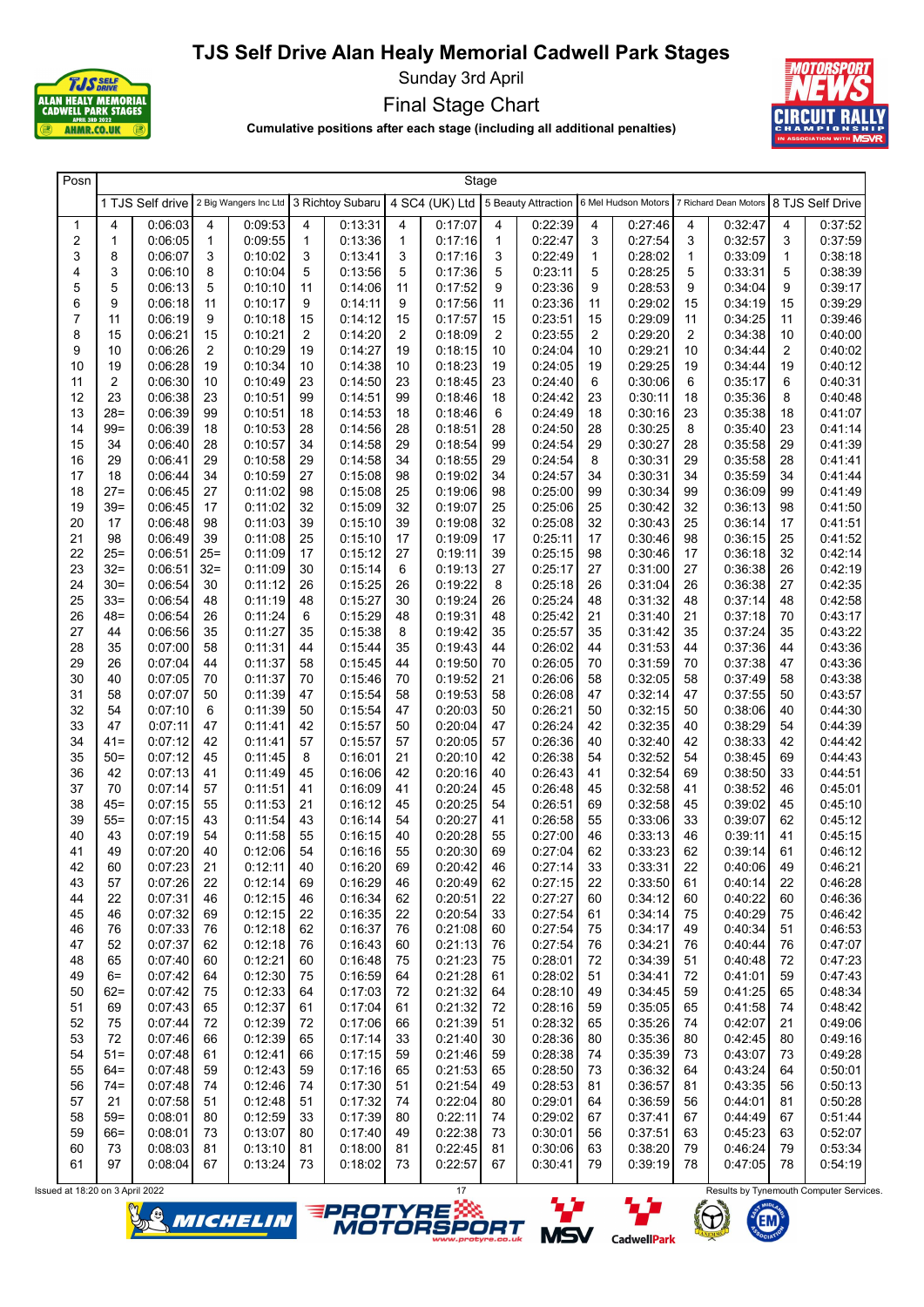

Sunday 3rd April

Final Stage Chart



Cumulative positions after each stage (including all additional penalties)

| Posn                                                                                                                                                                              |                                                                                                                                             |                                                                      |                                                                                                                                  |                                                                |                                                                                                                       |                                                                | Stage                                                                                                                 |                                                                |                                                                                                                       |                                        |                                                                                                                                                       |                            |                                                     |                            |                                                     |
|-----------------------------------------------------------------------------------------------------------------------------------------------------------------------------------|---------------------------------------------------------------------------------------------------------------------------------------------|----------------------------------------------------------------------|----------------------------------------------------------------------------------------------------------------------------------|----------------------------------------------------------------|-----------------------------------------------------------------------------------------------------------------------|----------------------------------------------------------------|-----------------------------------------------------------------------------------------------------------------------|----------------------------------------------------------------|-----------------------------------------------------------------------------------------------------------------------|----------------------------------------|-------------------------------------------------------------------------------------------------------------------------------------------------------|----------------------------|-----------------------------------------------------|----------------------------|-----------------------------------------------------|
|                                                                                                                                                                                   |                                                                                                                                             |                                                                      |                                                                                                                                  |                                                                |                                                                                                                       |                                                                |                                                                                                                       |                                                                |                                                                                                                       |                                        | 1 TJS Self drive 2 Big Wangers Inc Ltd 3 Richtoy Subaru 4 SC4 (UK) Ltd 5 Beauty Attraction 6 Mel Hudson Motors 7 Richard Dean Motors 8 TJS Self Drive |                            |                                                     |                            |                                                     |
| 62<br>81<br>63<br>$61 =$<br>64<br>$80 =$<br>65<br>67<br>66<br>63<br>67<br>$12 =$<br>68<br>$79 =$<br>69<br>68<br>70<br>78<br>$71$<br>53<br>72<br>$37 =$<br>73<br>$56=$<br>74<br>77 | 0:08:05<br>0:08:06<br>0.08:06<br>0:08:15<br>0:08:40<br>0:08:41<br>0:08:41<br>0:08:42<br>0.08:44<br>0:09:59<br>0:11:00<br>0:11:00<br>0:30:00 | 33<br>63<br>68<br>79<br>78<br>49<br>97<br>53<br>56<br>52<br>12<br>77 | 0:13:34<br>0:13:56<br>0:14:01<br>0:14:05<br>0:14:12<br>0:14:20<br>0:15:04<br>0:15:25<br>0:15:49<br>0:37:37<br>0:38:41<br>1:00:00 | 49<br>67<br>63<br>79<br>68<br>97<br>78<br>56<br>12<br>77<br>52 | 0:18:29<br>0:18:31<br>0:18:59<br>0:19:15<br>0:19:19<br>0:19:30<br>0:19:34<br>0:20:17<br>0:44:47<br>1:07:36<br>1:07:37 | 67<br>43<br>63<br>79<br>68<br>78<br>56<br>12<br>97<br>77<br>52 | 0:23:25<br>0:23:52<br>0:23:57<br>0:24:23<br>0:24:35<br>0:24:46<br>0:24:46<br>0:48:50<br>0:49:30<br>1:12:37<br>1:37:37 | 66<br>63<br>56<br>79<br>68<br>78<br>43<br>12<br>97<br>77<br>52 | 0:30:51<br>0:31:20<br>0:31:35<br>0:32:03<br>0:32:35<br>0:32:35<br>0:53:52<br>0:54:48<br>1:19:30<br>1:19:55<br>1.44.30 | 78<br>68<br>43<br>12<br>97<br>77<br>52 | 0:39:56<br>0:39:57<br>1:00:03<br>1:00:24<br>1:26:14<br>1:26:59<br>1:50:51                                                                             | 68<br>12<br>43<br>77<br>97 | 0:47:28<br>1:05:51<br>1:06:05<br>1:33:44<br>1:34:26 | 68<br>12<br>43<br>77<br>97 | 0:54:50<br>1:11:30<br>1:12:06<br>1:40:24<br>1:41:15 |
|                                                                                                                                                                                   |                                                                                                                                             |                                                                      |                                                                                                                                  |                                                                |                                                                                                                       |                                                                |                                                                                                                       |                                                                |                                                                                                                       |                                        |                                                                                                                                                       |                            |                                                     |                            |                                                     |